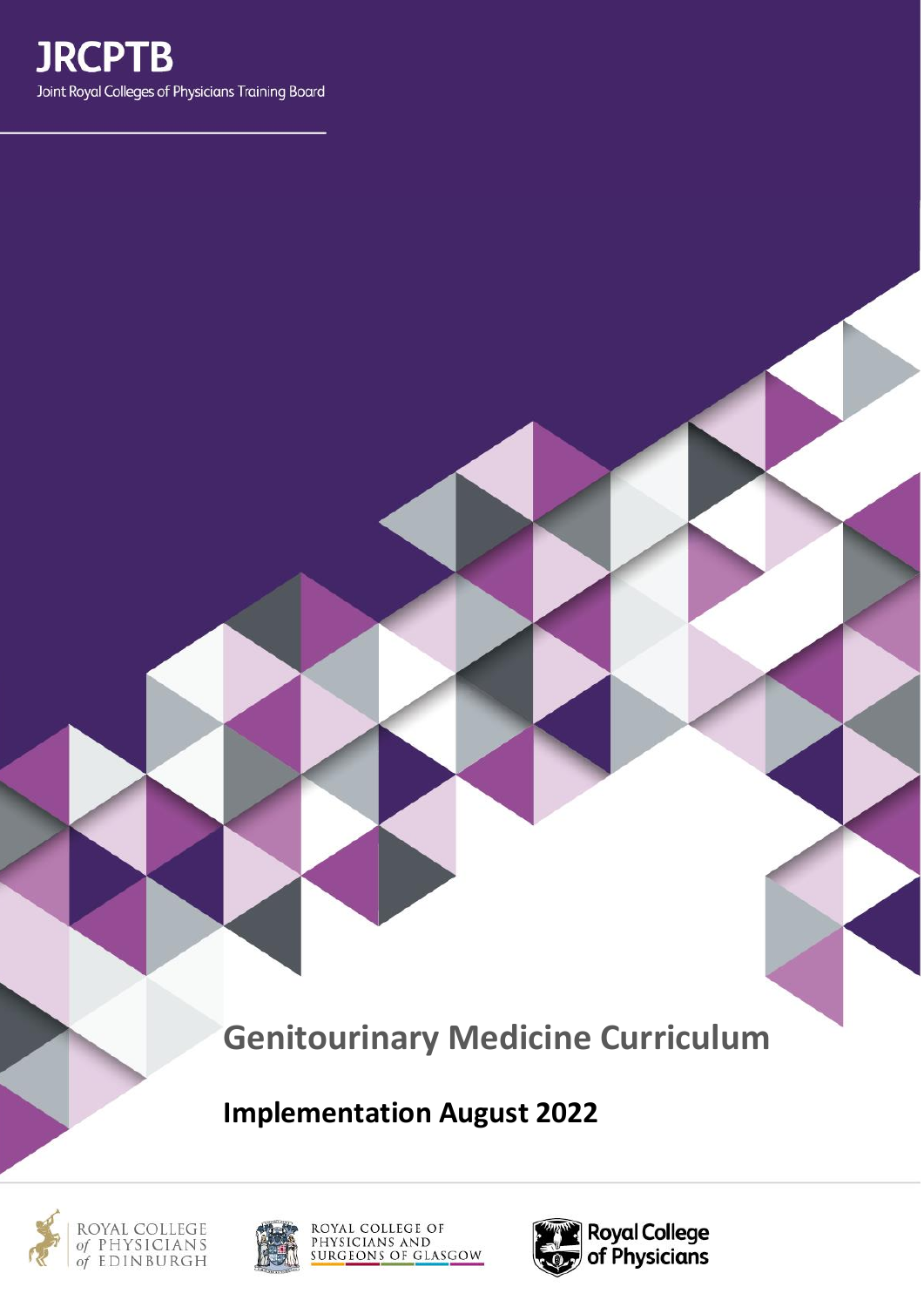#### Contents

| 1. |     |                                                                   |
|----|-----|-------------------------------------------------------------------|
| 2. |     |                                                                   |
|    | 2.1 |                                                                   |
|    | 2.2 | High level learning outcomes - capabilities in practice (CiPs)  5 |
|    | 2.3 |                                                                   |
|    | 2.4 |                                                                   |
|    | 2.5 |                                                                   |
|    | 2.6 |                                                                   |
|    | 2.7 |                                                                   |
| 3  |     |                                                                   |
|    | 3.1 |                                                                   |
|    | 3.2 |                                                                   |
|    | 3.3 |                                                                   |
|    | 3.4 |                                                                   |
|    | 3.5 |                                                                   |
|    | 3.6 |                                                                   |
| 4  |     |                                                                   |
|    | 4.1 |                                                                   |
|    | 4.2 |                                                                   |
|    | 4.3 |                                                                   |
|    | 4.4 |                                                                   |
|    | 4.5 |                                                                   |
| 5  |     |                                                                   |
|    | 5.1 |                                                                   |
|    | 5.2 |                                                                   |
|    | 5.3 |                                                                   |
|    | 5.4 |                                                                   |
|    | 5.5 |                                                                   |
|    |     |                                                                   |
|    | 5.7 |                                                                   |
| 6  |     |                                                                   |
|    | 6.1 |                                                                   |
|    | 6.2 |                                                                   |
| 7  |     |                                                                   |
| 8  |     |                                                                   |
| 9  |     |                                                                   |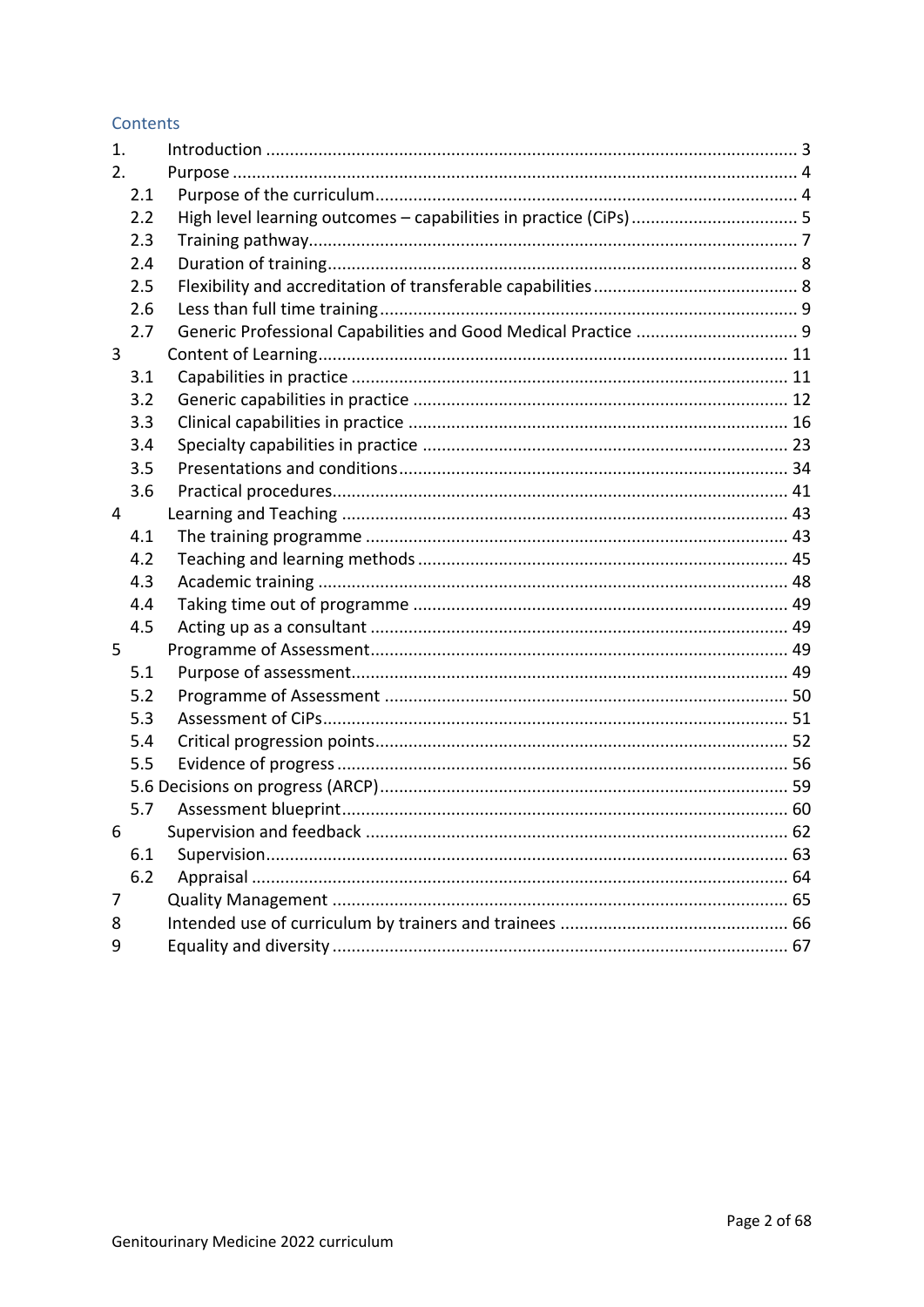## <span id="page-2-0"></span>**1. Introduction**

The Shape of Training (SoT) review was a catalyst for reform of postgraduate training of all doctors to ensure it is more patient focused, more general (especially in the early years of a career in medicine) and with more flexibility for an individual's career in the long term. For physician training, the views and recommendations of SoT were similar to those of the Future Hospital Commission and the Francis report. With an ageing population, elderly patients exhibit comorbidities and increasing complexity so acute medical and palliative medicine services need a revised approach to training the physician of the future in order to meet these needs.

A further driver for change was the General Medical Council (GMC) review of the curricula and assessment standards and introduction of the Generic Professional Capabilities (GPCs) framework. From May 2017, all postgraduate curricula should be based on higher level learning outcomes and must incorporate the generic professional capabilities. A fundamental component of the GPCs is ensuring that the patient is at the centre of any consultation and decision making.

The Joint Colleges of Physicians Training Board (JRCPTB), on behalf of the Federation of Royal Colleges of Physicians, has produced a model for physician training that consists of an indicative seven year (dual) training period leading to a Certification of Completion of Training (CCT) in a specialty and in Internal Medicine (IM).

Doctors will complete Internal Medicine Stage 1 (IMS1) training or Acute Care Common Stem-Internal Medicine (ACCS-IM), during which there will be increasing responsibility for the acute medical take and the MRCP (UK) Diploma will be achieved, before entering higher dual training in Genitourinary Medicine (GUM) and Internal Medicine stage 2 (IMS2) training at Specialty Trainee Year 4 (ST4).

This model will enhance the training of GUM physicians by enabling the management of the acutely unwell patient with an increased focus on chronic disease management, comorbidity and complexity. Enhanced IM skills will hence better equip GUM physicians to work as members of the wider multidisciplinary team and alongside physicians in the acute hospital to most effectively manage patients with complex care needs and those approaching the end of their lives.

The curriculum for GUM incorporates and emphasises the importance of the generic professional capabilities. Common capabilities will promote flexibility in postgraduate training in line with the recommendations set out in the GMC's report to the four governments in United Kingdom. We believe a flexible approach is essential to deliver a sustainable model for physician training agile enough to respond to evolving patient need.

The demand for well trained, pluripotent and flexible GUM clinicians is evident from many sources:

1. Levels of acute, complex, systemic sexually transmitted infections (STIs) are rising [\(www.gov.uk/government/statistics/sexually-transmitted-infections-stis-annual](https://www.gov.uk/government/statistics/sexually-transmitted-infections-stis-annual-data-tables)[data-tables\)](https://www.gov.uk/government/statistics/sexually-transmitted-infections-stis-annual-data-tables).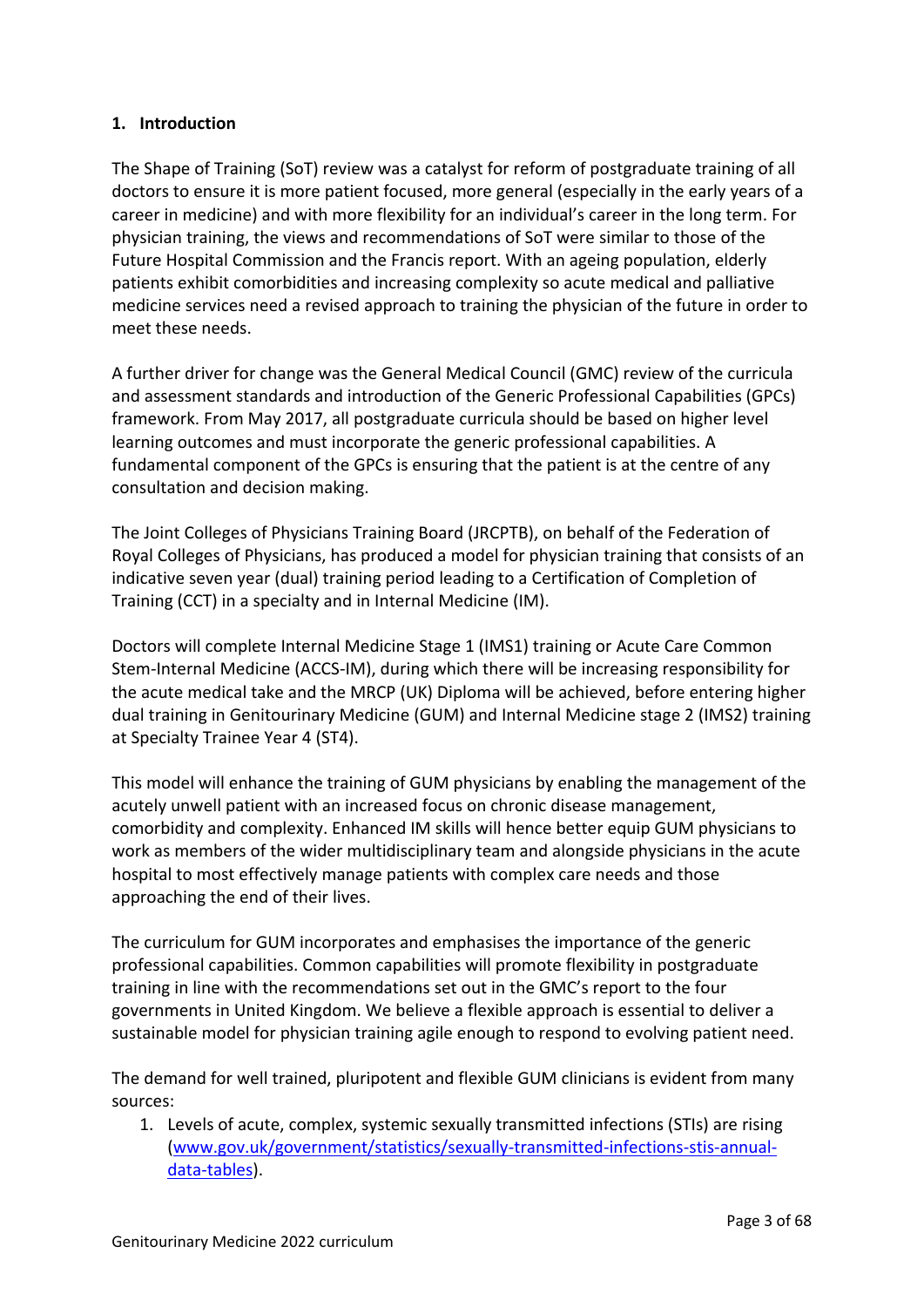- 2. Human Immunodeficiency Virus (HIV) has become a chronic, manageable condition, hence the HIV positive cohort of patients, largely receiving their medical care through GUM consultant led teams, require management of co-morbidities and poly-pharmacy, and effective multidisciplinary and interdisciplinary team working. The number of HIV positive patients in care is rising year on year. [\(www.gov.uk/government/statistics/hiv-annual-data-tables\)](https://www.gov.uk/government/statistics/hiv-annual-data-tables).
- 3. Despite medical advances STIs and HIV remain a deeply stigmatising diagnosis with vulnerable and marginalised patients disproportionately affected. [\(www.avert.org/professionals/hiv-social-issues/stigma-discrimination\)](https://www.avert.org/professionals/hiv-social-issues/stigma-discrimination)
- 4. The strategic direction, structures for objective setting and measurement and delivery framework have changed significantly in all four UK home nations. For example, the commissioning arrangements in England (where the vast majority of GUM specialist training occurs; 90% of training posts) have changed hugely in recent years. GUM doctors have needed to be resilient, flexible and develop generic professional and leadership skills effective from the start of their NHS consultant careers, both within and beyond their specialty, in order to be fully involved at all levels of health and social care organisations and the professional and legislative bodies involved in advising and monitoring them. (Health and Social Care Act 2012).
- 5. New service delivery models have developed in response to structural, organisational and commissioning changes and are typically an integrated sexual health service with a workforce that is multi-professional, in many places nurse delivered and may be hosted outside the NHS. This workforce has many challenges across the UK, including recruitment and appropriate education and training. In England this was recently the subject of a Health Education England Workforce review and workforce issues have also been addressed by national bodies in Scotland. Consultants in GUM need to be able to lead such a team and this curriculum will equip them to be able to do so.
- *6.* There is a need for more doctors to be trained as generalists with the ability to diagnose, treat and manage a wide range of medical conditions in an ageing population (SoT review).

## <span id="page-3-0"></span>**2. Purpose**

## <span id="page-3-1"></span>**2.1 Purpose of the curriculum**

The purpose of the GUM curriculum is to produce doctors with the generic and specialty specific skills to lead IM, GUM and HIV services. Upon successful completion of this training or recognition of equivalent training/experience they will be able to provide the highest standards of medical care for patients with STIs and related conditions including their immediate contraceptive needs, genital dermatoses, sexual dysfunction and the medical care of HIV positive individuals. These doctors will have well developed communication skills and the ability to lead multi-professional teams and work collaboratively with other healthcare professionals within and beyond medicine to provide the holistic health care that patients with, or at risk from sexual ill-health require. Equally important is the prevention of STIs, HIV and unplanned pregnancy and these doctors will be able to provide and train others in appropriate interventions to promote sexual health.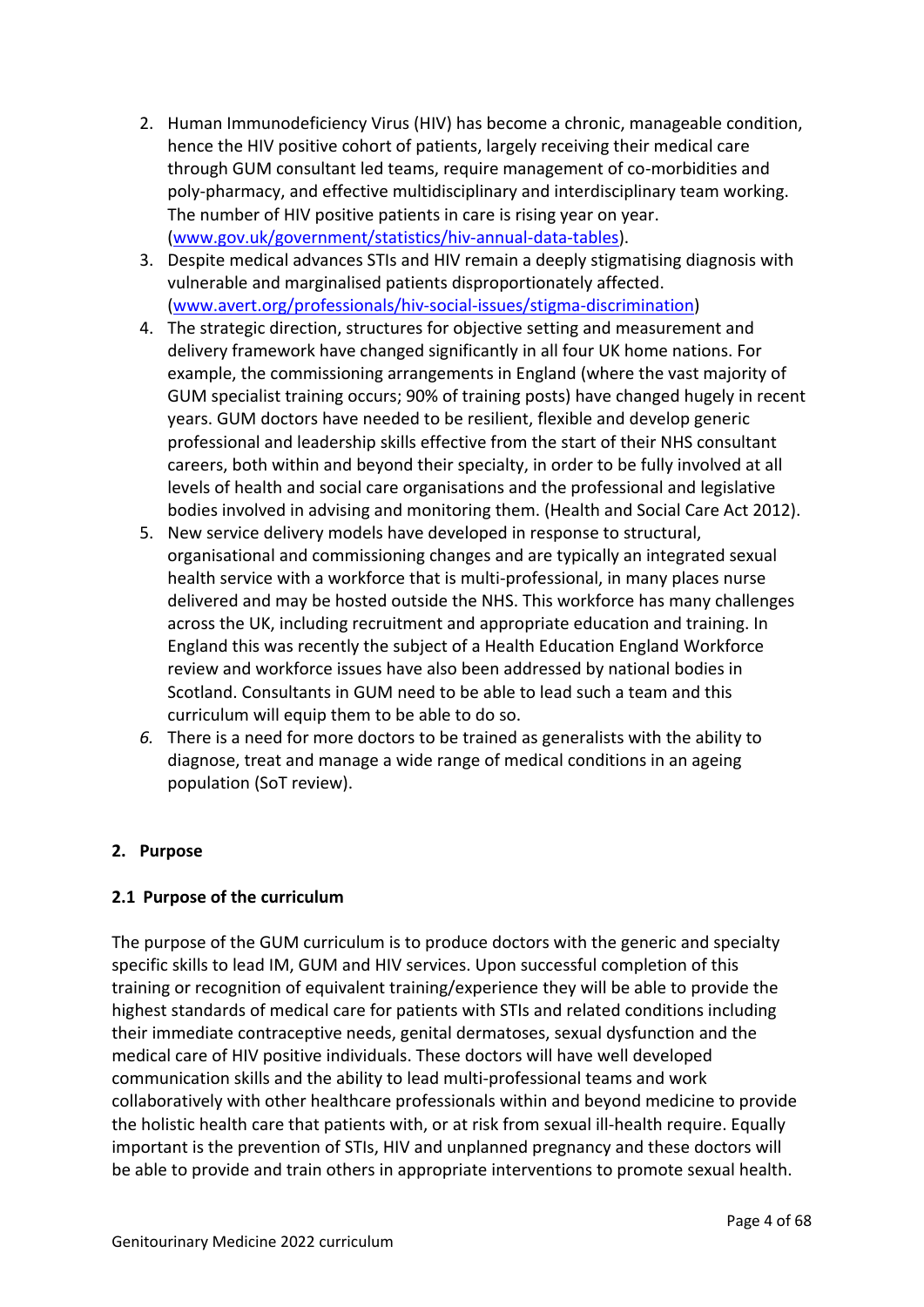Doctors will also be able to diagnose, treat and manage a wide range of general medical conditions and be able to care for these patients in acute, on call or outpatient settings. Upon completion of this curriculum doctors will be eligible for a CCT which facilitates dual entry onto the GMC specialist register in GUM and IM; an assurance that this doctor is at this point able to undertake high level independent practice as a consultant in GUM and IM in the NHS / HSC in the four nations.

The curriculum will ensure that GUM CCT holders have the knowledge and skills required for effective leadership and delivery of integrated sexual health services where patients requiring interventions to prevent or manage STIs, HIV and related conditions and /or require provision of contraception, attend for care. Concurrently the trainees will build on their IMT and attain the experience and training required to demonstrate competence to deliver general medical care for acute and internal medical patients as inpatients and outpatients. This is required as our patients have increasingly complex co-morbidities and multi-system presentations and their care will be enhanced by broad-based generalist training. Trainees will develop the experience and expertise required for attaining the full range of GPCs.

In order to work effectively within integrated sexual health services delivering optimal care, GUM doctors need to be able to safely and effectively assess patients' contraceptive needs, meeting those initially wherever possible and referring into specialist services where indicated.

The curriculum for GUM has been developed with the support and input of trainees, consultants actively involved in delivering teaching and training across the UK, Postgraduate Deans, service representatives, patients and lay persons. This has been through the work of the GUM Specialist Advisory Committee and the JRCPTB.

## **Scope of practice**

GUM CCT holders are doctors who are exemplars of their specialty and generalist physicians who lead teams delivering specialist GUM & HIV medical care as well as having the ability to recognise and direct management of co-morbid general medical conditions in their patients. They have highly refined multidisciplinary team working skills within and across medical practice that meet the complex needs of their patients. They are also fully trained in IM; skills which complement their specialist practice and also embed GUM within the physicianly specialties contributing to the general unselected medical take.

This purpose statement has been endorsed by the GMC's Curriculum Oversight Group and confirmed as meeting the needs of the health services of the countries of the UK.

#### <span id="page-4-0"></span>**2.2 High level learning outcomes – capabilities in practice (CiPs)**

The capabilities in practice (CiPs) describe the professional tasks or work within the scope of GUM. Each CiP has a set of descriptors associated with that activity or task. Descriptors are intended to help trainees and trainers recognise the minimum level of knowledge, skills and behaviours which should be demonstrated for an entrustment decision to be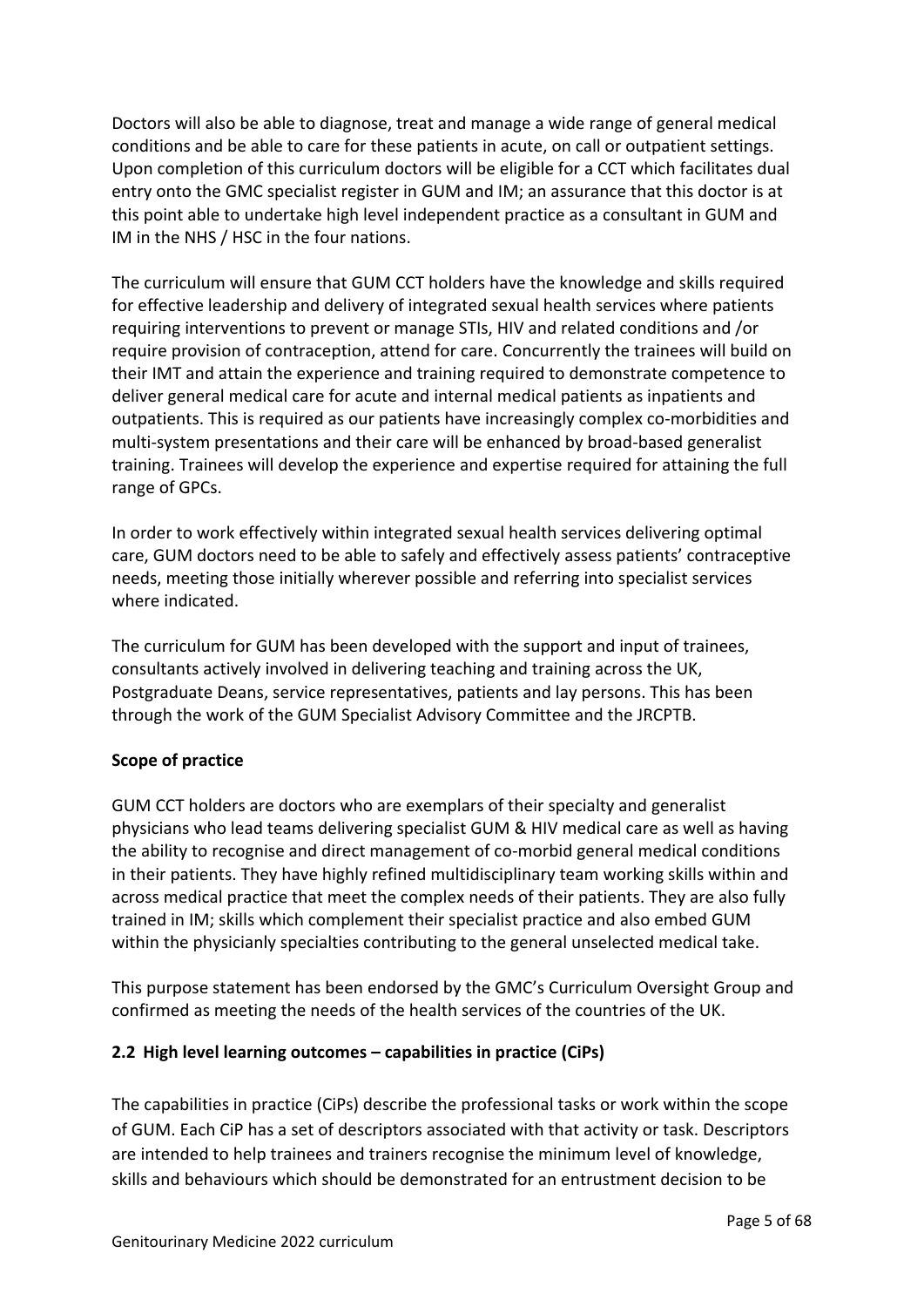made. By the completion of training and award of a CCT, the doctor must demonstrate that they are capable of unsupervised practice in all CiPs.

The CiPs have been mapped to the GPC domains and subsections to reflect the professional generic capabilities required to undertake the clinical tasks. Satisfactory sign off requires demonstration that, for each of the CiPs, the doctor in training's performance meets or exceeds the minimum expected level for completion of training, as defined in the curriculum.

The GUM CiPs comprise eight specialty CiPs, six generic CiPs which are shared across all physician specialties and eight IM clinical CiPs shared across all group 1 specialties.

|                                                | Learning outcomes - capabilities in practice (CiPs)                                                                                                                         |  |  |
|------------------------------------------------|-----------------------------------------------------------------------------------------------------------------------------------------------------------------------------|--|--|
|                                                | <b>Generic CiPs</b>                                                                                                                                                         |  |  |
|                                                | 1. Able to successfully function within NHS / HSC organisational and management<br>systems                                                                                  |  |  |
| 2.                                             | Able to deal with ethical and legal issues related to clinical practice                                                                                                     |  |  |
| 3.                                             | Communicates effectively and is able to share decision making, while maintaining<br>appropriate situational awareness, professional behaviour and professional<br>judgement |  |  |
| 4.                                             | Is focused on patient safety and delivers effective quality improvement in patient care                                                                                     |  |  |
| 5.                                             | Carrying out research and managing data appropriately                                                                                                                       |  |  |
| 6.                                             | Acting as a clinical teacher and clinical supervisor                                                                                                                        |  |  |
|                                                | Clinical CiPs (Internal Medicine)                                                                                                                                           |  |  |
| 1.                                             | Managing an acute unselected take                                                                                                                                           |  |  |
| 2.                                             | Managing the acute care of patients within a medical specialty service                                                                                                      |  |  |
| 3.                                             | Providing continuity of care to medical inpatients, including management of<br>comorbidities and cognitive impairment                                                       |  |  |
| 4.                                             | Managing patients in an outpatient clinic, ambulatory or community setting, including<br>management of long term conditions                                                 |  |  |
| 5.                                             | Managing medical problems in patients in other specialties and special cases                                                                                                |  |  |
| 6.                                             | Managing a multidisciplinary team including effective discharge planning                                                                                                    |  |  |
| 7.                                             | Delivering effective resuscitation and managing the acutely deteriorating patient                                                                                           |  |  |
| 8.                                             | Managing end of life and applying palliative care skills                                                                                                                    |  |  |
| <b>Specialty CiPs (Genitourinary Medicine)</b> |                                                                                                                                                                             |  |  |
| 1.                                             | Managing patients with non-complex GUM presentations in outpatient or community<br>settings                                                                                 |  |  |
| 2.                                             | Managing patients with complex GUM presentations in a specialist outpatient or<br>community setting                                                                         |  |  |
| 3.                                             | Providing specialist care for individuals living with HIV in an outpatient or community<br>setting                                                                          |  |  |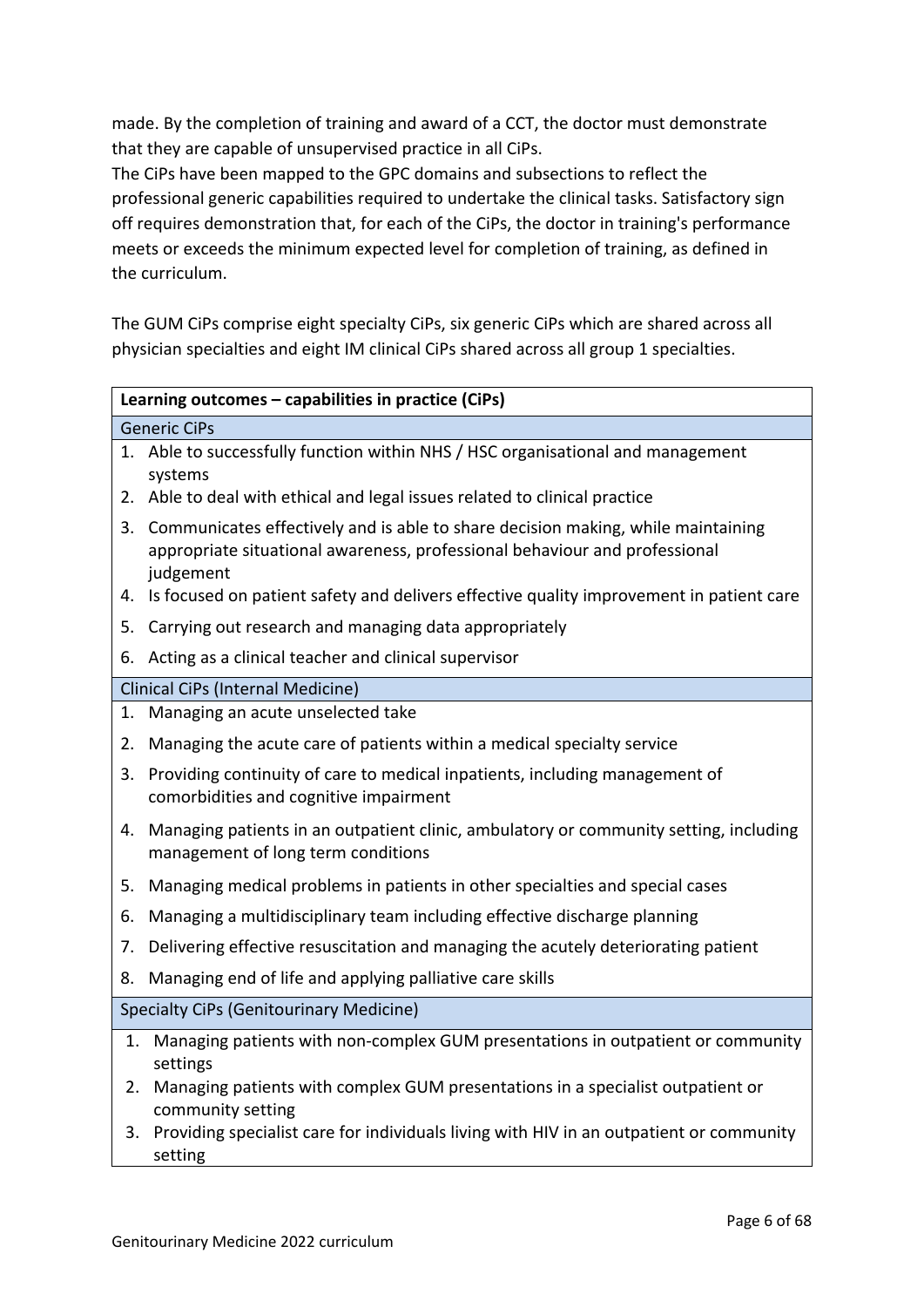- 4. Providing specialist care for individuals with diagnosed HIV/AIDS in a hospital inpatient setting
- 5. Delivering interventions to prevent transmission of HIV, other blood borne viruses and STIs
- 6. Supporting early detection of STIs and HIV in all settings
- 7. Safeguarding of public health and delivering GUM/HIV services and information for specific populations in a range of settings
- 8. Ability to successfully lead, manage and work with specialist service commissioning in acute and community settings

## <span id="page-6-0"></span>**2.3 Training pathway**

Genitourinary medicine is a group 1 specialty and is entered following selection at ST4 on completion of three years of IMS1 or ACCS-IM with full MRCP (UK) diploma. A trainee would then dual train in GUM (36 months) and IMS2 (12 months) for an indicative four years before reaching CCT. IMS2 will be integrated flexibly within the specialty training programme with at least three months of IMS2 in the final year of training and will include supporting the acute specialty take and the acute unselected take. GUM trainees will be expected to pass two knowledge based exams: the Diploma in Genitourinary medicine (Dip GUM) and the Diploma in HIV Medicine (Dip HIV), before they are awarded a CCT in GUM and IM. Attainment of the Diploma of the Faculty of Sexual and Reproductive Health (DFSRH), Letter of Competence Subdermal Contraceptive Implants Techniques Insertion and Removal (LoC SDI) and Letter of Competence Intrauterine Techniques (LoC IUT) are recommended but will not be mandated. See Figure 1 for structure of training and knowledge based assessments.



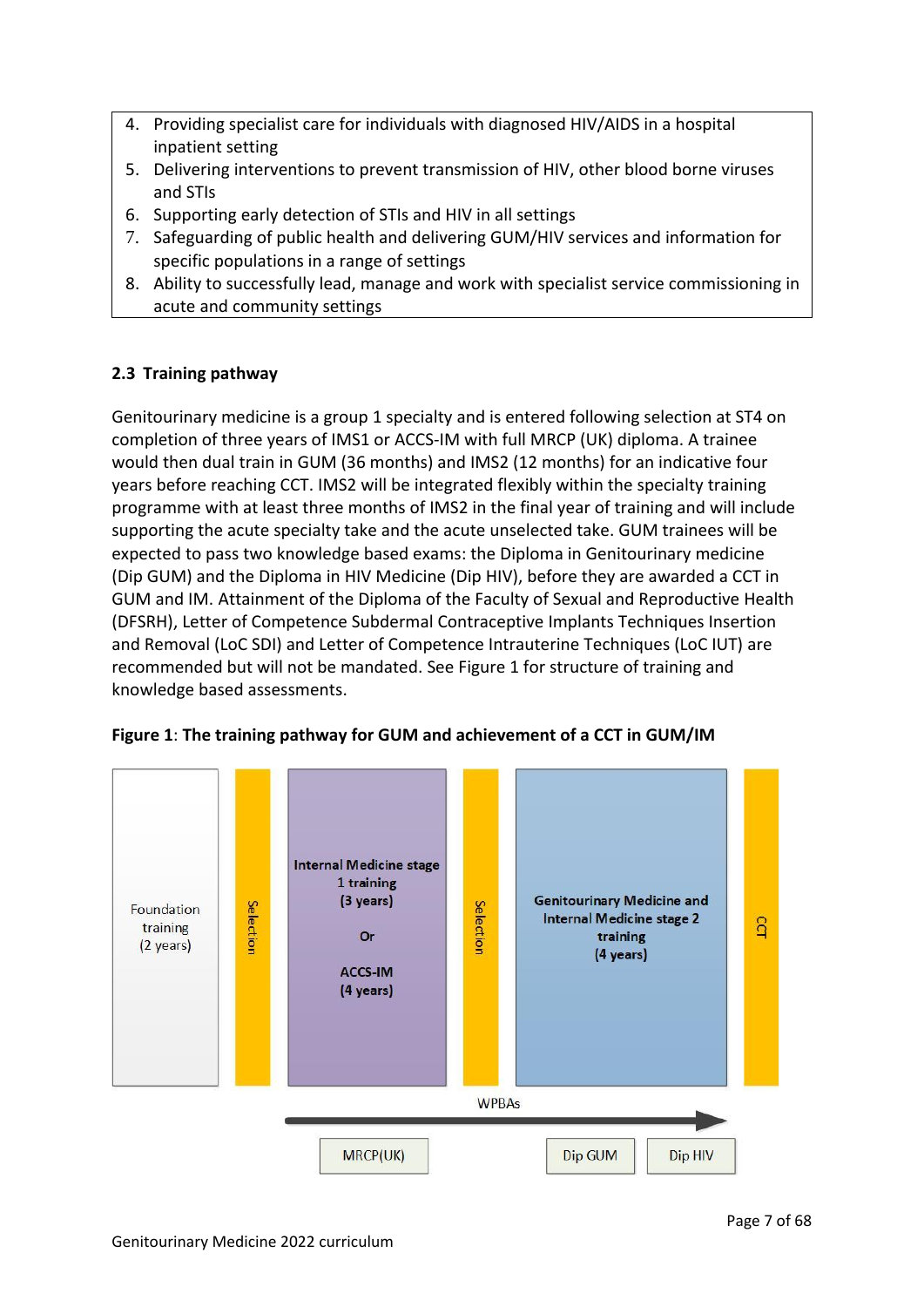## <span id="page-7-0"></span>**2.4 Duration of training**

Training in GUM will usually be completed in four years of full-time training. There will be options for those trainees who demonstrate exceptionally rapid development and acquisition of capabilities to complete training more rapidly than the current indicative time although it is recognised that clinical experience is a fundamental aspect of development as a good physician (guidance on completing training early will be available on the JRCPTB [website.](http://www.jrcptb.org.uk/) There may also be a small number of trainees who develop more slowly and will require an extension of training in line with the Reference Guide for Postgraduate Specialty Training in the UK (The Gold Guide)<sup>1</sup>. Upon successful attainment of these capabilities, the trainee will be recommended to the GMC for dual CCT in GUM/IM by the JRCPTB.

## <span id="page-7-1"></span>**2.5 Flexibility and accreditation of transferable capabilities**

The curriculum supports flexibility and transferability of outcomes across related specialties and disciplines, reflecting key interdependencies between this curriculum and other training programmes, outlined below.

The curriculum incorporates and emphasises the importance of the GPCs. GPCs will promote flexibility in postgraduate training as these common capabilities can be transfered from specialty to specialty. Additionally, all group 1 specialties share the IMS2 clinical capabilities.

- The implementation of this curriculum will be flexible and will allow competencies shared with other training programmes to be recognised and not repeated.
- The move to dual accreditation with IM greatly improves the inherent flexibility and transferability of the curriculum with other group 1 specialties as all IM and GPC competencies are transferable.
- In addition, as described above, there are other physicianly specialties such as infectious diseases, dermatology, gastroenterology, geriatric and respiratory medicine where coverage of common curricular areas may be considered transferable. At the present time no established method or precedent exists but Training Programme Directors (TPDs) and Specialty Advisory Committees (SACs) will review individual situations on a case-by-case basis and develop this process.
- Other specialty curricula where there are areas of commonality include gynaecology, community sexual & reproductive health, urology and general practice. Although entry requirements differ (GUM requires three years of IMS1 training and full MRCP (UK), for the others entry can be from the Foundation Programme), where trainees transfering from one curricula to another can demonstrate competence in shared curricular areas, the TPDs and SACs will recognise these and not require that training to be repeated. Of the curricula from different colleges, those with most commonality with GUM are the General Practice (GP) and Community Sexual & Reproductive Health (CSRH) curricula. In 2017 the Education department at the Royal College of Physicians undertook an analysis of these 3 curricula to identify the main areas of commonality and of difference. This exercise broadly identified that the GP and CSRH curricula cover screening for STIs & HIV

<sup>&</sup>lt;sup>1</sup> [A Reference Guide for Postgraduate Specialty Training in the UK](https://www.copmed.org.uk/publications/the-gold-guide)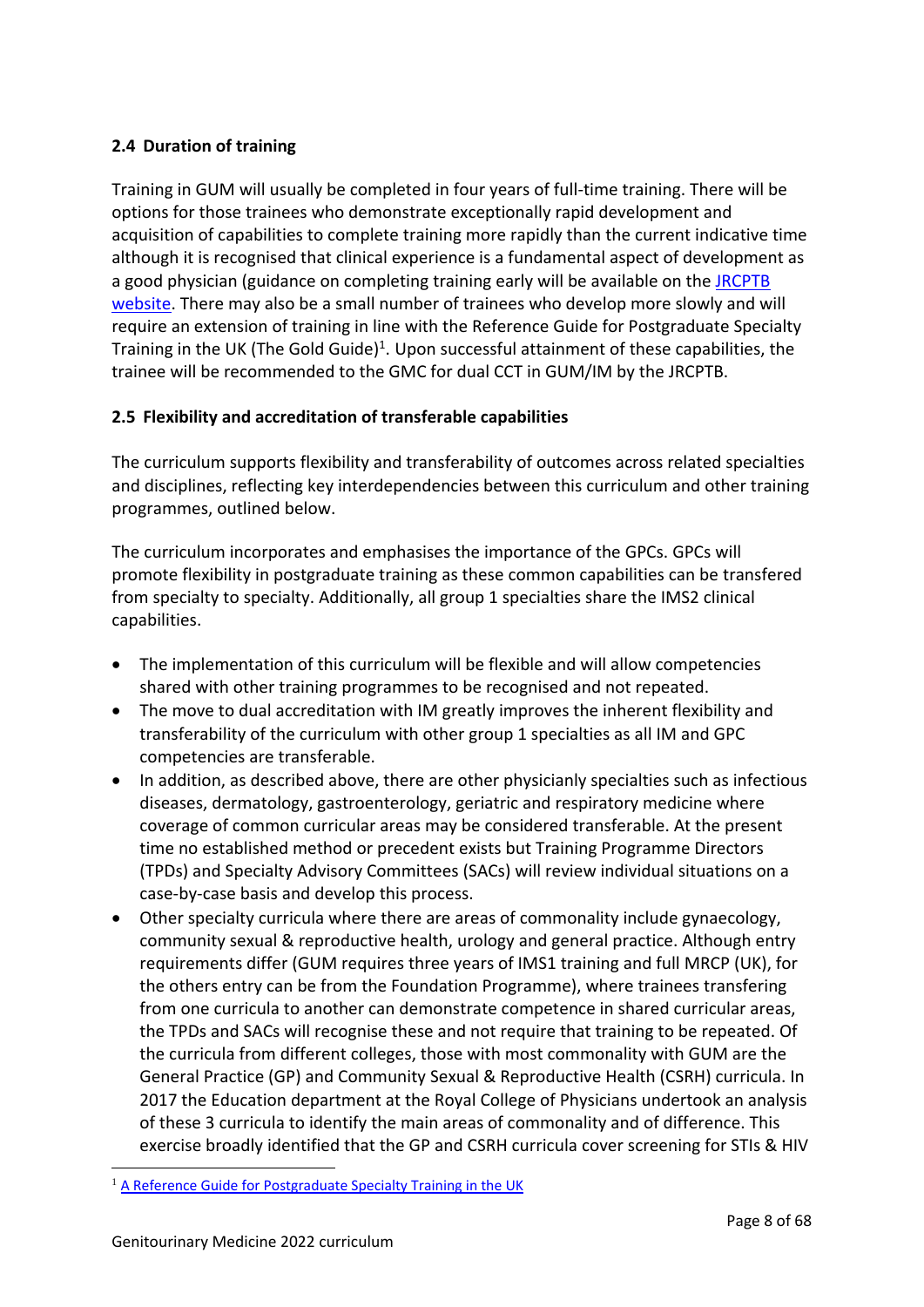and management of uncomplicated STIs and contraception, the CSRH curriculum included this and all aspects of complex contraception and community gynaecology and the GUM curriculum included the basics of the GP curriculum, the DFSRH and Loc SDI plus all aspects of complex STI and HIV care. Where these shared areas of training are identified in trainees wishing to transfer between curricula, where the entry requirements are also met, TPDs and SACs will review individual situations and identify aspects of training that do not require repetition but could be recognised as being achieved for the new curriculum already.

• Academic trainees will continue at present to train in academic tracks alongside clinical training, and areas of shared competence will be recognised by their TPDs with SACs reviewing and inputting as required.

## <span id="page-8-0"></span>**2.6 Less than full time training**

Trainees are entitled to opt for less than full time training programmes. Less than full time trainees should undertake a pro rata share of the out-of-hours duties (including on-call and other out-of-hours commitments) required of their full-time colleagues in the same programme and at the equivalent stage.

Less than full time trainees should assume that their clinical training will be of a duration pro-rata with the time indicated/recommended, but this should be reviewed in accordance with the Gold Guide.

## <span id="page-8-1"></span>**2.7 Generic Professional Capabilities and Good Medical Practice**

The GMC has developed the GPC framework<sup>2</sup> with the Academy of Medical Royal Colleges (AoMRC) to describe the fundamental, career-long, generic capabilities required of every doctor. The framework describes the requirement to develop and maintain key professional values and behaviours, knowledge, and skills, using a common language. GPCs also represent a system-wide, regulatory response to the most common contemporary concerns about patient safety and fitness to practise within the medical profession. The framework will be relevant at all stages of medical education, training and practice.

<sup>2</sup> [Generic professional capabilities framework](http://www.gmc-uk.org/education/postgraduate/GPC.asp)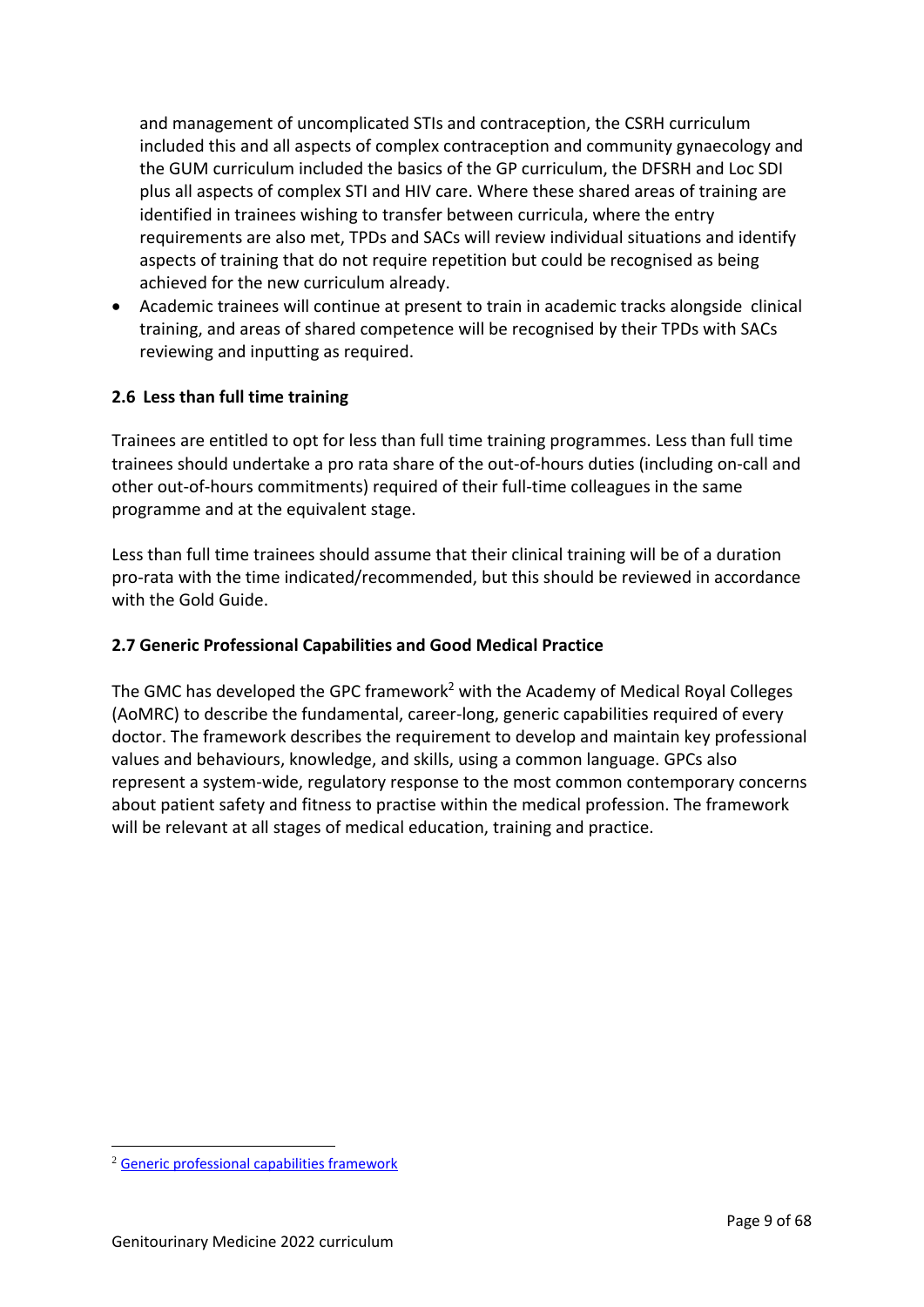The nine domains of the GMC's Generic Professional Capabilities



Good medical practice (GMP)<sup>3</sup> is embedded at the heart of the GPC framework. In describing the principles, duties and responsibilities of doctors the GPC framework articulates GMP as a series of achievable educational outcomes to enable curriculum design and assessment.

The GPC framework describes nine domains with associated descriptor outlining the 'minimum common regulatory requirement' of performance and professional behaviour for those completing a CCT or its equivalent. These attributes are common, minimum and generic standards expected of all medical practitioners achieving a CCT or its equivalent.

The nine domains and subsections of the GPC framework are directly identifiable in the GIM curriculum. They are mapped to each of the generic and clinical CiPs, which are in turn mapped to the assessment blueprints. This is to emphasise those core professional capabilities that are essential to safe clinical practice and that they must be demonstrated at every stage of training as part of the holistic development of responsible professionals.

This approach will allow early detection of issues most likely to be associated with fitness to practise and to minimise the possibility that any deficit is identified during the final phases of training.

<sup>3</sup> [Good Medical Practice](http://www.gmc-uk.org/guidance/good_medical_practice.asp)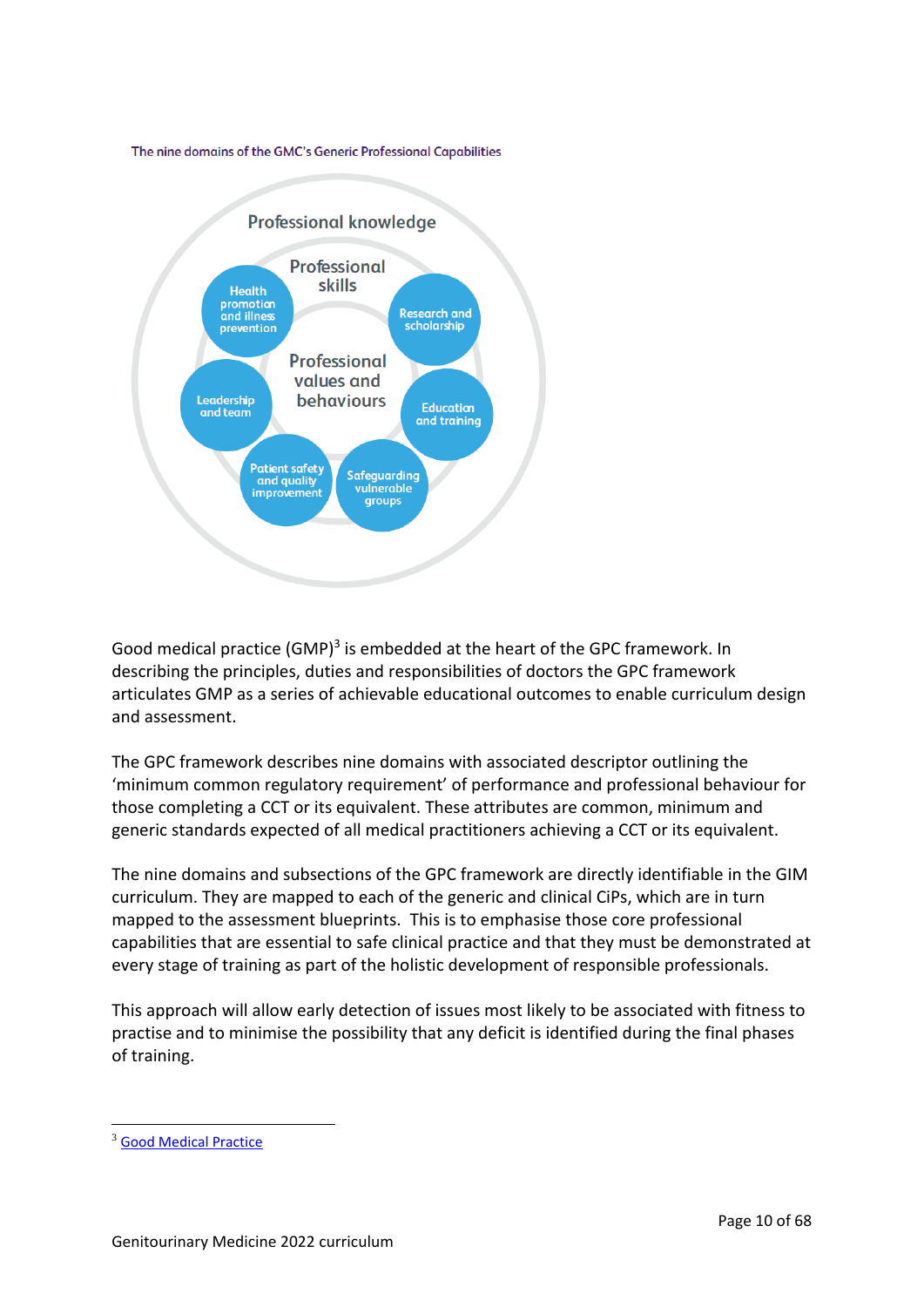# <span id="page-10-0"></span>**3 Content of Learning**

The curriculum is spiral and topics and themes will be revisited to expand understanding and expertise. The level of entrustment for CiPs will increase as an individual progresses from needing direct supervision to able to be entrusted to act unsupervised.

## <span id="page-10-1"></span>**3.1 Capabilities in practice**

CiPs describe the professional tasks or work within the scope of the specialty and internal medicine. CiPs are based on the concept of entrustable professional activities<sup>4</sup> which use the professional judgement of appropriately trained, expert assessors as a defensible way of forming global judgements of professional performance.

Each CiP has a set of descriptors associated with that activity or task. Descriptors are intended to help trainees and trainers recognise the knowledge, skills and attitudes which should be demonstrated. Doctors in training may use these capabilities to provide evidence of how their performance meets or exceeds the minimum expected level of performance for their year of training. The descriptors are not a comprehensive list and there are many more examples that would provide equally valid evidence of performance.

Many of the CiP descriptors refer to patient centred care and shared decision making. This is to emphasise the importance of patients being at the centre of decisions about their own treatment and care, by exploring care or treatment options and their risks and benefits and discussing choices available.

Additionally, the clinical CiPs repeatedly refer to the need to demonstrate professional behaviour with regard to patients, carers, colleagues and others. Good doctors work in partnership with patients and respect their rights to privacy and dignity. They treat each patient as an individual. They do their best to make sure all patients receive good care and treatment that will support them to live as well as possible, whatever their illness or disability. Appropriate professional behaviour should reflect the principles of GMP and the GPC framework.

In order to complete training and be recommended to the GMC for the award of CCT and entry to the specialist register, the doctor must demonstrate that they are capable of unsupervised practice in all generic and clinical CiPs. Once a trainee has achieved level 4 sign off for a CiP it will not be necessary to repeat assessment of that CiP if capability is maintained (in line with standard professional conduct).

This section of the curriculum details the six generic CiPs, eight clinical CiPs for IMS2 and eight specialty CiPs for GUM. The expected levels of performance, mapping to relevant GPCs and the evidence that may be used to make an entrustment decision are given for each CiP. The list of evidence for each CiP is not prescriptive and other types of evidence may be equally valid for that CiP.

<sup>4</sup> [Nuts and bolts of entrustable professional activities](https://www.ncbi.nlm.nih.gov/pmc/articles/PMC3613304/)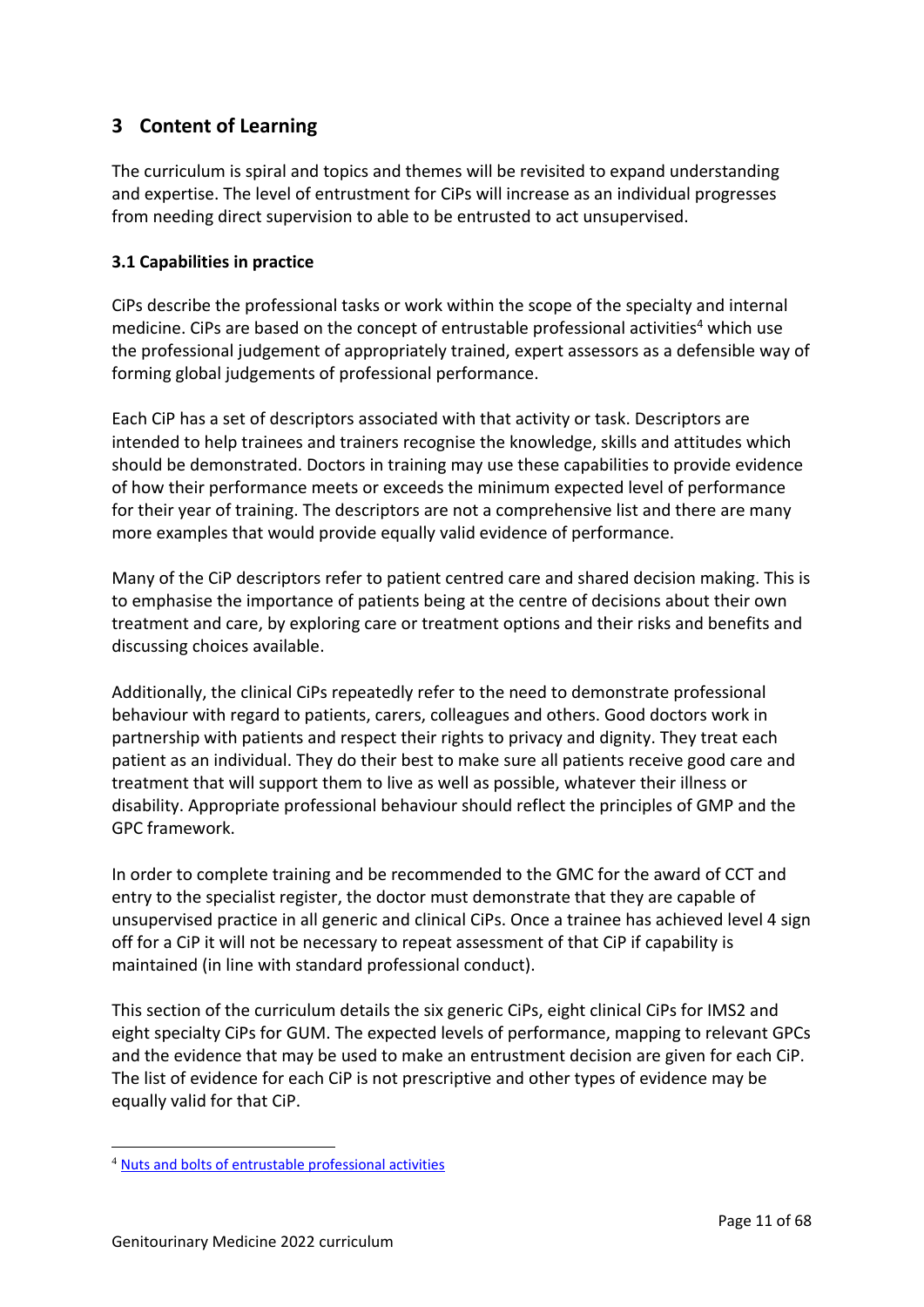## <span id="page-11-0"></span>**3.2 Generic capabilities in practice**

The six generic CiPs cover the universal requirements of all specialties as described in GMP and the GPC framework. Assessment of the generic CiPs will be underpinned by the descriptors for the nine GPC domains and evidenced against the performance and behaviour expected at that stage of training. Satisfactory sign off will indicate that there are no concerns. It will not be necessary to assign a level of supervision for these non-clinical CiPs.

In order to ensure consistency and transferability, the generic CiPs have been grouped under the GMP-aligned categories used in the Foundation Programme curriculum plus an additional category for wider professional practice:

- Professional behaviour and trust
- Communication, team-working and leadership
- Safety and quality

**KEY**

• Wider professional practice

For each generic CiP there is a set of descriptors of the observable skills and behaviours which would demonstrate that a trainee has met the minimum level expected. The descriptors are not a comprehensive list and there may be more examples that would provide equally valid evidence of performance.

| <b>KEY</b>   |                               |             |                                         |
|--------------|-------------------------------|-------------|-----------------------------------------|
| <b>ALS</b>   | <b>Advanced Life Support</b>  |             |                                         |
| CbD          | Case-based discussion         | <b>DOPS</b> | Direct observation of procedural skills |
| <b>GCP</b>   | <b>Good Clinical Practice</b> |             |                                         |
| Mini-        | Mini-clinical evaluation      | <b>MCR</b>  | Multiple consultant report              |
| <b>CEX</b>   | exercise                      |             |                                         |
| <b>MSF</b>   | Multi source feedback         | <b>PS</b>   | Patient survey                          |
| <b>QIPAT</b> | <b>Quality improvement</b>    | <b>TO</b>   | Teaching observation                    |
|              | project assessment tool       |             |                                         |

|                                                                                | <b>Generic capabilities in practice (CiPs)</b>                    |  |
|--------------------------------------------------------------------------------|-------------------------------------------------------------------|--|
|                                                                                | <b>Category 1: Professional behaviour and trust</b>               |  |
| Able to function successfully within NHS organisational and management systems |                                                                   |  |
|                                                                                |                                                                   |  |
| <b>Descriptors</b>                                                             | Aware of and adheres to the GMC professional requirements         |  |
|                                                                                | Aware of public health issues including population health, social |  |
|                                                                                | determinants of health and global health perspectives             |  |
|                                                                                | Demonstrates effective clinical leadership                        |  |
|                                                                                | Demonstrates promotion of an open and transparent culture         |  |
|                                                                                | Keeps practice up to date through learning and teaching           |  |
|                                                                                | Demonstrates engagement in career planning                        |  |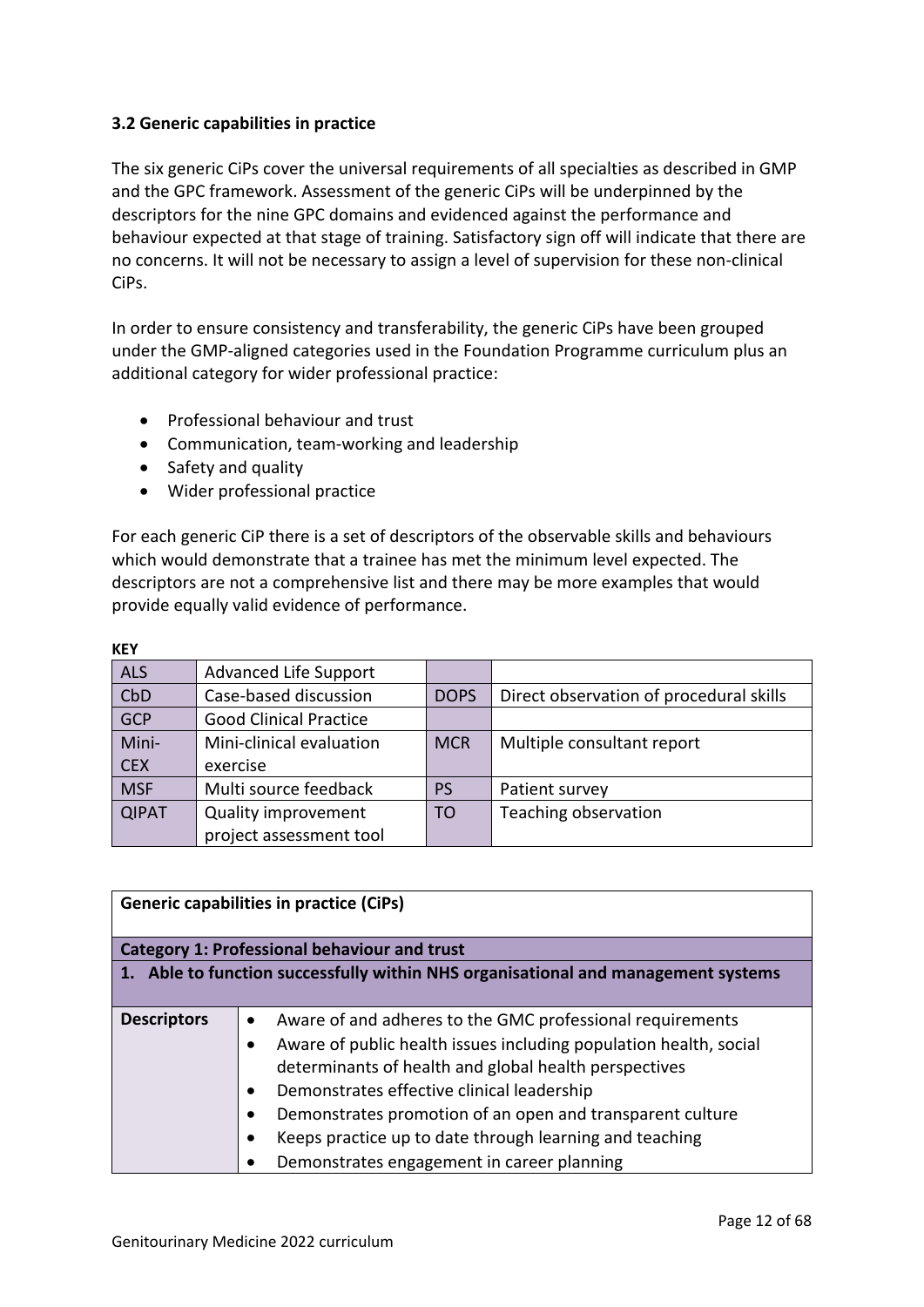|                    | Demonstrates capabilities in dealing with complexity and uncertainty                                   |
|--------------------|--------------------------------------------------------------------------------------------------------|
|                    | Aware of the role of and processes for operational structures within                                   |
|                    | the NHS Aware of the need to use resources wisely                                                      |
| <b>GPCs</b>        | Domain 1: Professional values and behaviours                                                           |
|                    | Domain 3: Professional knowledge                                                                       |
|                    | professional requirements                                                                              |
|                    | national legislative requirements                                                                      |
|                    | the health service and healthcare systems in the four countries                                        |
|                    | Domain 9: Capabilities in research and scholarship                                                     |
| <b>Evidence to</b> | <b>MCR</b>                                                                                             |
| inform             | <b>MSF</b>                                                                                             |
| decision           | Active role in governance structures                                                                   |
|                    | Management course                                                                                      |
|                    | End of placement reports                                                                               |
|                    | 2. Able to deal with ethical and legal issues related to clinical practice                             |
|                    |                                                                                                        |
| <b>Descriptors</b> | Aware of national legislation and legal responsibilities, including<br>$\bullet$                       |
|                    | safeguarding vulnerable groups                                                                         |
|                    | Behaves in accordance with ethical and legal requirements                                              |
|                    | Demonstrates ability to offer apology or explanation when                                              |
|                    | appropriate                                                                                            |
|                    | Demonstrates ability to lead the clinical team in ensuring that                                        |
|                    | medical legal factors are considered openly and consistently                                           |
| <b>GPCs</b>        | Domain 3: Professional knowledge                                                                       |
|                    | professional requirements                                                                              |
|                    | national legislative requirements                                                                      |
|                    | the health service and healthcare systems in the four countries                                        |
|                    | Domain 4: Capabilities in health promotion and illness prevention                                      |
|                    | Domain 7: Capabilities in safeguarding vulnerable groups                                               |
|                    | Domain 8: Capabilities in education and training<br>Domain 9: Capabilities in research and scholarship |
| <b>Evidence to</b> | <b>MCR</b>                                                                                             |
| inform             | <b>MSF</b>                                                                                             |
| decision           | CbD                                                                                                    |
|                    | <b>DOPS</b>                                                                                            |
|                    | Mini-CEX                                                                                               |
|                    | ALS certificate                                                                                        |
|                    | End of life care and capacity assessment                                                               |
|                    | End of placement reports                                                                               |
|                    | <b>Category 2: Communication, team working and leadership</b>                                          |
|                    | 3. Communicates effectively and is able to share decision making, while maintaining                    |
|                    | appropriate situational awareness, professional behaviour and professional                             |
| judgement          |                                                                                                        |
| <b>Descriptors</b> | Communicates clearly with patients and carers in a variety of settings<br>$\bullet$                    |
|                    | Communicates effectively with clinical and other professional<br>$\bullet$                             |
|                    | colleagues                                                                                             |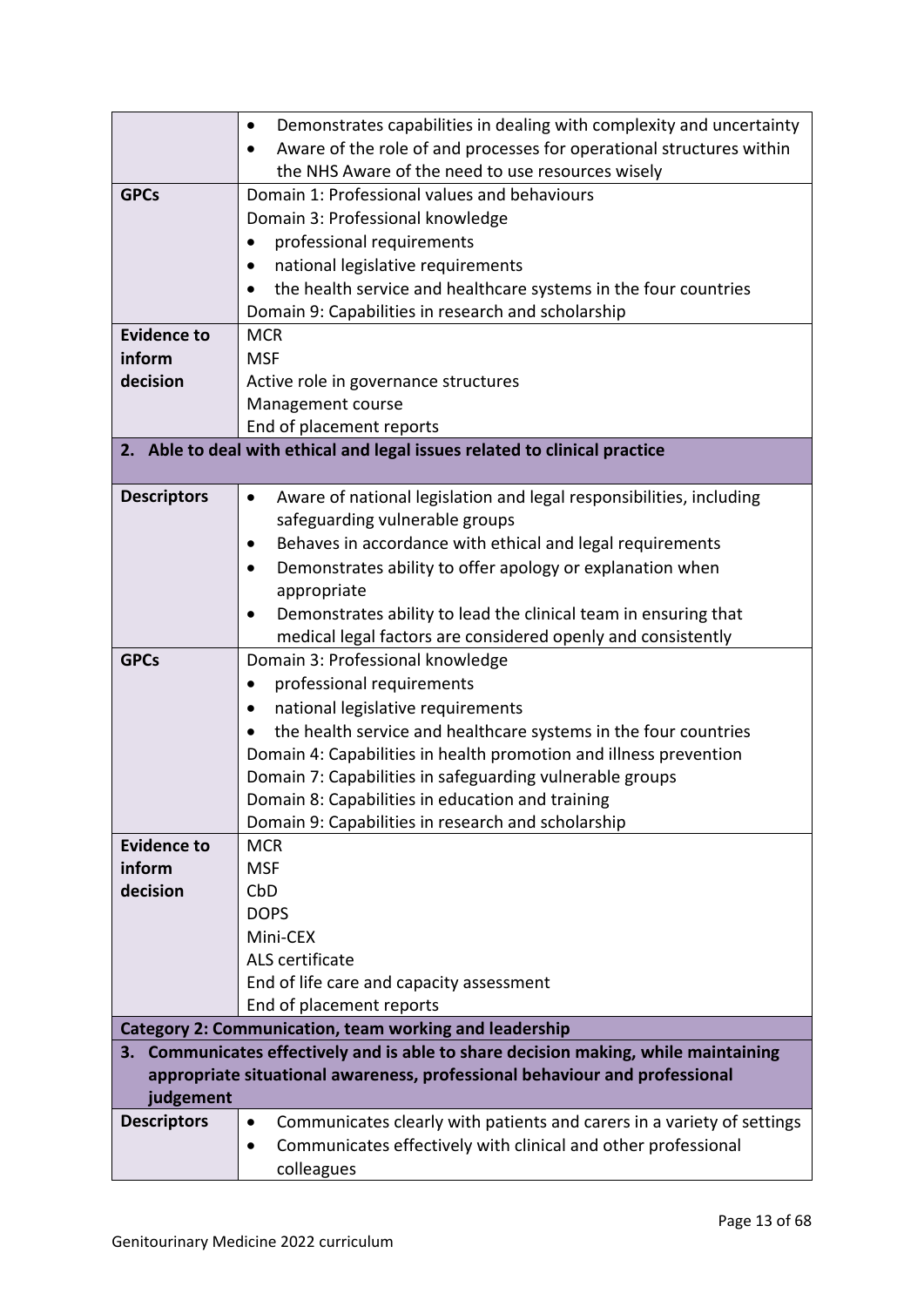|                                       | Identifies and manages barriers to communication (eg cognitive<br>$\bullet$           |  |  |
|---------------------------------------|---------------------------------------------------------------------------------------|--|--|
|                                       | impairment, speech and hearing problems, capacity issues)                             |  |  |
|                                       | Demonstrates effective consultation skills including effective verbal<br>$\bullet$    |  |  |
|                                       | and nonverbal interpersonal skills                                                    |  |  |
|                                       | Shares decision making by informing the patient, prioritising the<br>$\bullet$        |  |  |
|                                       | patient's wishes, and respecting the patient's beliefs, concerns and                  |  |  |
|                                       |                                                                                       |  |  |
|                                       | expectations                                                                          |  |  |
|                                       | Shares decision making with children and young people                                 |  |  |
|                                       | Applies management and team working skills appropriately, including<br>$\bullet$      |  |  |
|                                       | influencing, negotiating, re-assessing priorities and effectively                     |  |  |
|                                       | managing complex, dynamic situations                                                  |  |  |
| <b>GPCs</b>                           | Domain 2: Professional skills                                                         |  |  |
|                                       | practical skills<br>٠                                                                 |  |  |
|                                       | communication and interpersonal skills                                                |  |  |
|                                       | dealing with complexity and uncertainty                                               |  |  |
|                                       | clinical skills (history taking, diagnosis and medical management;                    |  |  |
|                                       | consent; humane interventions; prescribing medicines safely;                          |  |  |
|                                       | using medical devices safely; infection control and communicable                      |  |  |
|                                       | disease)                                                                              |  |  |
|                                       | Domain 5: Capabilities in leadership and team working                                 |  |  |
| <b>Evidence to</b>                    | <b>MCR</b>                                                                            |  |  |
| inform                                | <b>MSF</b>                                                                            |  |  |
| decision                              | <b>PS</b>                                                                             |  |  |
| End of placement reports              |                                                                                       |  |  |
|                                       |                                                                                       |  |  |
| <b>Category 3: Safety and quality</b> |                                                                                       |  |  |
|                                       | 4. Is focused on patient safety and delivers effective quality improvement in patient |  |  |
| care                                  |                                                                                       |  |  |
| <b>Descriptors</b>                    | Makes patient safety a priority in clinical practice<br>$\bullet$                     |  |  |
|                                       | Raises and escalates concerns where there is an issue with patient<br>$\bullet$       |  |  |
|                                       | safety or quality of care                                                             |  |  |
|                                       | Demonstrates commitment to learning from patient safety<br>$\bullet$                  |  |  |
|                                       | investigations and complaints                                                         |  |  |
|                                       | Shares good practice appropriately                                                    |  |  |
|                                       | Contributes to and delivers quality improvement                                       |  |  |
|                                       | Understands basic Human Factors principles and practice at<br>$\bullet$               |  |  |
|                                       | individual, team, organisational and system levels                                    |  |  |
|                                       | Understands the importance of non-technical skills and crisis<br>$\bullet$            |  |  |
|                                       | resource management                                                                   |  |  |
|                                       | Recognises and works within limit of personal competence<br>$\bullet$                 |  |  |
|                                       | Avoids organising unnecessary investigations or prescribing poorly<br>$\bullet$       |  |  |
|                                       | evidenced treatments                                                                  |  |  |
| <b>GPCs</b>                           | Domain 1: Professional values and behaviours                                          |  |  |
|                                       | Domain 2: Professional skills                                                         |  |  |
|                                       | practical skills                                                                      |  |  |
|                                       | communication and interpersonal skills<br>٠                                           |  |  |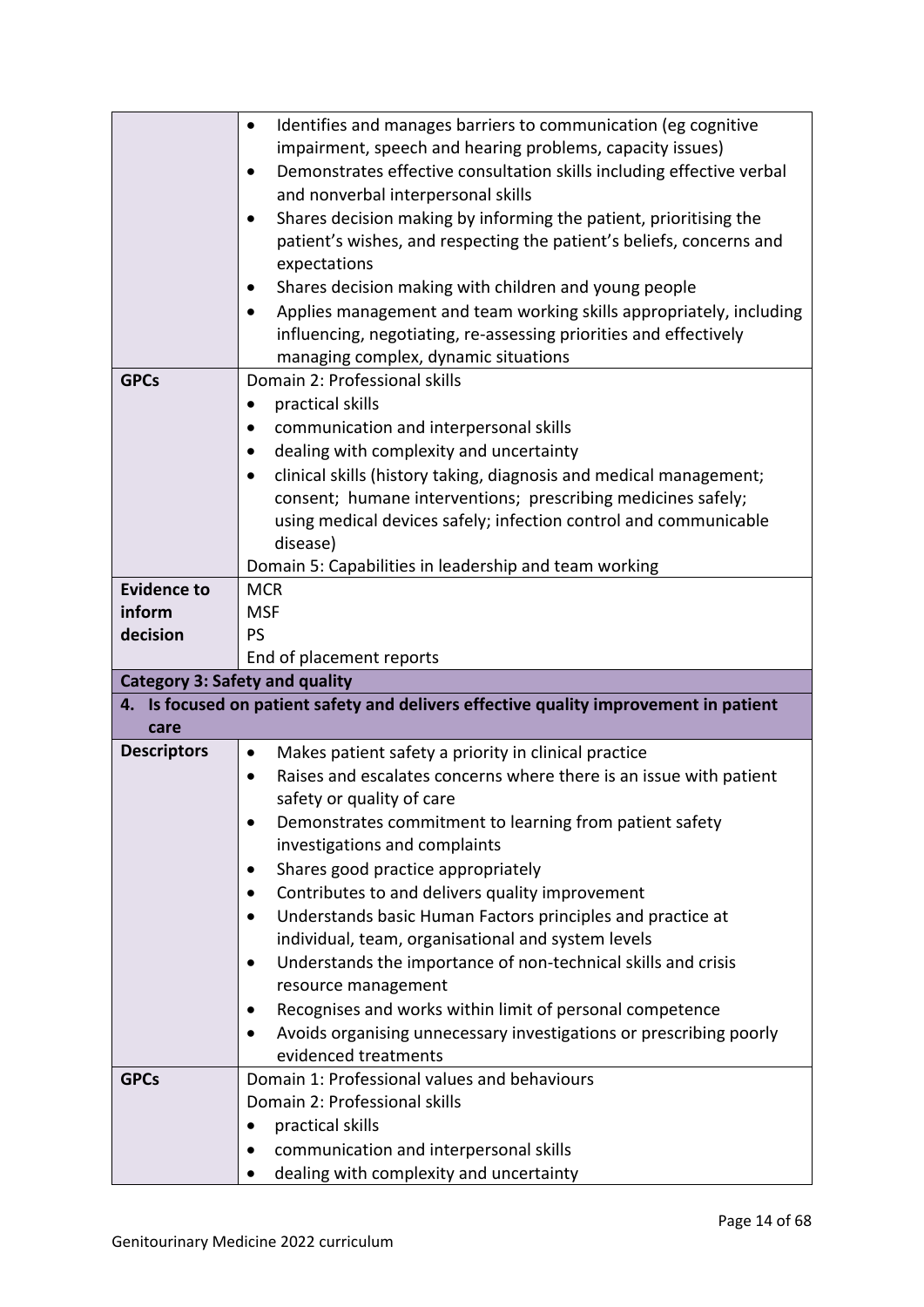|                                                                  | clinical skills (history taking, diagnosis and medical management;         |  |
|------------------------------------------------------------------|----------------------------------------------------------------------------|--|
|                                                                  | consent; humane interventions; prescribing medicines safely;               |  |
|                                                                  | using medical devices safely; infection control and communicable           |  |
|                                                                  | disease)                                                                   |  |
|                                                                  | Domain 3: Professional knowledge                                           |  |
|                                                                  | professional requirements<br>٠                                             |  |
|                                                                  | national legislative requirements                                          |  |
|                                                                  | the health service and healthcare systems in the four countries            |  |
|                                                                  | Domain 4: Capabilities in health promotion and illness prevention          |  |
|                                                                  | Domain 5: Capabilities in leadership and team working                      |  |
| Domain 6: Capabilities in patient safety and quality improvement |                                                                            |  |
|                                                                  | patient safety<br>$\bullet$                                                |  |
|                                                                  | quality improvement                                                        |  |
| <b>Evidence to</b>                                               | <b>MCR</b>                                                                 |  |
| inform                                                           | <b>MSF</b>                                                                 |  |
| decision                                                         | <b>QIPAT</b>                                                               |  |
|                                                                  | End of placement reports                                                   |  |
|                                                                  | <b>Category 4: Wider professional practice</b>                             |  |
|                                                                  | 5. Carrying out research and managing data appropriately                   |  |
| <b>Descriptors</b>                                               | Manages clinical information/data appropriately<br>$\bullet$               |  |
|                                                                  | Understands principles of research and academic writing<br>$\bullet$       |  |
|                                                                  | Demonstrates ability to carry out critical appraisal of the literature     |  |
|                                                                  | Understands the role of evidence in clinical practice and<br>$\bullet$     |  |
|                                                                  | demonstrates shared decision making with patients                          |  |
|                                                                  | Demonstrates appropriate knowledge of research methods, including<br>٠     |  |
|                                                                  | qualitative and quantitative approaches in scientific enquiry              |  |
|                                                                  | Demonstrates appropriate knowledge of research principles and<br>$\bullet$ |  |
|                                                                  | concepts and the translation of research into practice                     |  |
|                                                                  | Follows guidelines on ethical conduct in research and consent for          |  |
|                                                                  | research                                                                   |  |
|                                                                  | Understands public health epidemiology and global health patterns          |  |
|                                                                  | Recognises potential of applied informatics, genomics, stratified risk     |  |
|                                                                  | and personalised medicine and seeks advice for patient benefit when        |  |
|                                                                  | appropriate                                                                |  |
| <b>GPCs</b>                                                      | Domain 3: Professional knowledge                                           |  |
|                                                                  | professional requirements<br>٠                                             |  |
|                                                                  | national legislative requirements                                          |  |
|                                                                  | the health service and healthcare systems in the four countries            |  |
|                                                                  | Domain 7: Capabilities in safeguarding vulnerable groups                   |  |
|                                                                  | Domain 9: Capabilities in research and scholarship                         |  |
| <b>Evidence to</b>                                               | <b>MCR</b>                                                                 |  |
| inform                                                           | <b>MSF</b>                                                                 |  |
| decision                                                         | GCP certificate (if involved in clinical research)                         |  |
|                                                                  | Evidence of literature search and critical appraisal of research           |  |
|                                                                  | Use of clinical guidelines                                                 |  |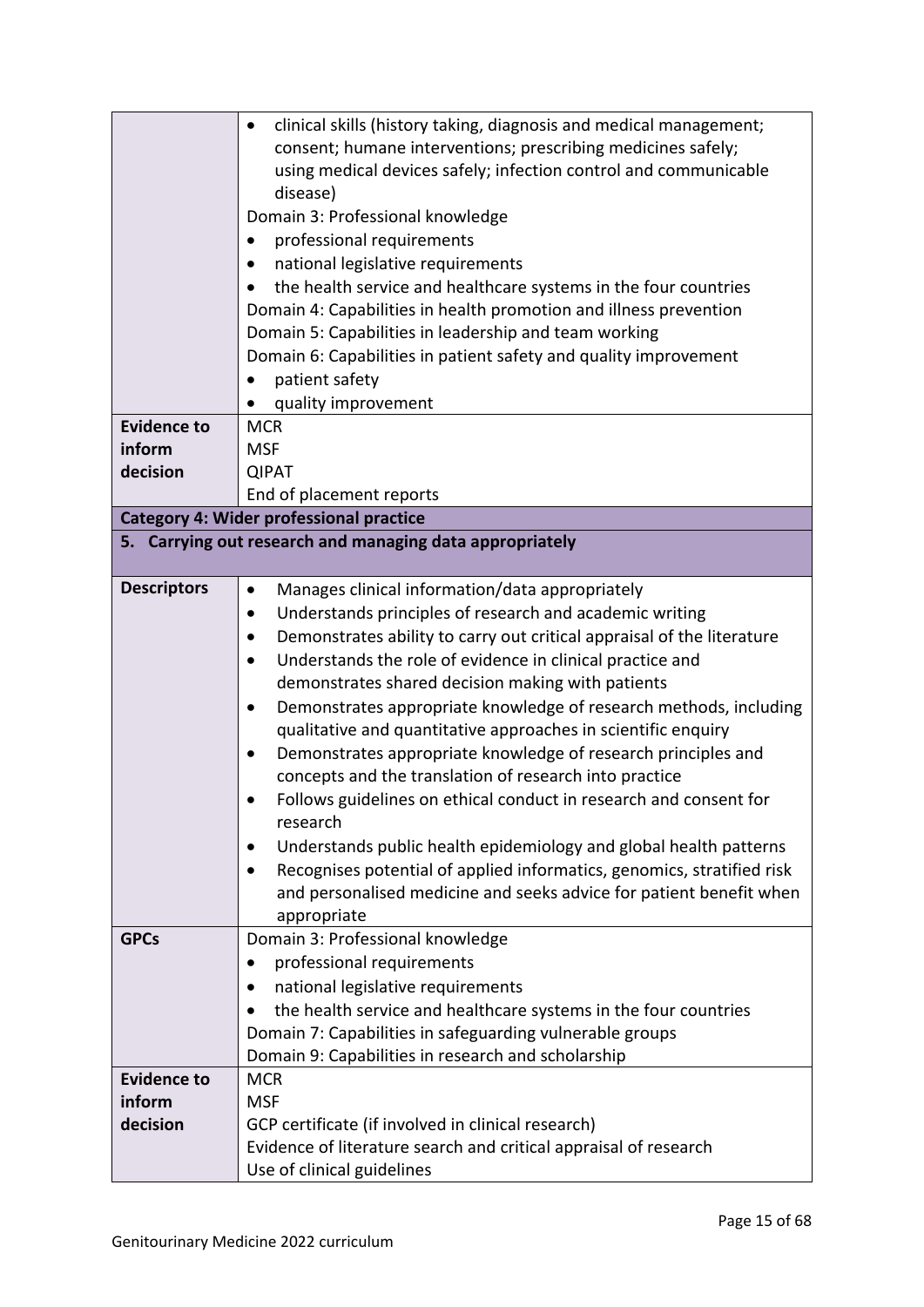|                                                             | Quality improvement and audit                                              |  |  |
|-------------------------------------------------------------|----------------------------------------------------------------------------|--|--|
|                                                             | Evidence of research activity                                              |  |  |
|                                                             | End of placement reports                                                   |  |  |
|                                                             | 6. Acting as a clinical teacher and clinical supervisor                    |  |  |
|                                                             |                                                                            |  |  |
| <b>Descriptors</b>                                          | Delivers effective teaching and training to medical students, junior       |  |  |
|                                                             | doctors and other health care professionals                                |  |  |
|                                                             | Delivers effective feedback with action plan                               |  |  |
|                                                             | Able to supervise less experienced trainees in their clinical              |  |  |
|                                                             | assessment and management of patients                                      |  |  |
| Able to supervise less experienced trainees in carrying out |                                                                            |  |  |
|                                                             | appropriate practical procedures                                           |  |  |
|                                                             | Able to act a clinical supervisor to doctors in earlier stages of training |  |  |
| <b>GPCs</b>                                                 | Domain 1: Professional values and behaviours                               |  |  |
|                                                             | Domain 8: Capabilities in education and training                           |  |  |
| <b>Evidence to</b>                                          | <b>MCR</b>                                                                 |  |  |
| inform                                                      | <b>MSF</b>                                                                 |  |  |
| decision                                                    | TΩ                                                                         |  |  |
|                                                             | Relevant training course                                                   |  |  |
|                                                             | End of placement reports                                                   |  |  |

## <span id="page-15-0"></span>**3.3 Clinical capabilities in practice**

The eight IM clinical CiPs describe the clinical tasks or activities which are essential to the practice of Internal Medicine. The clinical CiPs have been mapped to the nine GPC domains to reflect the professional generic capabilities required to undertake the clinical tasks.

Satisfactory sign off will require ES to make entrustment decisions on the level of supervision required for each CiP and if this is satisfactory for the stage of training, the trainee can progress. More detail is provided in the programme of assessment section of the curriculum.

| <b>KEY</b>   |                               |             |                                         |
|--------------|-------------------------------|-------------|-----------------------------------------|
| <b>ACAT</b>  | Acute care assessment tool    | <b>ALS</b>  | <b>Advanced Life Support</b>            |
| CbD          | Case-based discussion         | <b>DOPS</b> | Direct observation of procedural skills |
| <b>GCP</b>   | <b>Good Clinical Practice</b> |             |                                         |
| Mini-        | Mini-clinical evaluation      | <b>MCR</b>  | Multiple consultant report              |
| <b>CEX</b>   | exercise                      |             |                                         |
| <b>MSF</b>   | Multi source feedback         | <b>PS</b>   | Patient survey                          |
| <b>QIPAT</b> | <b>Quality improvement</b>    | TO          | Teaching observation                    |
|              | project assessment tool       |             |                                         |

## **Clinical CiPs – Internal Medicine**

#### **1. Managing an acute unselected take**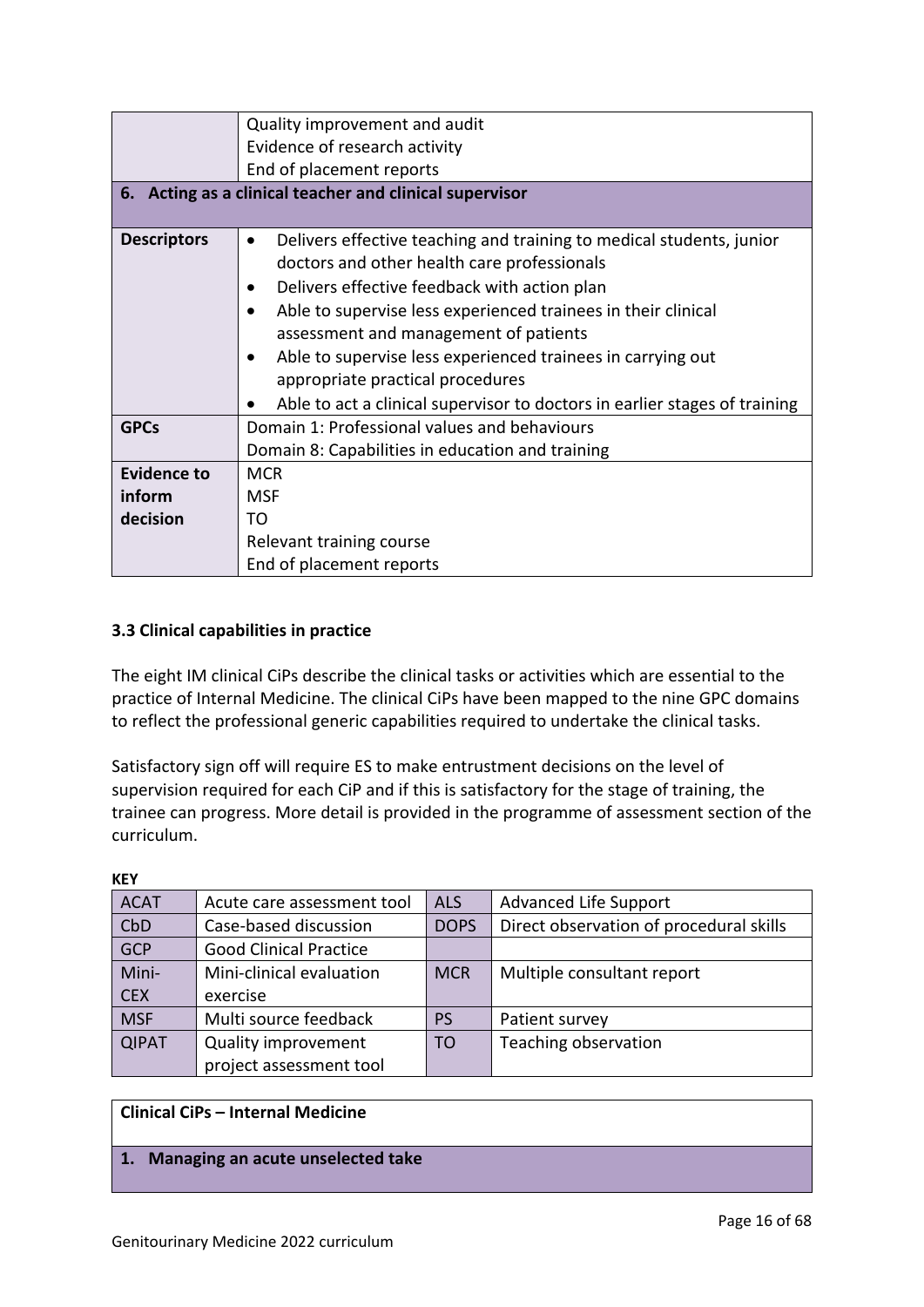| <b>Descriptors</b> | Demonstrates professional behaviour with regard to patients, carers,<br>$\bullet$<br>colleagues and others                       |
|--------------------|----------------------------------------------------------------------------------------------------------------------------------|
|                    | Delivers patient centred care including shared decision making<br>$\bullet$                                                      |
|                    | Takes a relevant patient history including patient symptoms,<br>$\bullet$                                                        |
|                    | concerns, priorities and preferences                                                                                             |
|                    | Performs accurate clinical examinations<br>٠                                                                                     |
|                    | Shows appropriate clinical reasoning by analysing physical and<br>$\bullet$                                                      |
|                    | psychological findings                                                                                                           |
|                    | Formulates an appropriate differential diagnosis<br>$\bullet$                                                                    |
|                    | Formulates an appropriate diagnostic and management plan, taking<br>$\bullet$                                                    |
|                    | into account patient preferences, and the urgency required                                                                       |
|                    | Explains clinical reasoning behind diagnostic and clinical<br>$\bullet$                                                          |
|                    | management decisions to patients/carers/guardians and other                                                                      |
|                    | colleagues                                                                                                                       |
|                    | Appropriately selects, manages and interprets investigations<br>$\bullet$                                                        |
|                    | Recognises need to liaise with specialty services and refers where<br>$\bullet$                                                  |
| <b>GPCs</b>        | appropriate<br>Domain 1: Professional values and behaviours                                                                      |
|                    | Domain 2: Professional skills                                                                                                    |
|                    |                                                                                                                                  |
|                    | practical skills                                                                                                                 |
|                    | communication and interpersonal skills                                                                                           |
|                    | dealing with complexity and uncertainty                                                                                          |
|                    | clinical skills (history taking, diagnosis and medical management;                                                               |
|                    | consent; humane interventions; prescribing medicines safely;<br>using medical devices safely; infection control and communicable |
|                    | disease)                                                                                                                         |
|                    | Domain 3: Professional knowledge                                                                                                 |
|                    | professional requirements                                                                                                        |
|                    | national legislation                                                                                                             |
|                    | the health service and healthcare systems in the four countries                                                                  |
|                    | Domain 4: Capabilities in health promotion and illness prevention                                                                |
|                    | Domain 5: Capabilities in leadership and team-working                                                                            |
|                    | Domain 6: Capabilities in patient safety and quality improvement                                                                 |
|                    | patient safety                                                                                                                   |
|                    | quality improvement                                                                                                              |
| <b>Evidence to</b> | <b>MCR</b>                                                                                                                       |
| inform             | <b>MSF</b>                                                                                                                       |
| decision           | CbD                                                                                                                              |
|                    | <b>ACAT</b>                                                                                                                      |
|                    | Logbook of cases                                                                                                                 |
|                    | Simulation training with assessment                                                                                              |
| 2.                 | Managing the acute care of patients within a medical specialty service                                                           |
|                    |                                                                                                                                  |
| <b>Descriptors</b> | Able to manage patients who have been referred acutely to a<br>$\bullet$                                                         |
|                    | specialised medical service as opposed to the acute unselected take                                                              |
|                    | eg cardiology and respiratory medicine acute admissions                                                                          |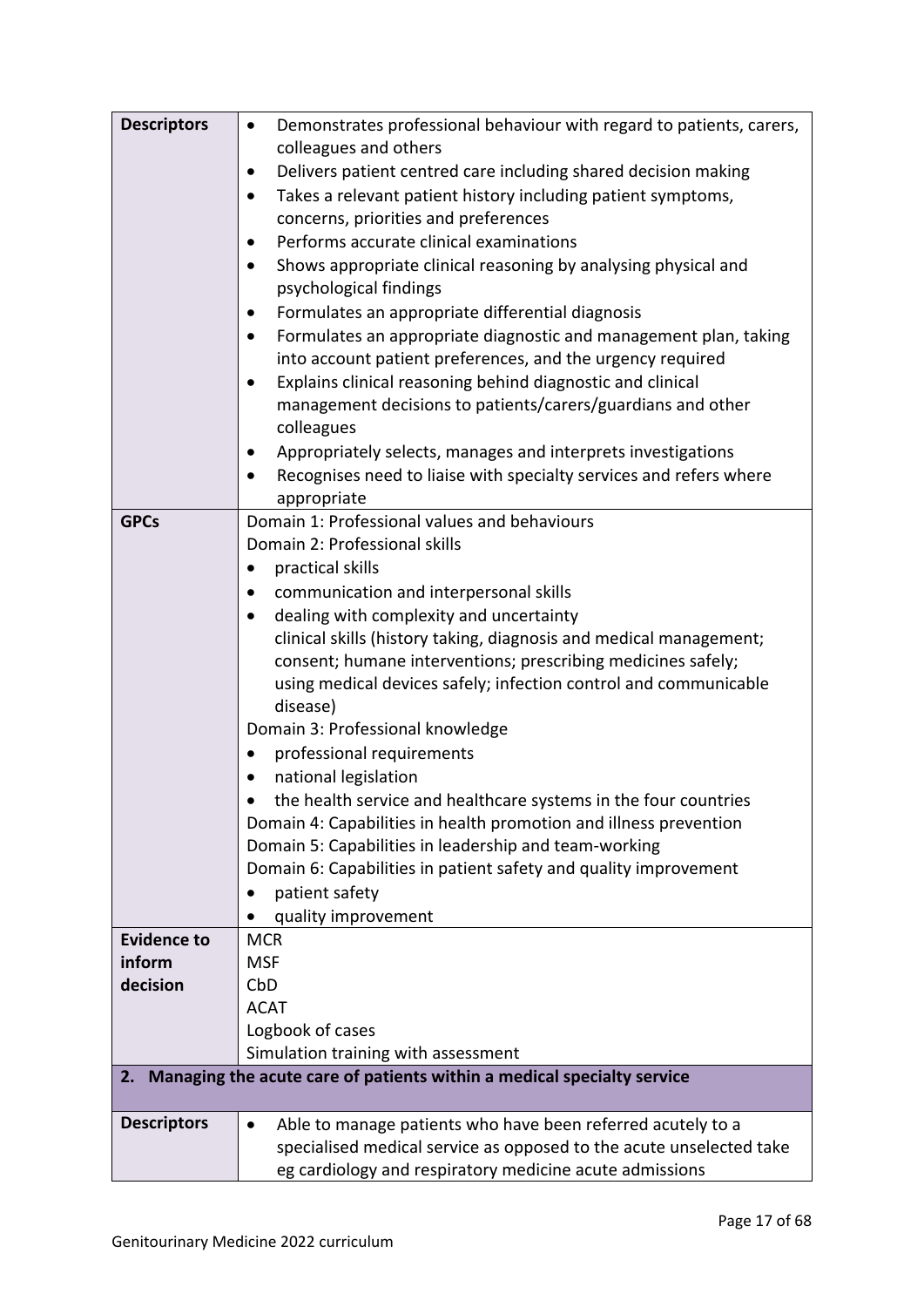|                    | Demonstrates professional behaviour with regard to patients, carers,<br>$\bullet$ |
|--------------------|-----------------------------------------------------------------------------------|
|                    | colleagues and others                                                             |
|                    | Delivers patient centred care including shared decision making<br>٠               |
|                    | Takes a relevant patient history including patient symptoms,                      |
|                    | concerns, priorities and preferences                                              |
|                    | Performs accurate clinical examinations                                           |
|                    | Shows appropriate clinical reasoning by analysing physical and<br>$\bullet$       |
|                    | psychological findings                                                            |
|                    | Formulates an appropriate differential diagnosis                                  |
|                    | Formulates an appropriate diagnostic and management plan, taking                  |
|                    | into account patient preferences, and the urgency required                        |
|                    | Explains clinical reasoning behind diagnostic and clinical                        |
|                    | management decisions to patients/carers/guardians and other                       |
|                    | colleagues                                                                        |
|                    | Appropriately selects, manages and interprets investigations                      |
|                    | Demonstrates appropriate continuing management of acute medical<br>$\bullet$      |
|                    | illness in a medical specialty setting                                            |
|                    | Refers patients appropriately to other specialties as required                    |
| <b>GPCs</b>        | Domain 1: Professional values and behaviours                                      |
|                    | Domain 2: Professional skills:                                                    |
|                    | practical skills                                                                  |
|                    | communication and interpersonal skills                                            |
|                    | dealing with complexity and uncertainty                                           |
|                    | clinical skills (history taking, diagnosis and medical management;                |
|                    |                                                                                   |
|                    | consent; humane interventions; prescribing medicines safely;                      |
|                    | using medical devices safely; infection control and communicable<br>disease)      |
|                    | Domain 3: Professional knowledge                                                  |
|                    | professional requirements                                                         |
|                    | national legislation                                                              |
|                    |                                                                                   |
|                    | the health service and healthcare systems in the four countries                   |
|                    | Domain 4: Capabilities in health promotion and illness prevention                 |
|                    | Domain 5: Capabilities in leadership and team-working                             |
|                    | Domain 6: Capabilities in patient safety and quality improvement                  |
|                    | patient safety                                                                    |
|                    | quality improvement                                                               |
| <b>Evidence to</b> | <b>MCR</b>                                                                        |
| inform             | <b>MSF</b>                                                                        |
| decision           | CbD                                                                               |
|                    | <b>ACAT</b>                                                                       |
|                    | Logbook of cases                                                                  |
|                    | Simulation training with assessment                                               |
| 3.                 | Providing continuity of care to medical inpatients, including management of       |
|                    | comorbidities and cognitive impairment                                            |
| <b>Descriptors</b> | Demonstrates professional behaviour with regard to patients, carers,              |
|                    | colleagues and others                                                             |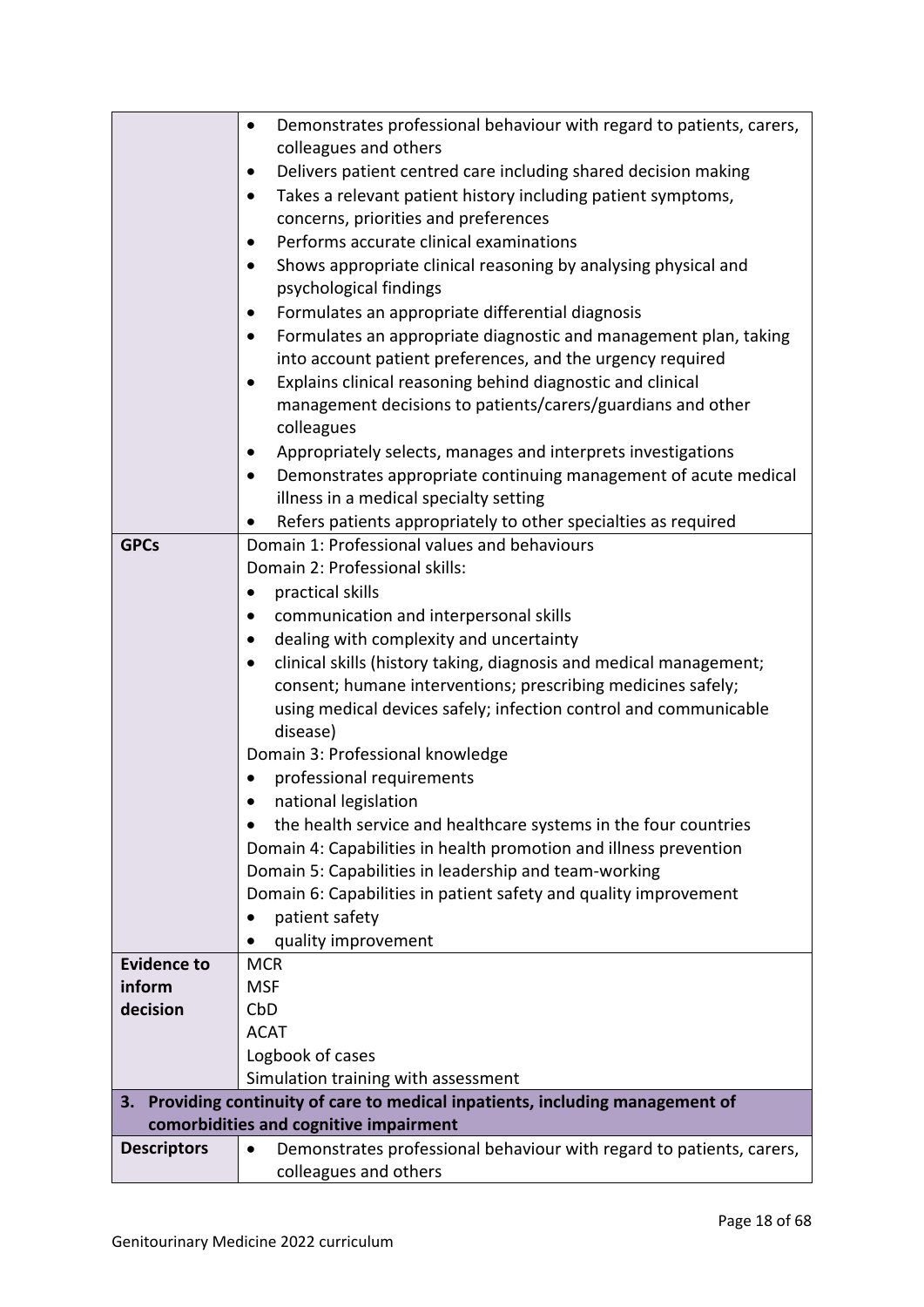|                                   | Delivers patient centred care including shared decision making<br>$\bullet$                                                  |  |  |  |
|-----------------------------------|------------------------------------------------------------------------------------------------------------------------------|--|--|--|
|                                   | Demonstrates effective consultation skills                                                                                   |  |  |  |
|                                   | Formulates an appropriate diagnostic and management plan, taking<br>$\bullet$                                                |  |  |  |
|                                   | into account patient preferences, and the urgency required                                                                   |  |  |  |
|                                   | Explains clinical reasoning behind diagnostic and clinical<br>$\bullet$                                                      |  |  |  |
|                                   | management decisions to patients/carers/guardians and other                                                                  |  |  |  |
|                                   | colleagues                                                                                                                   |  |  |  |
|                                   | Demonstrates appropriate continuing management of acute medical<br>$\bullet$                                                 |  |  |  |
|                                   | illness inpatients admitted to hospital on an acute unselected take or                                                       |  |  |  |
|                                   | selected take                                                                                                                |  |  |  |
|                                   | Recognises need to liaise with specialty services and refers where<br>$\bullet$                                              |  |  |  |
|                                   | appropriate Appropriately manages comorbidities in medial                                                                    |  |  |  |
|                                   | inpatients (unselected take, selected acute take or specialty                                                                |  |  |  |
|                                   | admissions)                                                                                                                  |  |  |  |
|                                   | Demonstrates awareness of the quality of patient experience                                                                  |  |  |  |
| <b>GPCs</b>                       | Domain 1: Professional values and behaviours                                                                                 |  |  |  |
|                                   | Domain 2: Professional skills                                                                                                |  |  |  |
|                                   | practical skills<br>$\bullet$                                                                                                |  |  |  |
|                                   | communication and interpersonal skills                                                                                       |  |  |  |
|                                   | dealing with complexity and uncertainty                                                                                      |  |  |  |
|                                   | clinical skills (history taking, diagnosis and medical management;                                                           |  |  |  |
|                                   | $\bullet$                                                                                                                    |  |  |  |
|                                   | consent; humane interventions; prescribing medicines safely;                                                                 |  |  |  |
|                                   | using medical devices safely; infection control and communicable                                                             |  |  |  |
|                                   | disease)<br>Domain 3: Professional knowledge                                                                                 |  |  |  |
|                                   | professional requirements<br>$\bullet$                                                                                       |  |  |  |
|                                   |                                                                                                                              |  |  |  |
| national legislation<br>$\bullet$ |                                                                                                                              |  |  |  |
|                                   | the health service and healthcare systems in the four countries                                                              |  |  |  |
|                                   | Domain 4: Capabilities in health promotion and illness prevention                                                            |  |  |  |
|                                   | Domain 5: Capabilities in leadership and team-working                                                                        |  |  |  |
|                                   | Domain 6: Capabilities in patient safety and quality improvement                                                             |  |  |  |
|                                   | patient safety                                                                                                               |  |  |  |
|                                   | quality improvement                                                                                                          |  |  |  |
| <b>Evidence to</b>                | <b>MCR</b>                                                                                                                   |  |  |  |
| inform                            | <b>MSF</b>                                                                                                                   |  |  |  |
| decision                          | <b>ACAT</b>                                                                                                                  |  |  |  |
|                                   | Mini-CEX                                                                                                                     |  |  |  |
|                                   | <b>DOPS</b>                                                                                                                  |  |  |  |
| 4.                                | Managing patients in an outpatient clinic, ambulatory or community setting<br>(including management of long-term conditions) |  |  |  |
| <b>Descriptors</b>                |                                                                                                                              |  |  |  |
|                                   | Demonstrates professional behaviour with regard to patients, carers,<br>$\bullet$                                            |  |  |  |
|                                   | colleagues and others                                                                                                        |  |  |  |
|                                   | Delivers patient centred care including shared decision making                                                               |  |  |  |
|                                   | Demonstrates effective consultation skills                                                                                   |  |  |  |
|                                   | Formulates an appropriate diagnostic and management plan, taking<br>$\bullet$                                                |  |  |  |
|                                   | into account patient preferences                                                                                             |  |  |  |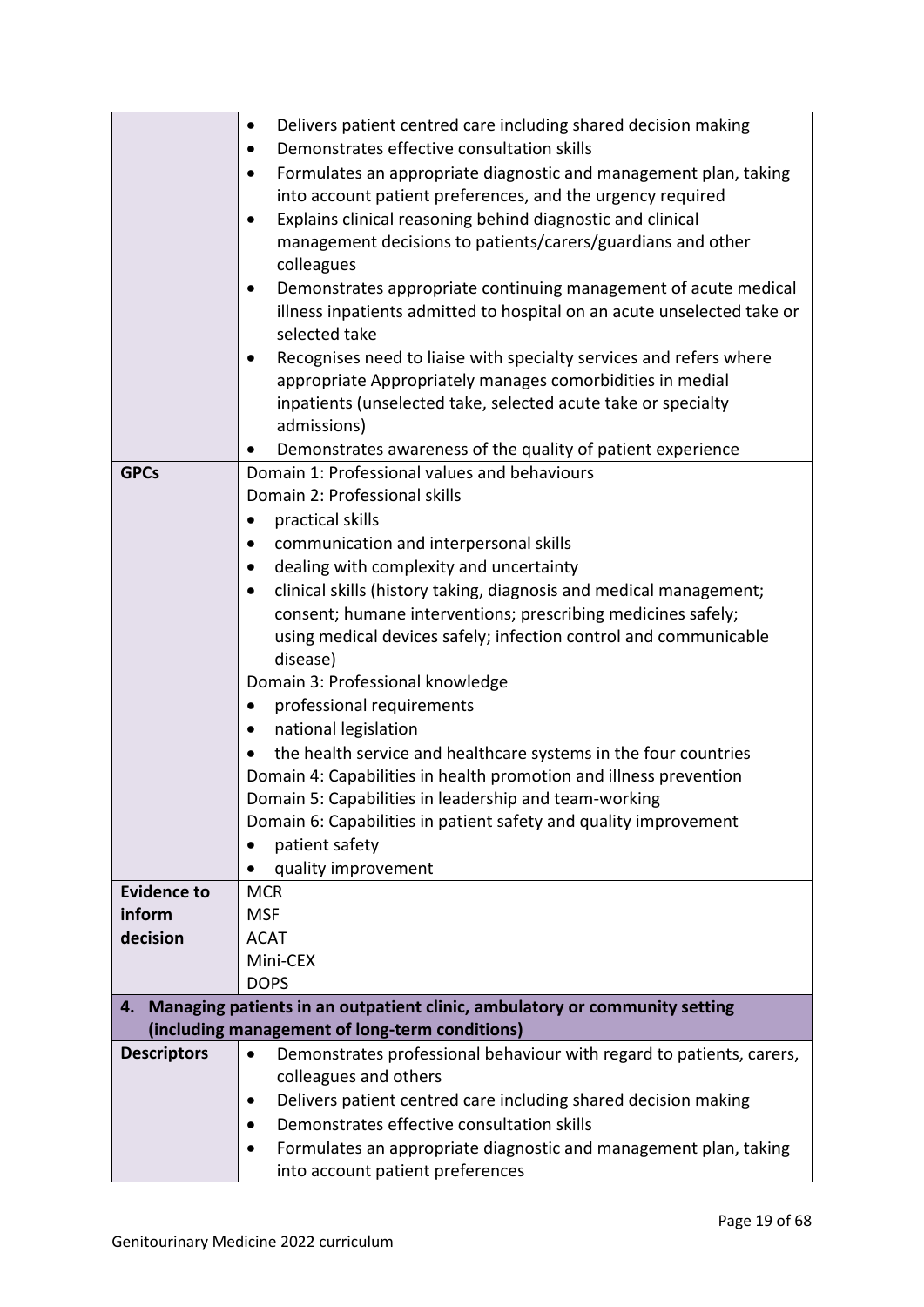|                    | Explains clinical reasoning behind diagnostic and clinical<br>$\bullet$                                                 |
|--------------------|-------------------------------------------------------------------------------------------------------------------------|
|                    | management decisions to patients/carers/guardians and other                                                             |
|                    | colleagues                                                                                                              |
|                    | Appropriately manages comorbidities in outpatient clinic, ambulatory                                                    |
|                    | or community setting                                                                                                    |
|                    | Demonstrates awareness of the quality of patient experience                                                             |
| <b>GPCs</b>        | Domain 1: Professional values and behaviours                                                                            |
|                    | Domain 2: Professional skills                                                                                           |
|                    | practical skills                                                                                                        |
|                    | communication and interpersonal skills                                                                                  |
|                    | dealing with complexity and uncertainty                                                                                 |
|                    | clinical skills (history taking, diagnosis and medical management;                                                      |
|                    | consent; humane interventions; prescribing medicines safely;                                                            |
|                    | using medical devices safely; infection control and communicable                                                        |
|                    | disease)                                                                                                                |
|                    | Domain 3: Professional knowledge                                                                                        |
|                    | professional requirements                                                                                               |
|                    | national legislation                                                                                                    |
|                    | the health service and healthcare systems in the four countries                                                         |
|                    |                                                                                                                         |
| <b>Evidence to</b> | Domain 5: Capabilities in leadership and team-working<br><b>MCR</b>                                                     |
| inform             | <b>ACAT</b>                                                                                                             |
| decision           |                                                                                                                         |
|                    | mini-CEX<br>PS                                                                                                          |
|                    |                                                                                                                         |
| 5.                 | Letters generated at outpatient clinics<br>Managing medical problems in patients in other specialties and special cases |
|                    |                                                                                                                         |
| <b>Descriptors</b> | Demonstrates effective consultation skills (including when in                                                           |
|                    | challenging circumstances)                                                                                              |
|                    | Demonstrates management of medical problems in inpatients under                                                         |
|                    | the care of other specialties                                                                                           |
|                    | Demonstrates appropriate and timely liaison with other medical<br>$\bullet$                                             |
|                    | specialty services when required                                                                                        |
| <b>GPCs</b>        | Domain 1: Professional values and behaviours                                                                            |
|                    | Domain 2: Professional skills                                                                                           |
|                    | practical skills                                                                                                        |
|                    | communication and interpersonal skills                                                                                  |
|                    | dealing with complexity and uncertainty                                                                                 |
|                    | clinical skills (history taking, diagnosis and medical management;                                                      |
|                    | consent; humane interventions; prescribing medicines safely;                                                            |
|                    | using medical devices safely; infection control and communicable                                                        |
|                    | disease)                                                                                                                |
|                    | Domain 7: Capabilities in safeguarding vulnerable groups                                                                |
| <b>Evidence to</b> |                                                                                                                         |
|                    | <b>MCR</b>                                                                                                              |
| inform             | <b>ACAT</b>                                                                                                             |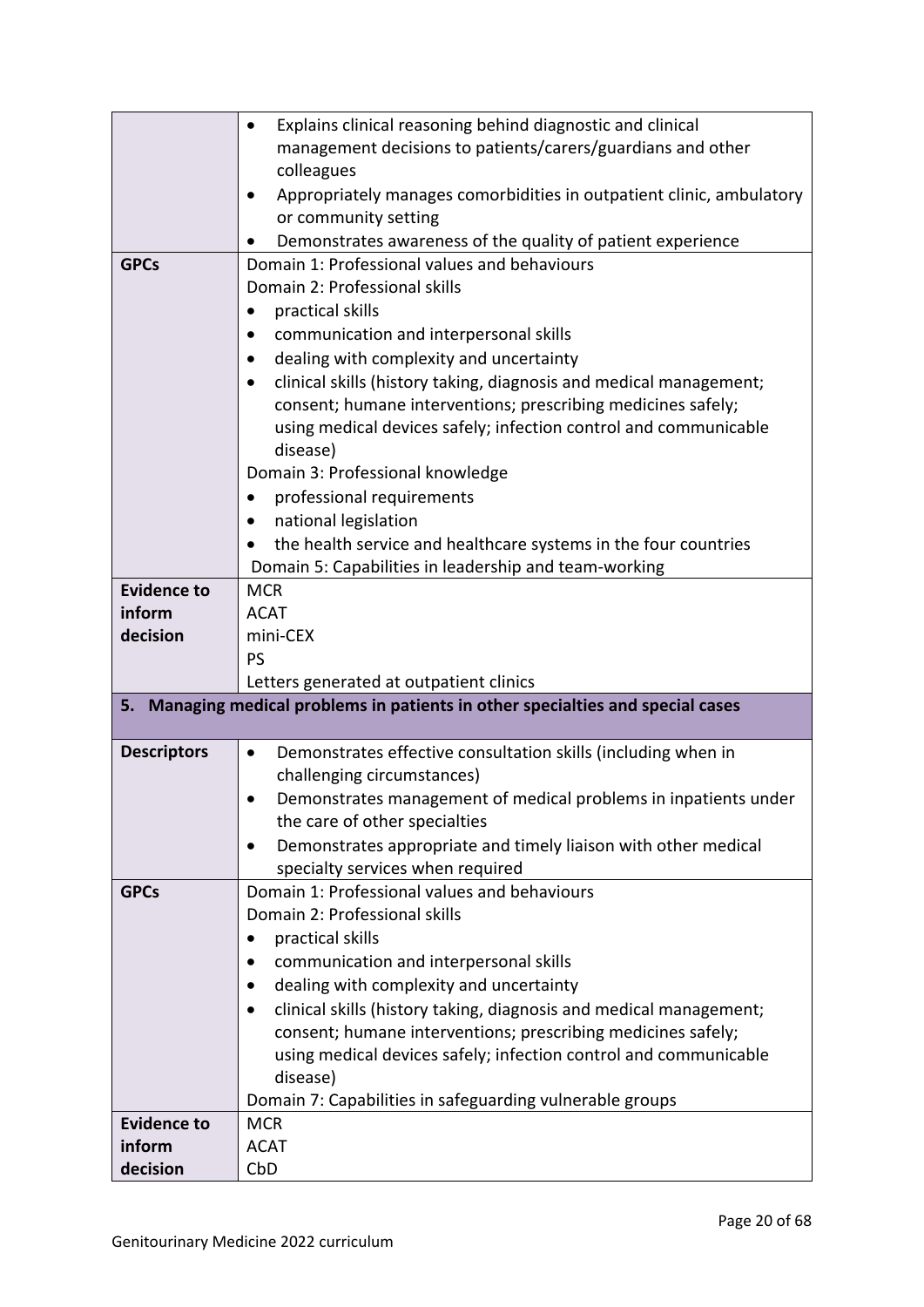|                    | 6. Managing a multidisciplinary team including effective discharge planning                                                                                                                                                                                                                                                                                                                                                                                                                                                                                                                                                                                      |
|--------------------|------------------------------------------------------------------------------------------------------------------------------------------------------------------------------------------------------------------------------------------------------------------------------------------------------------------------------------------------------------------------------------------------------------------------------------------------------------------------------------------------------------------------------------------------------------------------------------------------------------------------------------------------------------------|
| <b>Descriptors</b> | Applies management and team working skills appropriately, including<br>$\bullet$<br>influencing, negotiating, continuously re-assessing priorities and<br>effectively managing complex, dynamic situations<br>Ensures continuity and coordination of patient care through the<br>appropriate transfer of information demonstrating safe and effective<br>handover<br>Effectively estimates length of stay<br>$\bullet$<br>Delivers patient centred care including shared decision making<br>Identifies appropriate discharge plan<br>Recognises the importance of prompt and accurate information<br>sharing with primary care team following hospital discharge |
| <b>GPCs</b>        | Domain 1: Professional values and behaviours<br>Domain 2: Professional skills<br>practical skills<br>communication and interpersonal skills<br>dealing with complexity and uncertainty<br>clinical skills (history taking, diagnosis and medical management;<br>consent; humane interventions; prescribing medicines safely;<br>using medical devices safely; infection control and communicable<br>disease)<br>Domain 5: Capabilities in leadership and team-working                                                                                                                                                                                            |
| <b>Evidence to</b> | <b>MCR</b>                                                                                                                                                                                                                                                                                                                                                                                                                                                                                                                                                                                                                                                       |
| inform<br>decision | <b>MSF</b><br><b>ACAT</b>                                                                                                                                                                                                                                                                                                                                                                                                                                                                                                                                                                                                                                        |
|                    | Discharge summaries                                                                                                                                                                                                                                                                                                                                                                                                                                                                                                                                                                                                                                              |
|                    | 7. Delivering effective resuscitation and managing the acutely deteriorating patient                                                                                                                                                                                                                                                                                                                                                                                                                                                                                                                                                                             |
| <b>Descriptors</b> | Demonstrates prompt assessment of the acutely deteriorating<br>patient, including those who are shocked or unconscious<br>Demonstrates the professional requirements and legal processes<br>associated with consent for resuscitation<br>Participates effectively in decision making with regard to<br>resuscitation decisions, including decisions not to attempt CPR, and<br>involves patients and their families<br>Demonstrates competence in carrying out resuscitation                                                                                                                                                                                     |
| <b>GPCs</b>        | Domain 1: Professional values and behaviours<br>Domain 2: Professional skills<br>practical skills<br>communication and interpersonal skills<br>dealing with complexity and uncertainty<br>clinical skills (history taking, diagnosis and medical management;<br>$\bullet$<br>consent; humane interventions; prescribing medicines safely;<br>using medical devices safely; infection control and communicable<br>disease)                                                                                                                                                                                                                                        |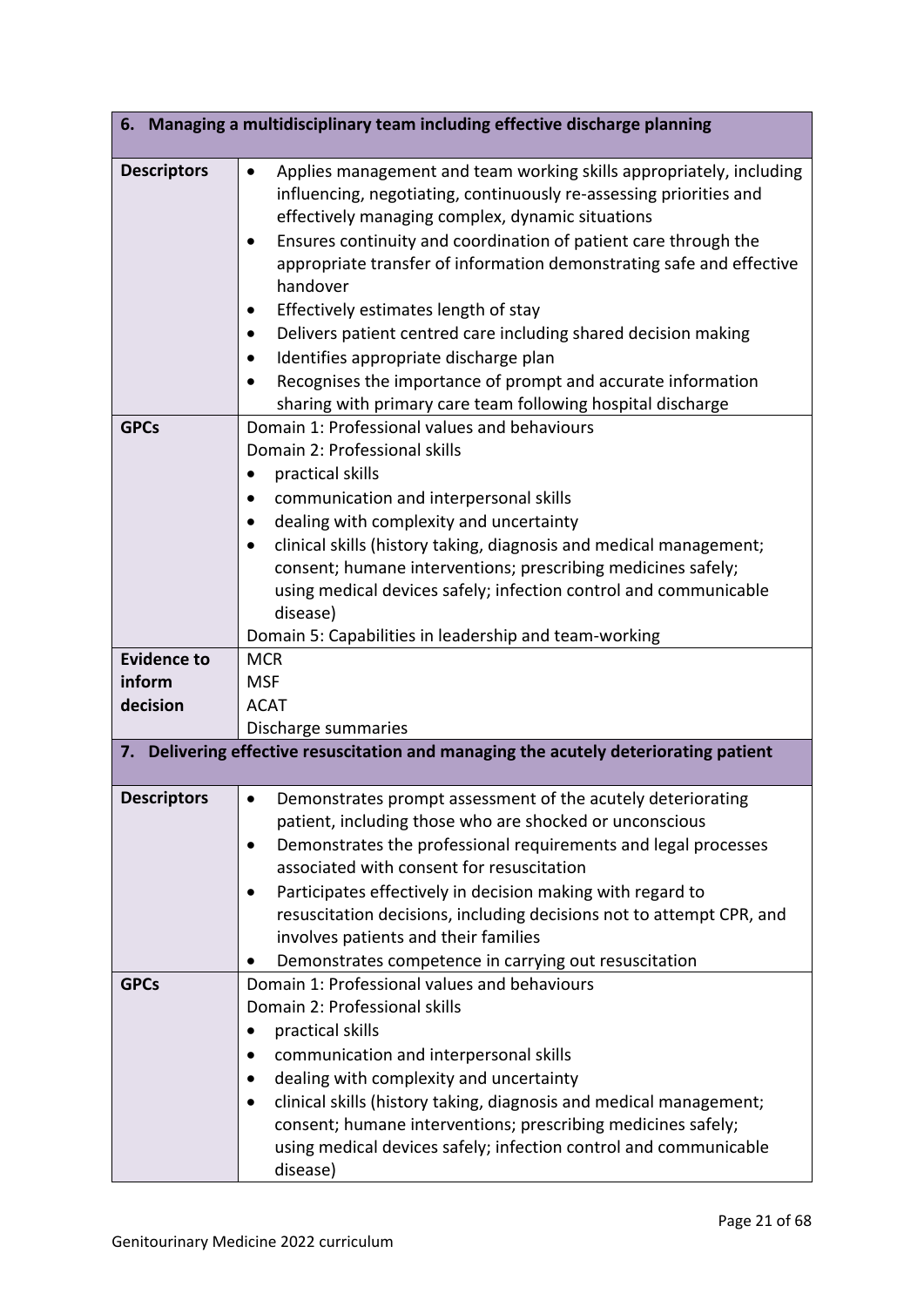|                    | Domain 3: Professional knowledge                                                       |
|--------------------|----------------------------------------------------------------------------------------|
|                    | professional requirements                                                              |
|                    | national legislation<br>$\bullet$                                                      |
|                    | the health service and healthcare systems in the four countries                        |
|                    | Domain 5: Capabilities in leadership and team-working                                  |
|                    | Domain 6: Capabilities in patient safety and quality improvement                       |
|                    | patient safety                                                                         |
|                    | quality improvement                                                                    |
|                    | Domain 7: Capabilities in safeguarding vulnerable groups                               |
| <b>Evidence to</b> | <b>MCR</b>                                                                             |
| inform             | <b>DOPS</b>                                                                            |
| decision           | <b>ACAT</b>                                                                            |
|                    | <b>MSF</b>                                                                             |
|                    | ALS certificate                                                                        |
|                    | Logbook of cases                                                                       |
|                    | Reflection                                                                             |
|                    | Simulation training with assessment                                                    |
|                    | 8. Managing end of life and applying palliative care skills                            |
|                    |                                                                                        |
| <b>Descriptors</b> | Identifies patients with limited reversibility of their medical condition<br>$\bullet$ |
|                    | and determines palliative and end of life care needs                                   |
|                    | Identifies the dying patient and develops an individualised care plan,<br>٠            |
|                    | including anticipatory prescribing at end of life                                      |
|                    | Demonstrates safe and effective use of syringe pumps in the<br>٠                       |
|                    | palliative care population                                                             |
|                    | Able to manage non-complex symptom control including pain<br>$\bullet$                 |
|                    | Facilitates referrals to specialist palliative care across all settings<br>$\bullet$   |
|                    | Demonstrates effective consultation skills in challenging<br>$\bullet$                 |
|                    | circumstances                                                                          |
|                    | Demonstrates compassionate professional behaviour and clinical                         |
|                    | judgement                                                                              |
| <b>GPCs</b>        | Domain 1: Professional values and behaviours                                           |
|                    | Domain 2: Professional skills:                                                         |
|                    | practical skills                                                                       |
|                    | communication and interpersonal skills                                                 |
|                    | dealing with complexity and uncertainty                                                |
|                    | clinical skills (history taking, diagnosis and medical management;                     |
|                    | consent; humane interventions; prescribing medicines safely;                           |
|                    | using medical devices safely; infection control and communicable                       |
|                    | disease)                                                                               |
|                    | Domain 3: Professional knowledge                                                       |
|                    | professional requirements<br>$\bullet$                                                 |
|                    | national legislation                                                                   |
|                    | the health service and healthcare systems in the four countries                        |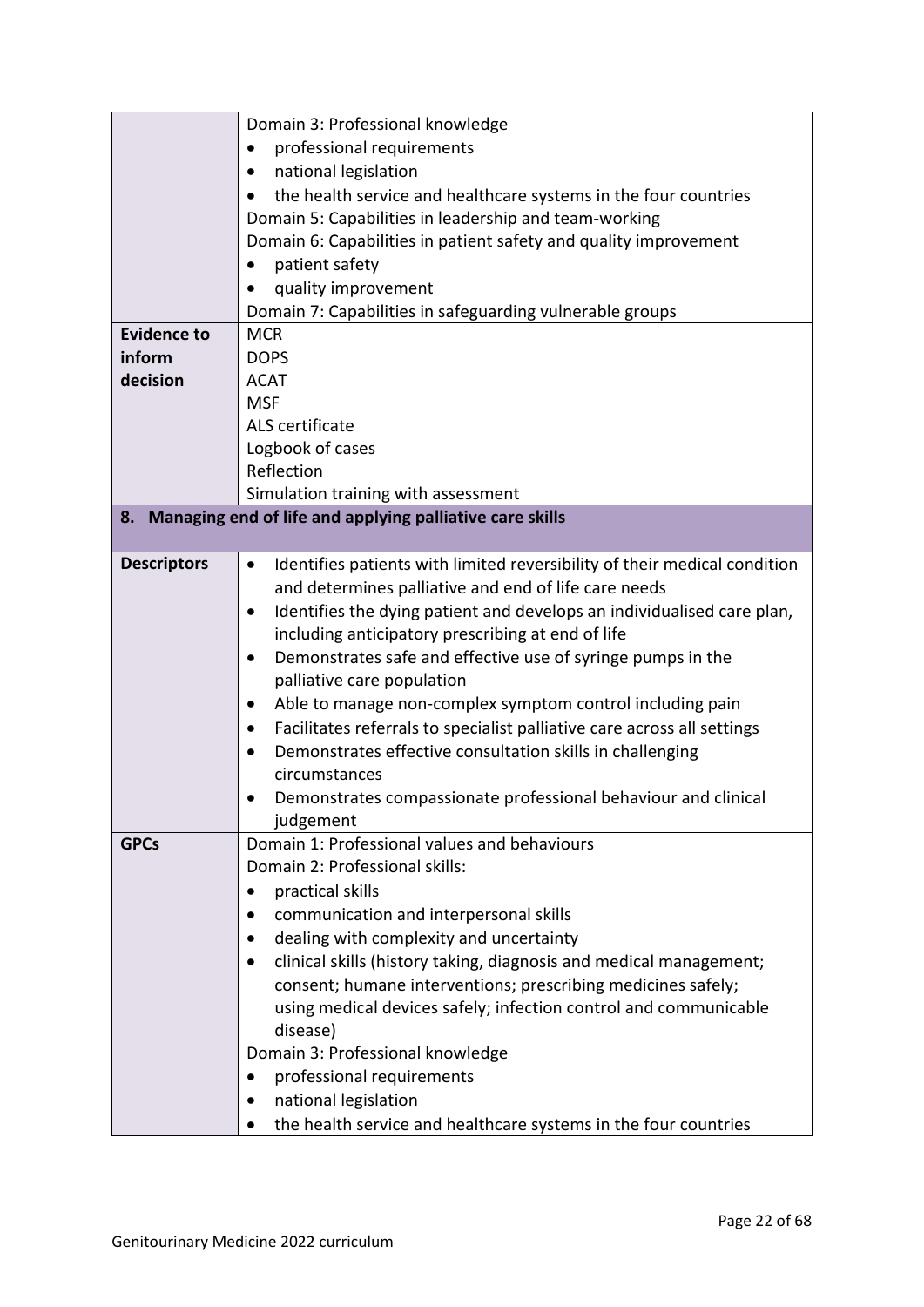| <b>Evidence to</b> | <b>MCR</b>        |
|--------------------|-------------------|
| inform             | CbD               |
| decision           | Mini-CEX          |
|                    | <b>MSF</b>        |
|                    | Regional teaching |
|                    | Reflection        |

#### <span id="page-22-0"></span>**3.4 Specialty capabilities in practice**

 $k<sub>F</sub>$ 

The specialty CiPs describe the clinical tasks or activities which are essential to the practice of GUM. The CiPs have been mapped to the nine GPC domains to reflect the professional generic capabilities required to undertake the clinical tasks.

Satisfactory sign off will require educational supervisor (ES) to make entrustment decisions on the level of supervision required for each CiP and if this is satisfactory for the stage of training, the trainee can progress. More detail is provided in the programme of assessment section of the curriculum.

| <b>KEY</b>   |                               |                |                                         |
|--------------|-------------------------------|----------------|-----------------------------------------|
| <b>ALS</b>   | <b>Advanced Life Support</b>  |                |                                         |
| CbD          | Case-based discussion         | <b>DOPS</b>    | Direct observation of procedural skills |
| <b>GCP</b>   | <b>Good Clinical Practice</b> | Dip            | The Diploma in GU Medicine              |
|              |                               | <b>GUM</b>     |                                         |
| Dip HIV      | The Diploma in HIV            | <b>DFSRH</b>   | The Diploma of the Faculty of Sexual    |
|              | Medicine                      |                | and Reproductive Health                 |
| LoC IUT      | Letter of Competence          | LoC SDI        | Letter of Competence Subdermal          |
|              | Intrauterine Techniques       |                | Contraceptive Implants Techniques       |
|              |                               |                | <b>Insertion and Removal</b>            |
| Mini-        | Mini-clinical evaluation      | <b>MCR</b>     | Multiple consultant report              |
| <b>CEX</b>   | exercise                      |                |                                         |
| <b>MSF</b>   | Multi source feedback         | PS             | Patient survey                          |
| <b>QIPAT</b> | <b>Quality improvement</b>    | T <sub>O</sub> | Teaching observation                    |
|              | project assessment tool       |                |                                         |

| <b>Specialty CiPs</b>                                                           |                                                                                                                                                                                                                                                                                                                                                                                                             |
|---------------------------------------------------------------------------------|-------------------------------------------------------------------------------------------------------------------------------------------------------------------------------------------------------------------------------------------------------------------------------------------------------------------------------------------------------------------------------------------------------------|
| $\mid$ 1. Managing patients with non-complex GUM presentations in outpatient or |                                                                                                                                                                                                                                                                                                                                                                                                             |
| community settings                                                              |                                                                                                                                                                                                                                                                                                                                                                                                             |
| <b>Descriptors</b>                                                              | Takes a comprehensive sexual and reproductive health history from<br>cis and trans men and women, including non-binary individuals, and<br>performs a risk assessment in all with empathy and sensitivity,<br>respecting the patients' confidentiality<br>Performs HIV pre-test discussion<br>Demonstrates medical examination of the genitals, anus and rectum<br>with valid consent and use of chaperones |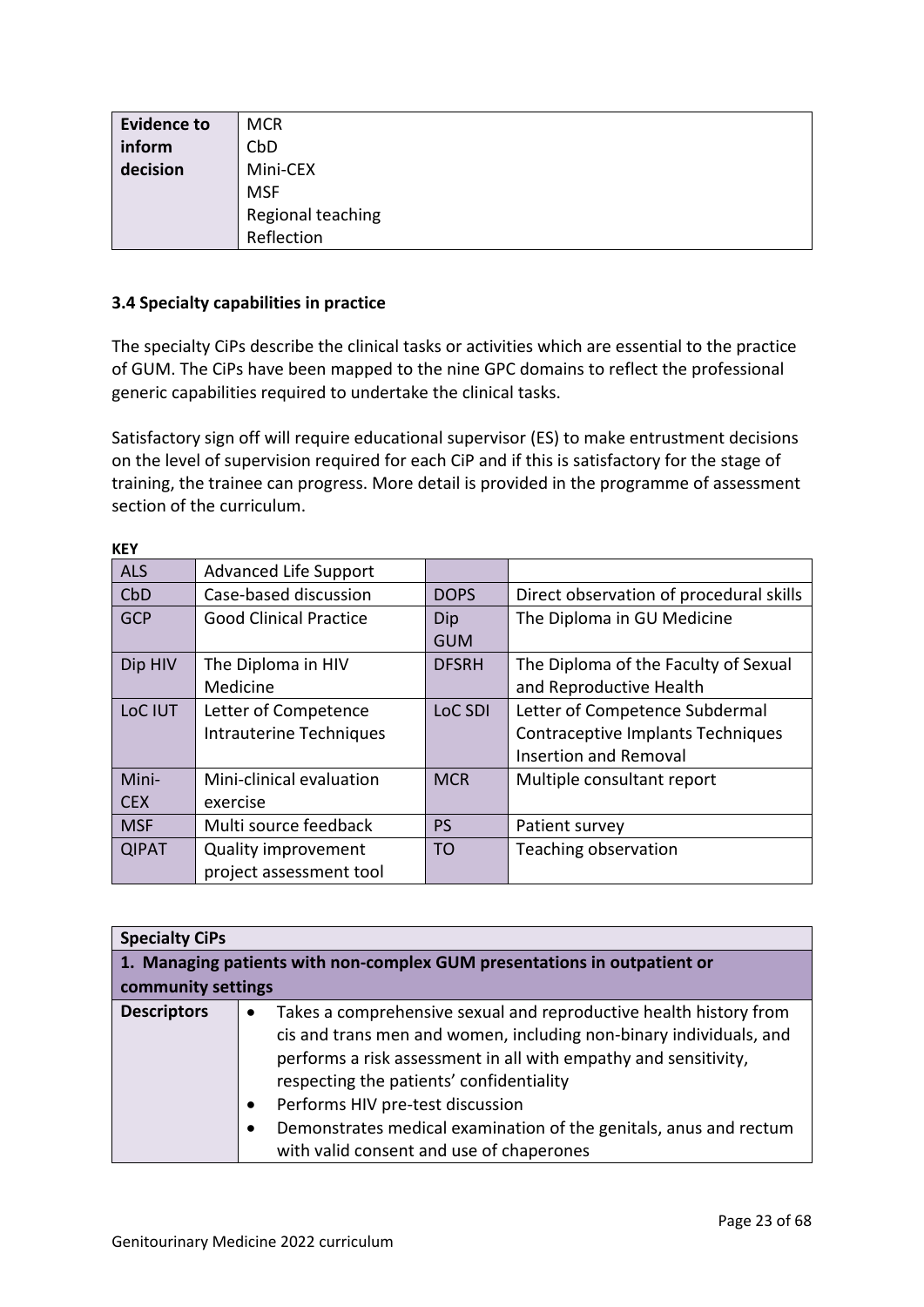|                       | Demonstrates appropriate sample taking and interpretation of                                                                      |
|-----------------------|-----------------------------------------------------------------------------------------------------------------------------------|
|                       | laboratory tests for HIV, STIs, blood borne viruses, cervical cytology,                                                           |
|                       | pregnancy and pre-immunisation                                                                                                    |
|                       | Medically leads an integrated sexual health clinic providing care for                                                             |
|                       | asymptomatic patients and patients with uncomplicated STIs, genital                                                               |
|                       | lumps, vaginal discharge, urethral discharge, vulvovaginitis, balanitis                                                           |
|                       | and genital infestations                                                                                                          |
|                       | Facilitates partner notification with clinical team, with understanding                                                           |
|                       | of available range notification methodologies, issues around need of                                                              |
|                       | disclosure and respecting confidentiality                                                                                         |
|                       | Prescribes emergency contraception if indicated                                                                                   |
|                       | Assesses patients' contraception needs meeting those initially<br>$\bullet$                                                       |
|                       | wherever possible and referring into specialist services where                                                                    |
|                       | indicated                                                                                                                         |
|                       | Able to adopt the utilisation of technology of remote management in                                                               |
|                       | sexual health eg telephone clinics, video consults, online image                                                                  |
|                       | viewing/testing/platforms for meetings and teaching, postal testing,                                                              |
|                       | digital partner notification. Understands advantages and limitations<br>of these tools in the context of sexual health            |
| <b>GPCs</b>           | Domain 1: Professional values and behaviours                                                                                      |
|                       | Domain 2: Professional skills:                                                                                                    |
|                       | practical skills                                                                                                                  |
|                       | communication and interpersonal skills                                                                                            |
|                       | dealing with complexity and uncertainty                                                                                           |
|                       | clinical skills (history taking, diagnosis and medical management;                                                                |
|                       | consent; prescribing medicines safely; using medical devices                                                                      |
|                       | safely; infection control and communicable disease)                                                                               |
| <b>Evidence to</b>    | Mini CEX                                                                                                                          |
| inform                | CbD                                                                                                                               |
| decision              | <b>DOPS</b>                                                                                                                       |
|                       | Dip GUM                                                                                                                           |
|                       |                                                                                                                                   |
|                       | <b>DFSRH</b>                                                                                                                      |
|                       |                                                                                                                                   |
|                       | <b>MSF</b>                                                                                                                        |
|                       | <b>MCR</b>                                                                                                                        |
|                       | PS                                                                                                                                |
|                       | 2. Managing patients with complex GUM presentations in a specialist outpatient                                                    |
| or community setting. |                                                                                                                                   |
| <b>Descriptors</b>    | Medically leads a clinic seeing symptomatic patients including<br>$\bullet$                                                       |
|                       | those with complicated sexual health conditions, STIs, genital                                                                    |
|                       | ulcers, systemic and extra-genital manifestations                                                                                 |
|                       | Clinically manages and uses tools to identify individuals who may                                                                 |
|                       | need safeguarding or are vulnerable eg those who have                                                                             |
|                       | experienced sexual assault, sexual exploitation, sexual abuse<br>gender-based violence, victims of modern slavery, female genital |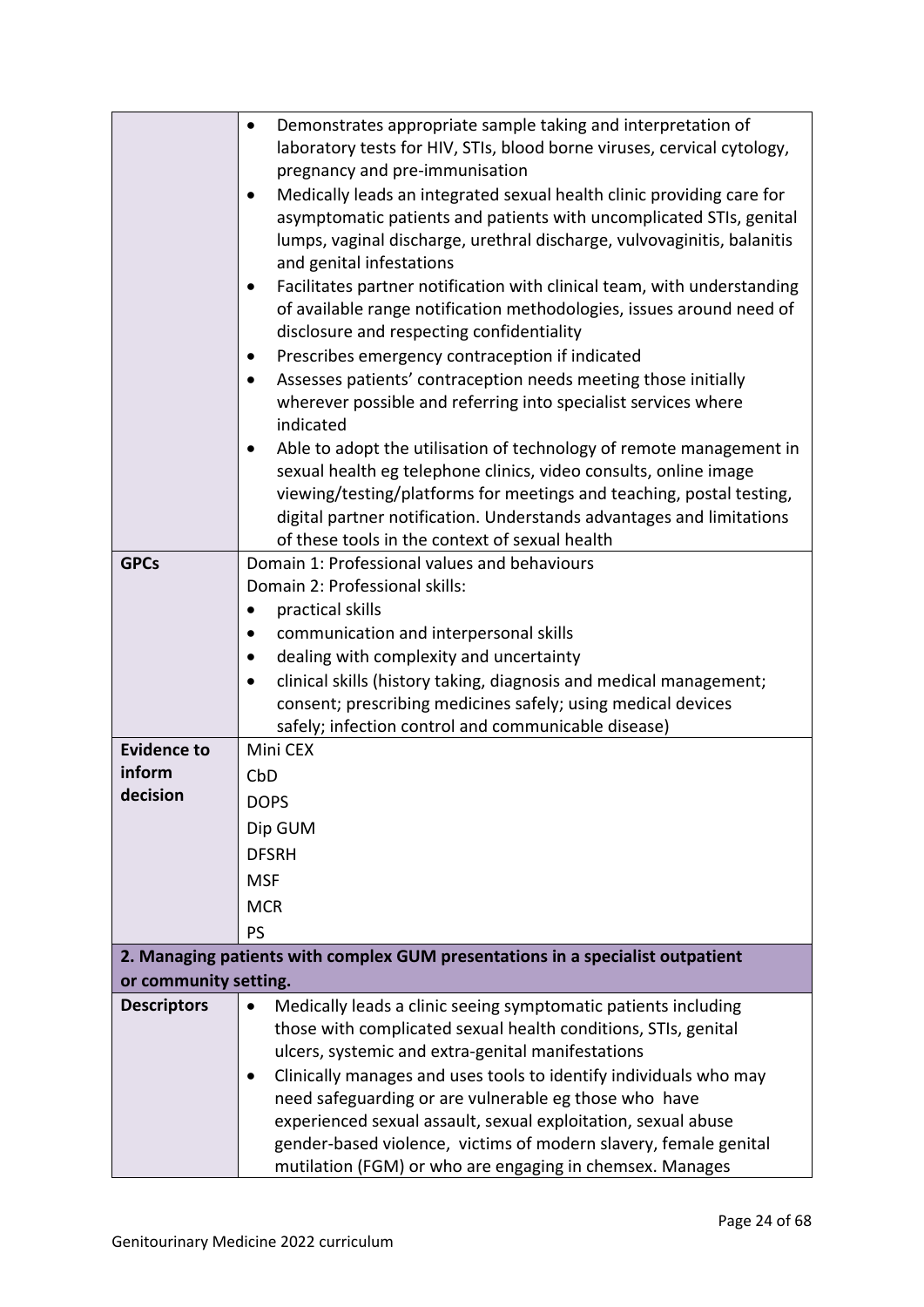|                    | psychosocial aspects of care for these patients and/or is able to                                                     |
|--------------------|-----------------------------------------------------------------------------------------------------------------------|
|                    | refer appropriately                                                                                                   |
|                    | Supports HIV and viral hepatitis testing and prevention for<br>$\bullet$                                              |
|                    | individuals at highest risk, including vaccination and pre- or post-                                                  |
|                    | exposure prophylaxis if provided locally, and appropriate onward                                                      |
|                    | referral of positive cases. Demonstrates awareness of indications,                                                    |
|                    | available options, interactions and complications of treatment for                                                    |
|                    | patients with viral hepatitis                                                                                         |
|                    | Demonstrates assessment and referral of pregnancy,                                                                    |
|                    | gynaecological and obstetric problems                                                                                 |
|                    | Identification, initial assessment, management and appropriate                                                        |
|                    | referral of psychosexual dysfunction and genital pain syndromes                                                       |
|                    | Able to manage STIs in pregnancy, including working                                                                   |
|                    | collaboratively with antenatal team to reduce mother to child                                                         |
|                    | transmission                                                                                                          |
|                    | Demonstrates knowledge of investigation and management of<br>$\bullet$                                                |
|                    | genital infections in newborn, infants and children                                                                   |
|                    | Assesses and clinically manages sexual & reproductive health<br>$\bullet$                                             |
|                    | needs and child sexual exploitation in <18s. Shows understanding                                                      |
|                    | of issues relating to valid consent and Fraser competency                                                             |
|                    | assessment and to importance of discussions regarding<br>confidentiality. Awareness of legal considerations eg Sexual |
|                    | <b>Offences Act</b>                                                                                                   |
|                    | Facilitates partner notification with clinical team, with understanding                                               |
|                    | of available range of notification methodologies, issues around need                                                  |
|                    | to disclose vs respecting confidentiality, consideration of                                                           |
|                    | safeguarding for <18s, vulnerable and complex cases                                                                   |
|                    | Assesses suitability for and administers or refers on for long-acting                                                 |
|                    | reversible contraception methods including sub-dermal implants,                                                       |
|                    | intrauterine devices and systems                                                                                      |
|                    | Clinically manages patients with genital dermatological conditions                                                    |
|                    | and awareness of when to refer to specialist services                                                                 |
| <b>GPCs</b>        | Domain 1: Professional values and behaviours                                                                          |
|                    | Domain 2: Professional skills                                                                                         |
|                    | practical skills                                                                                                      |
|                    | communication and interpersonal skills                                                                                |
|                    | dealing with complexity and uncertainty                                                                               |
|                    | clinical skills (history taking, diagnosis and medical management;<br>$\bullet$                                       |
|                    | consent; humane interventions; prescribing medicines safely; using                                                    |
|                    | medical devices safely; infection control and communicable disease)                                                   |
|                    | Domain 4: capabilities in health promotion and illness prevention                                                     |
|                    | Domain 5: capabilities in leadership and team working                                                                 |
|                    | Domain 7: capabilities in safeguarding vulnerable groups                                                              |
| <b>Evidence to</b> | Mini CEX                                                                                                              |
| inform             | CbD                                                                                                                   |
| decision           | <b>DOPS</b>                                                                                                           |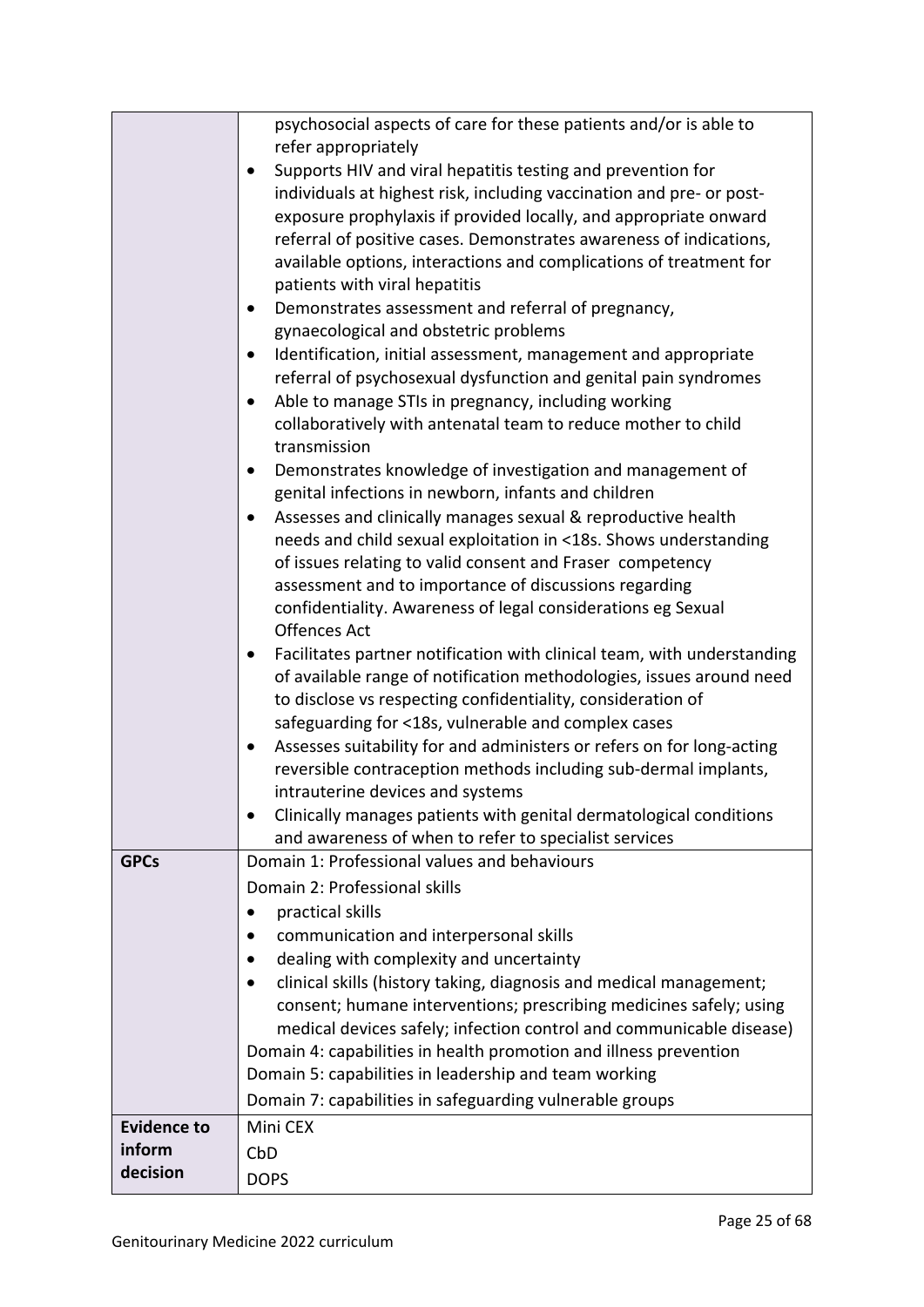|                                | Dip GUM                                                                                                                                                                                                                                                                                                                                                                                                                                                                                                                                                                                                                                                                                                                                                                                                                                                                                                                                                                                                                                                                                                                                                                                                                                                                                                                                                                                                                                                                                                                                                                                                                                                                                                                                                                                                                                                                                                                                                                                                                                                                                                                                         |
|--------------------------------|-------------------------------------------------------------------------------------------------------------------------------------------------------------------------------------------------------------------------------------------------------------------------------------------------------------------------------------------------------------------------------------------------------------------------------------------------------------------------------------------------------------------------------------------------------------------------------------------------------------------------------------------------------------------------------------------------------------------------------------------------------------------------------------------------------------------------------------------------------------------------------------------------------------------------------------------------------------------------------------------------------------------------------------------------------------------------------------------------------------------------------------------------------------------------------------------------------------------------------------------------------------------------------------------------------------------------------------------------------------------------------------------------------------------------------------------------------------------------------------------------------------------------------------------------------------------------------------------------------------------------------------------------------------------------------------------------------------------------------------------------------------------------------------------------------------------------------------------------------------------------------------------------------------------------------------------------------------------------------------------------------------------------------------------------------------------------------------------------------------------------------------------------|
|                                | <b>DFSRH</b>                                                                                                                                                                                                                                                                                                                                                                                                                                                                                                                                                                                                                                                                                                                                                                                                                                                                                                                                                                                                                                                                                                                                                                                                                                                                                                                                                                                                                                                                                                                                                                                                                                                                                                                                                                                                                                                                                                                                                                                                                                                                                                                                    |
|                                | Level 3 Safeguarding                                                                                                                                                                                                                                                                                                                                                                                                                                                                                                                                                                                                                                                                                                                                                                                                                                                                                                                                                                                                                                                                                                                                                                                                                                                                                                                                                                                                                                                                                                                                                                                                                                                                                                                                                                                                                                                                                                                                                                                                                                                                                                                            |
|                                | LoC SDI and LoC IUT                                                                                                                                                                                                                                                                                                                                                                                                                                                                                                                                                                                                                                                                                                                                                                                                                                                                                                                                                                                                                                                                                                                                                                                                                                                                                                                                                                                                                                                                                                                                                                                                                                                                                                                                                                                                                                                                                                                                                                                                                                                                                                                             |
|                                | <b>MCR</b>                                                                                                                                                                                                                                                                                                                                                                                                                                                                                                                                                                                                                                                                                                                                                                                                                                                                                                                                                                                                                                                                                                                                                                                                                                                                                                                                                                                                                                                                                                                                                                                                                                                                                                                                                                                                                                                                                                                                                                                                                                                                                                                                      |
|                                | <b>MSF</b>                                                                                                                                                                                                                                                                                                                                                                                                                                                                                                                                                                                                                                                                                                                                                                                                                                                                                                                                                                                                                                                                                                                                                                                                                                                                                                                                                                                                                                                                                                                                                                                                                                                                                                                                                                                                                                                                                                                                                                                                                                                                                                                                      |
|                                | PS                                                                                                                                                                                                                                                                                                                                                                                                                                                                                                                                                                                                                                                                                                                                                                                                                                                                                                                                                                                                                                                                                                                                                                                                                                                                                                                                                                                                                                                                                                                                                                                                                                                                                                                                                                                                                                                                                                                                                                                                                                                                                                                                              |
|                                | 3. Providing specialist care for individuals living with HIV in an outpatient or community                                                                                                                                                                                                                                                                                                                                                                                                                                                                                                                                                                                                                                                                                                                                                                                                                                                                                                                                                                                                                                                                                                                                                                                                                                                                                                                                                                                                                                                                                                                                                                                                                                                                                                                                                                                                                                                                                                                                                                                                                                                      |
| setting.<br><b>Descriptors</b> | Recognises and assesses individuals with previously undiagnosed HIV<br>$\bullet$<br>infection in primary, secondary and tertiary settings<br>Medically leads a clinic treating people living with HIV-1 and HIV-2<br>$\bullet$<br>(PLWH), including specific populations such as adolescents, pregnant<br>women, men who have sex with men (MSM), sex workers, injecting<br>drug users, haemophiliacs, transgender people, migrants, asylum<br>seekers, health care workers, prisoners and older people<br>Manages HIV-related medical conditions, prescribing and monitoring<br>of antiretroviral therapies (ART) and chemo-prophylaxis and<br>demonstrates knowledge of appropriate vaccination strategies,<br>including contraindications<br>Ability to explain the function of the intact immune system,<br>$\bullet$<br>pathophysiology of HIV.<br>Demonstrates an extensive knowledge of the data supporting the<br>$\bullet$<br>uses of anti-retroviral therapy in HIV infection including: indications,<br>contraindications and relative merits of the different antiviral<br>medications, pharmacokinetics, modes of action, interactions,<br>mechanisms and relevance of resistance and cross-resistance<br>Demonstrates ability to monitor treatment response including<br>laboratory tests, drug adherence and drug tolerance.<br>Able to tailor therapy to individual patients, taking into account<br>medical co-morbidities, concurrent medications, social<br>circumstances, lifestyle, patient preference and cost efficacy<br>considerations<br>Demonstrates detailed awareness of current treatment guidelines<br>including therapy for the prevention of mother-to-child transmission<br>and treatment as prevention<br>Able to tailor advise of risk of onward transmission of HIV through<br>$\bullet$<br>sexual route, non-sexual route and occupational implications based<br>on virological outcome; with considerations over the need for<br>partner notification, preventative measures and potential medico-<br>legal implication of non-disclosure<br>Demonstrates provision of relevant counselling to patients, |
|                                | partner(s), carers and family when appropriate; with careful<br>considerations over confidentiality and disclosure.<br>Uses knowledge of the epidemiology and natural history of HIV to                                                                                                                                                                                                                                                                                                                                                                                                                                                                                                                                                                                                                                                                                                                                                                                                                                                                                                                                                                                                                                                                                                                                                                                                                                                                                                                                                                                                                                                                                                                                                                                                                                                                                                                                                                                                                                                                                                                                                         |
|                                | prevent late diagnosis                                                                                                                                                                                                                                                                                                                                                                                                                                                                                                                                                                                                                                                                                                                                                                                                                                                                                                                                                                                                                                                                                                                                                                                                                                                                                                                                                                                                                                                                                                                                                                                                                                                                                                                                                                                                                                                                                                                                                                                                                                                                                                                          |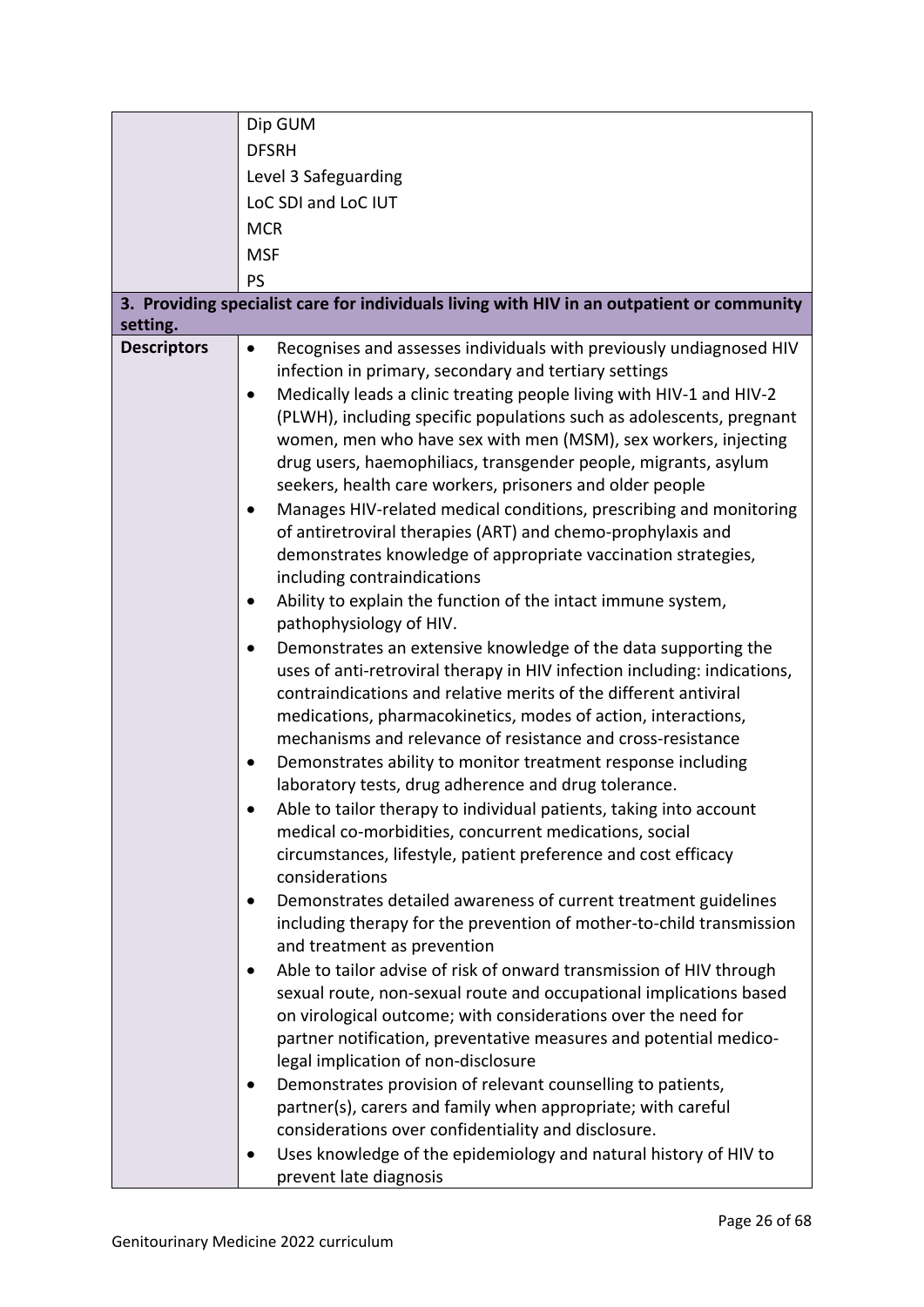|                    | Recognises and assesses individuals with known and previously<br>$\bullet$                                       |  |
|--------------------|------------------------------------------------------------------------------------------------------------------|--|
|                    | undiagnosed viral hepatitis co-infection in primary, secondary and                                               |  |
|                    | tertiary settings                                                                                                |  |
|                    | Demonstrates awareness of indications, available options,<br>$\bullet$                                           |  |
|                    | interactions and complications of treatment for patients with viral                                              |  |
|                    | hepatitis co-infection                                                                                           |  |
|                    | Demonstrates awareness of monitoring for medical complications in<br>patients with viral hepatitis co-infection  |  |
|                    | Clinically addresses the psychosocial care needs affecting PLWH,                                                 |  |
|                    | including mental health issues, mood disorders and issues arising                                                |  |
|                    | from participation in chemsex, within a multidisciplinary team and/or                                            |  |
|                    | refers on to specialist services                                                                                 |  |
|                    | Clinically manages the sexual and reproductive health care needs of<br>$\bullet$                                 |  |
|                    | <b>PLWH</b>                                                                                                      |  |
|                    | Clinically manages transitional care of adolescents/young people                                                 |  |
|                    | with HIV, including those who were vertically infected                                                           |  |
|                    | Understands the differences in epidemiology, morbidity and<br>$\bullet$                                          |  |
|                    | management of HIV infection in prison populations                                                                |  |
|                    | Understands the differences in epidemiology, clinical presentation,                                              |  |
|                    | investigation, management and prevention of systems complications                                                |  |
|                    | in HIV positive individuals compared with HIV-negative individuals,                                              |  |
|                    | including the role of immunosuppression                                                                          |  |
|                    | Understands the epidemiology, clinical presentation, investigation,                                              |  |
|                    | management and prevention of complications of HIV disease relating                                               |  |
|                    | to different organ systems including AIDS and non-AIDS defining                                                  |  |
|                    | malignancies                                                                                                     |  |
| <b>GPCs</b>        | Supports and promotes active engagement by patients in follow up<br>Domain 1: Professional values and behaviours |  |
|                    | Domain 2: Professional skills                                                                                    |  |
|                    | communication and interpersonal skills                                                                           |  |
|                    | dealing with complexity and uncertainty                                                                          |  |
|                    | clinical skills (history taking, diagnosis and medical management;                                               |  |
|                    | consent; humane interventions; prescribing medicines safely; using                                               |  |
|                    | medical devices safely; infection control and communicable disease)                                              |  |
|                    | Domain 4: Capabilities in health promotion and illness prevention                                                |  |
|                    | Domain 6: Capabilities in patient safety and quality improvement                                                 |  |
|                    | Domain 7: Capabilities in safeguarding vulnerable groups                                                         |  |
| <b>Evidence to</b> | Mini CEX                                                                                                         |  |
| inform             | CbD                                                                                                              |  |
| decision           | <b>DOPS</b>                                                                                                      |  |
|                    | Dip HIV                                                                                                          |  |
|                    | Dip GUM                                                                                                          |  |
|                    | <b>DFSRH</b>                                                                                                     |  |
|                    | <b>MCR</b>                                                                                                       |  |
|                    | <b>MSF</b>                                                                                                       |  |
|                    | PS                                                                                                               |  |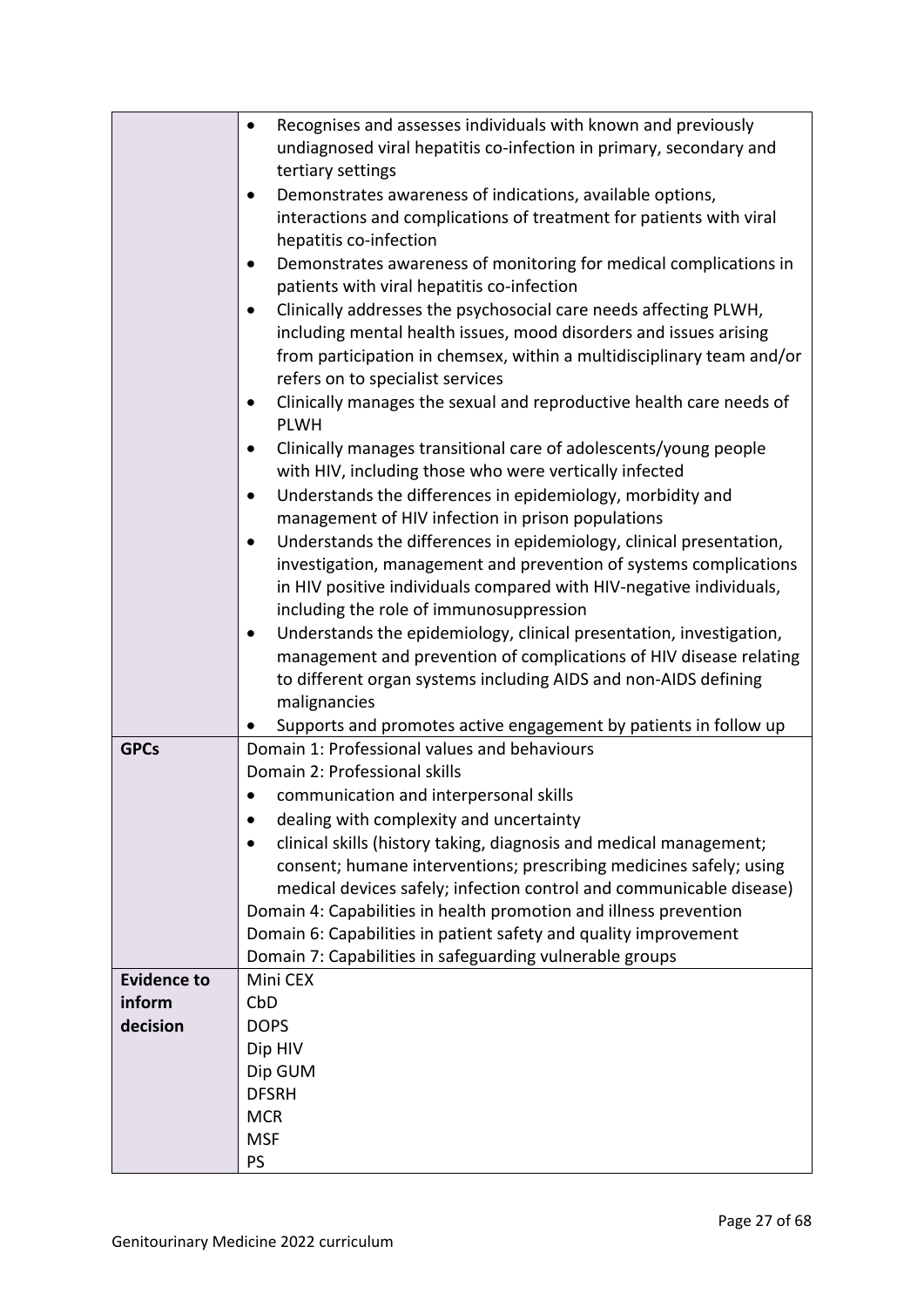| 4. Providing specialist care for individuals with diagnosed HIV/AIDS in a hospital |                                                                                                                                                                                                                                                                                                                                                                                                                                                                                                                                                                                                                                                                                                                                                                                                                                                                                                                                                                                                                                                                          |  |
|------------------------------------------------------------------------------------|--------------------------------------------------------------------------------------------------------------------------------------------------------------------------------------------------------------------------------------------------------------------------------------------------------------------------------------------------------------------------------------------------------------------------------------------------------------------------------------------------------------------------------------------------------------------------------------------------------------------------------------------------------------------------------------------------------------------------------------------------------------------------------------------------------------------------------------------------------------------------------------------------------------------------------------------------------------------------------------------------------------------------------------------------------------------------|--|
| inpatient setting.                                                                 |                                                                                                                                                                                                                                                                                                                                                                                                                                                                                                                                                                                                                                                                                                                                                                                                                                                                                                                                                                                                                                                                          |  |
| <b>Descriptors</b>                                                                 | Clinically manages unwell or immunosuppressed patients with<br>$\bullet$<br>medical complications of HIV and/or co-morbidities as part of a<br>multi-professional team<br>Demonstrates awareness of drug interactions between<br>$\bullet$<br>antiretrovirals and/or medication to manage coexisting medical<br>conditions or those related to HIV infection<br>Demonstrates ability to lead the decision making and co-ordination<br>$\bullet$<br>of care for PLWH with complex multi-system conditions including<br>elderly patients with frailty<br>Demonstrates considerations over confidentiality, legal and ethical<br>$\bullet$<br>aspects relating to HIV infection including mental capacity, Do-Not-<br>Resuscitate (DNR) order, end of life and palliative care<br>Clinically manages the full range of opportunistic infections in PLWH<br>$\bullet$<br>and is able to describe and explain the correlation between the<br>epidemiology, immunosuppression, clinical presentation,<br>investigation and management of a full range of infections including: |  |
|                                                                                    | Viral: Cytomegalovirus (CMV), herpes simplex virus (HSV), varicella<br>zoster virus (VZV), Epstein-Barr virus (EBV), Human herpes virus-8<br>(HHV8), parvovirus, JC virus<br>Bacterial: including specific HIV susceptibility to pneumococcus,<br>haemophilus, norcardia and syphilis<br>Tuberculosis (TB) and atypical mycobacterial infection<br>Fungi: including candida, pneumocystis, cryptococcus and<br>aspergillus<br>Protozoa: toxoplasmosis and gut-related protozoa including<br>cryptosporidium<br>Helminths: including strongyloidiasis<br>Describes the use of primary and secondary prophylaxis against<br>opportunistic infection<br>Describes the epidemiology, diagnosis, investigation and<br>$\bullet$<br>management of immune reconstitution inflammatory syndrome<br>(IRIS)                                                                                                                                                                                                                                                                        |  |
| <b>GPCs</b>                                                                        | Domain 1: Professional values and behaviours<br>Domain 2: Professional skills<br>practical skills<br>communication and interpersonal skills<br>$\bullet$<br>dealing with complexity and uncertainty<br>clinical skills (history taking, diagnosis and medical management;<br>consent; humane interventions; prescribing medicines safely;<br>using medical devices safely; infection control and communicable<br>disease)<br>Domain 4: capabilities in health promotion and illness prevention<br>Domain 5: capabilities in leadership and team working<br>Domain 6: capabilities in patient safety and quality improvement                                                                                                                                                                                                                                                                                                                                                                                                                                              |  |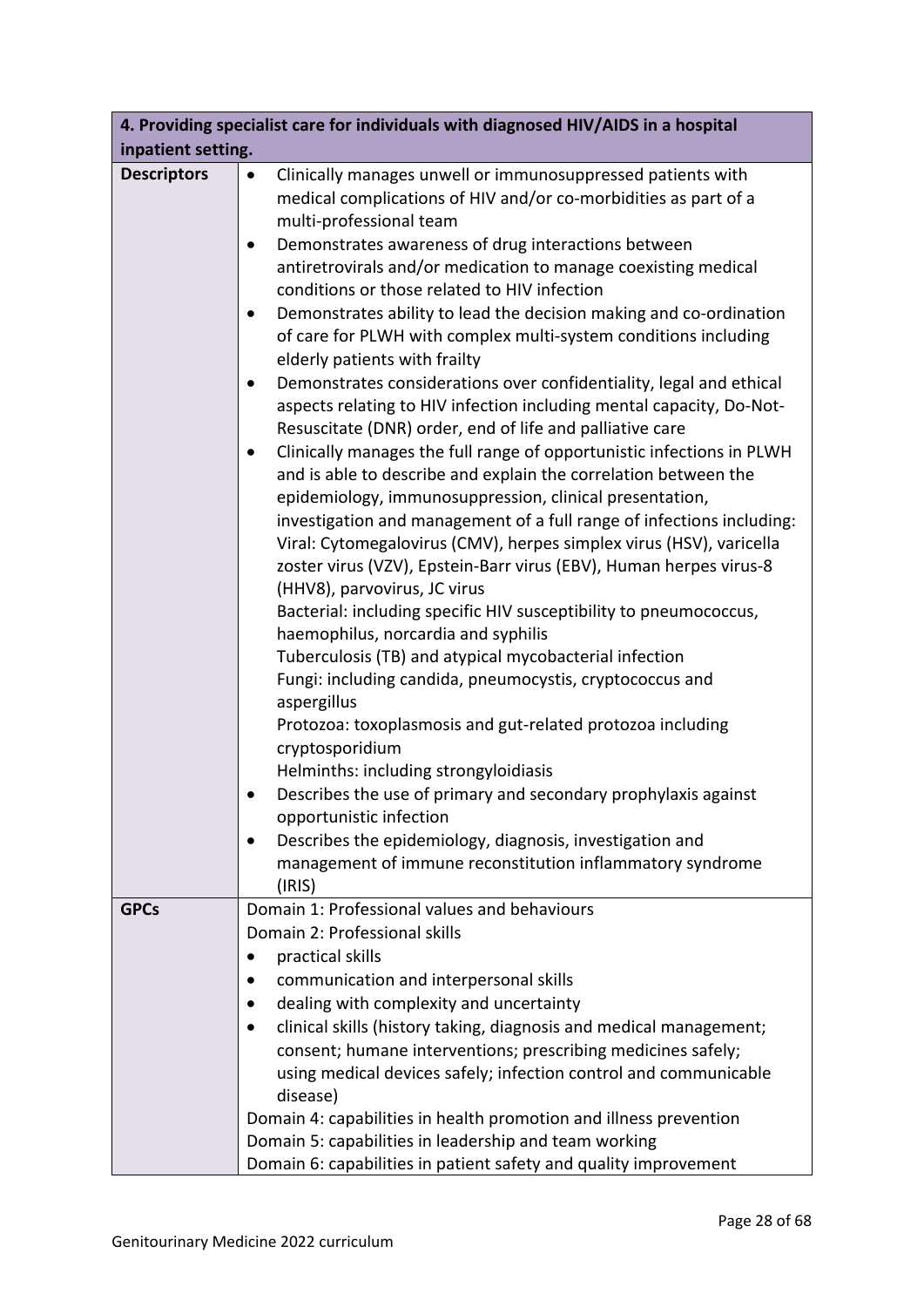|                    | Domain 7: capabilities in safeguarding vulnerable groups                                                                                                                                                                                                                                                                                                                                                                                                                                                                                                                                                                                                                                                                                                                                                                                                                                                                                                                                                                                                                                                                                                                                                                                       |
|--------------------|------------------------------------------------------------------------------------------------------------------------------------------------------------------------------------------------------------------------------------------------------------------------------------------------------------------------------------------------------------------------------------------------------------------------------------------------------------------------------------------------------------------------------------------------------------------------------------------------------------------------------------------------------------------------------------------------------------------------------------------------------------------------------------------------------------------------------------------------------------------------------------------------------------------------------------------------------------------------------------------------------------------------------------------------------------------------------------------------------------------------------------------------------------------------------------------------------------------------------------------------|
| <b>Evidence to</b> | Mini CEX                                                                                                                                                                                                                                                                                                                                                                                                                                                                                                                                                                                                                                                                                                                                                                                                                                                                                                                                                                                                                                                                                                                                                                                                                                       |
| inform             | CbD                                                                                                                                                                                                                                                                                                                                                                                                                                                                                                                                                                                                                                                                                                                                                                                                                                                                                                                                                                                                                                                                                                                                                                                                                                            |
| decision           | <b>DOPS</b>                                                                                                                                                                                                                                                                                                                                                                                                                                                                                                                                                                                                                                                                                                                                                                                                                                                                                                                                                                                                                                                                                                                                                                                                                                    |
|                    | Dip HIV                                                                                                                                                                                                                                                                                                                                                                                                                                                                                                                                                                                                                                                                                                                                                                                                                                                                                                                                                                                                                                                                                                                                                                                                                                        |
|                    | <b>ALS</b>                                                                                                                                                                                                                                                                                                                                                                                                                                                                                                                                                                                                                                                                                                                                                                                                                                                                                                                                                                                                                                                                                                                                                                                                                                     |
|                    | <b>MCR</b>                                                                                                                                                                                                                                                                                                                                                                                                                                                                                                                                                                                                                                                                                                                                                                                                                                                                                                                                                                                                                                                                                                                                                                                                                                     |
|                    | <b>MSF</b>                                                                                                                                                                                                                                                                                                                                                                                                                                                                                                                                                                                                                                                                                                                                                                                                                                                                                                                                                                                                                                                                                                                                                                                                                                     |
|                    | 5. Delivering interventions to prevent transmission of HIV, other blood borne                                                                                                                                                                                                                                                                                                                                                                                                                                                                                                                                                                                                                                                                                                                                                                                                                                                                                                                                                                                                                                                                                                                                                                  |
| viruses and STIs.  |                                                                                                                                                                                                                                                                                                                                                                                                                                                                                                                                                                                                                                                                                                                                                                                                                                                                                                                                                                                                                                                                                                                                                                                                                                                |
| <b>Descriptors</b> | Demonstrates knowledge of STI transmission networks, partner<br>$\bullet$<br>notification, time frames for tests of cure and effective interaction<br>with sexual health advisers and/or other healthcare professionals<br>engaged with prevention activity<br>Utilises local and national data sources to influence specialist service<br>delivery<br>Demonstrates use of social determinants of health on STI, BBV and<br>HIV epidemiology to influence specialist service provision<br>Delivers interventions to prevent HIV, other blood borne viruses<br>(BBVs) and STI transmission including delivery of pre-exposure<br>prophylaxis (PrEP), post-exposure prophylaxis (PEP), knowledge of<br>treatment as prevention, preventing mother to child transmission of<br>HIV, encouraging participation in vaccination programmes and<br>awareness of consequences of engagement in Chemsex and support<br>with safer sexual practice<br>Demonstrates knowledge of viral hepatitis, including in PLWH;<br>$\bullet$<br>persons living with HIV infection, the tests required to establish stage<br>of infection, treatment strategies and when to refer, how to report<br>notifiable viral hepatitis infections to public health, encourage |
| <b>GPCs</b>        | screening and vaccination of contacts<br>Domain 1: Professional values and behaviours                                                                                                                                                                                                                                                                                                                                                                                                                                                                                                                                                                                                                                                                                                                                                                                                                                                                                                                                                                                                                                                                                                                                                          |
|                    | Domain 2: Professional skills                                                                                                                                                                                                                                                                                                                                                                                                                                                                                                                                                                                                                                                                                                                                                                                                                                                                                                                                                                                                                                                                                                                                                                                                                  |
|                    | practical skills                                                                                                                                                                                                                                                                                                                                                                                                                                                                                                                                                                                                                                                                                                                                                                                                                                                                                                                                                                                                                                                                                                                                                                                                                               |
|                    | communication and interpersonal skills                                                                                                                                                                                                                                                                                                                                                                                                                                                                                                                                                                                                                                                                                                                                                                                                                                                                                                                                                                                                                                                                                                                                                                                                         |
|                    | dealing with complexity and uncertainty                                                                                                                                                                                                                                                                                                                                                                                                                                                                                                                                                                                                                                                                                                                                                                                                                                                                                                                                                                                                                                                                                                                                                                                                        |
|                    | clinical skills (history taking, diagnosis and medical management;                                                                                                                                                                                                                                                                                                                                                                                                                                                                                                                                                                                                                                                                                                                                                                                                                                                                                                                                                                                                                                                                                                                                                                             |
|                    | $\bullet$                                                                                                                                                                                                                                                                                                                                                                                                                                                                                                                                                                                                                                                                                                                                                                                                                                                                                                                                                                                                                                                                                                                                                                                                                                      |
|                    | consent; humane interventions; prescribing medicines safely;                                                                                                                                                                                                                                                                                                                                                                                                                                                                                                                                                                                                                                                                                                                                                                                                                                                                                                                                                                                                                                                                                                                                                                                   |
|                    | using medical devices safely; infection control and communicable<br>disease)                                                                                                                                                                                                                                                                                                                                                                                                                                                                                                                                                                                                                                                                                                                                                                                                                                                                                                                                                                                                                                                                                                                                                                   |
|                    | Domain 3: professional knowledge                                                                                                                                                                                                                                                                                                                                                                                                                                                                                                                                                                                                                                                                                                                                                                                                                                                                                                                                                                                                                                                                                                                                                                                                               |
|                    | professional requirements                                                                                                                                                                                                                                                                                                                                                                                                                                                                                                                                                                                                                                                                                                                                                                                                                                                                                                                                                                                                                                                                                                                                                                                                                      |
|                    | national legislative requirements                                                                                                                                                                                                                                                                                                                                                                                                                                                                                                                                                                                                                                                                                                                                                                                                                                                                                                                                                                                                                                                                                                                                                                                                              |
|                    | the health service and healthcare system in the four countries                                                                                                                                                                                                                                                                                                                                                                                                                                                                                                                                                                                                                                                                                                                                                                                                                                                                                                                                                                                                                                                                                                                                                                                 |
|                    | Domain 4: Capabilities in health promotion and illness prevention                                                                                                                                                                                                                                                                                                                                                                                                                                                                                                                                                                                                                                                                                                                                                                                                                                                                                                                                                                                                                                                                                                                                                                              |
|                    | Domain 5: Capabilities in leadership and team working                                                                                                                                                                                                                                                                                                                                                                                                                                                                                                                                                                                                                                                                                                                                                                                                                                                                                                                                                                                                                                                                                                                                                                                          |
|                    |                                                                                                                                                                                                                                                                                                                                                                                                                                                                                                                                                                                                                                                                                                                                                                                                                                                                                                                                                                                                                                                                                                                                                                                                                                                |
|                    | Domain 6: Capabilities in patient safety and quality improvement                                                                                                                                                                                                                                                                                                                                                                                                                                                                                                                                                                                                                                                                                                                                                                                                                                                                                                                                                                                                                                                                                                                                                                               |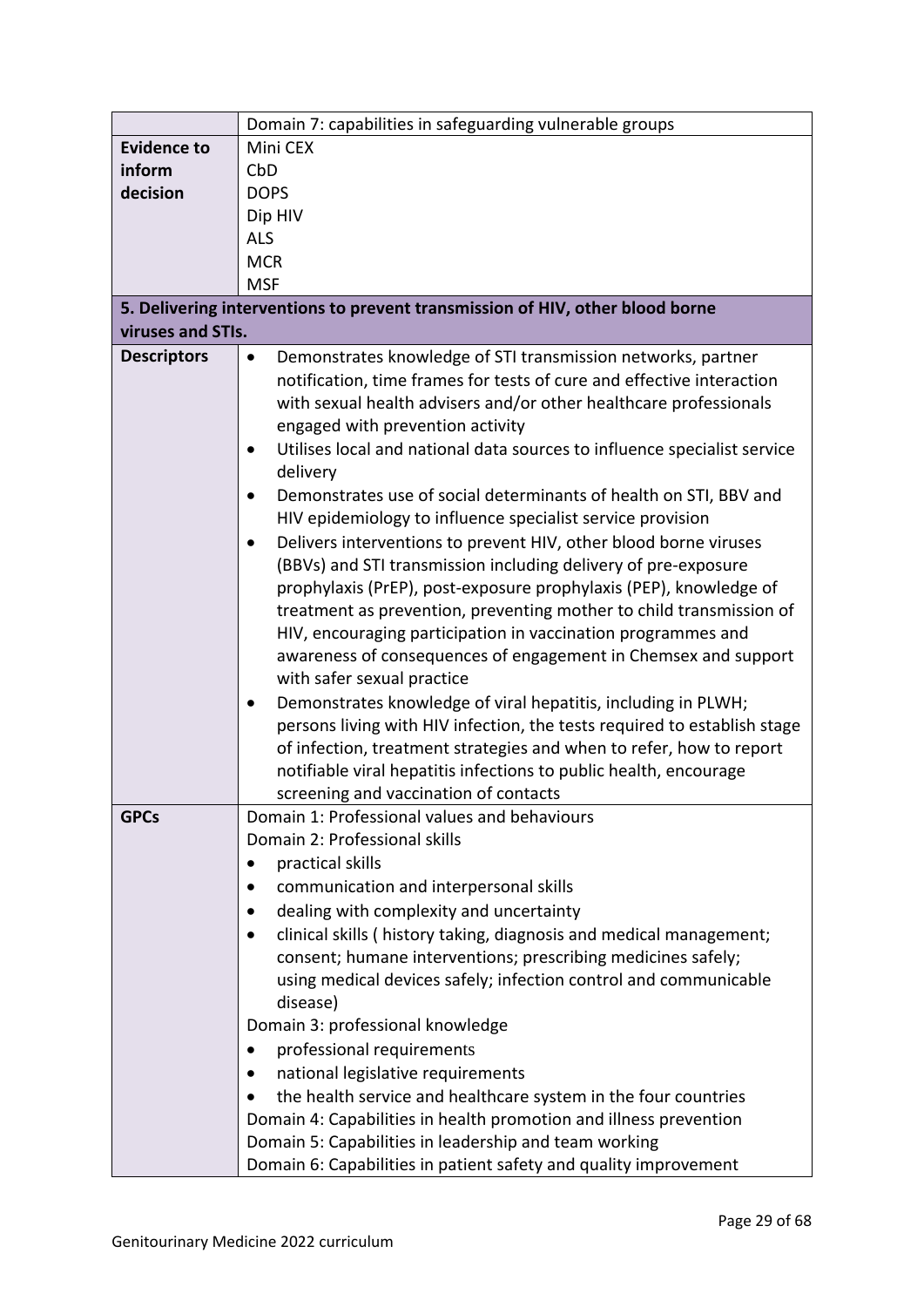|                    | Domain 7: Capabilities in safeguarding vulnerable groups                                                                                                                                                                                                                                                                                                                                                                                                                                                                                                                                                                                                                                                                                                                                                                                                                                                                                                                                                                                                                                                                                                         |  |  |
|--------------------|------------------------------------------------------------------------------------------------------------------------------------------------------------------------------------------------------------------------------------------------------------------------------------------------------------------------------------------------------------------------------------------------------------------------------------------------------------------------------------------------------------------------------------------------------------------------------------------------------------------------------------------------------------------------------------------------------------------------------------------------------------------------------------------------------------------------------------------------------------------------------------------------------------------------------------------------------------------------------------------------------------------------------------------------------------------------------------------------------------------------------------------------------------------|--|--|
| <b>Evidence to</b> | Mini CEX                                                                                                                                                                                                                                                                                                                                                                                                                                                                                                                                                                                                                                                                                                                                                                                                                                                                                                                                                                                                                                                                                                                                                         |  |  |
| inform             | CbD                                                                                                                                                                                                                                                                                                                                                                                                                                                                                                                                                                                                                                                                                                                                                                                                                                                                                                                                                                                                                                                                                                                                                              |  |  |
| decision           | <b>DOPS</b>                                                                                                                                                                                                                                                                                                                                                                                                                                                                                                                                                                                                                                                                                                                                                                                                                                                                                                                                                                                                                                                                                                                                                      |  |  |
|                    | Dip GUM                                                                                                                                                                                                                                                                                                                                                                                                                                                                                                                                                                                                                                                                                                                                                                                                                                                                                                                                                                                                                                                                                                                                                          |  |  |
|                    | Dip HIV                                                                                                                                                                                                                                                                                                                                                                                                                                                                                                                                                                                                                                                                                                                                                                                                                                                                                                                                                                                                                                                                                                                                                          |  |  |
|                    | <b>MCR</b>                                                                                                                                                                                                                                                                                                                                                                                                                                                                                                                                                                                                                                                                                                                                                                                                                                                                                                                                                                                                                                                                                                                                                       |  |  |
|                    | <b>MSF</b>                                                                                                                                                                                                                                                                                                                                                                                                                                                                                                                                                                                                                                                                                                                                                                                                                                                                                                                                                                                                                                                                                                                                                       |  |  |
|                    | 6. Supporting early detection of STIs and HIV in all settings.                                                                                                                                                                                                                                                                                                                                                                                                                                                                                                                                                                                                                                                                                                                                                                                                                                                                                                                                                                                                                                                                                                   |  |  |
| <b>Descriptors</b> | Interacts with colleagues in public health, acute and community<br>$\bullet$<br>settings, including primary care, to promote testing for STIs and HIV<br>Facilitates pathways for positive STI and HIV diagnoses from primary,<br>secondary care, online/postal testing, community settings including<br>risk group venues and voluntary premises, into specialist services<br>Explains and delivers tests to enable early detection of STIs and HIV<br>including online/postal testing, point of care HIV tests and light and<br>dark-field microscopy<br>Demonstrates working with HIV and sexual health third sector and<br>voluntary sector groups to promote public and patient engagement<br>Understands test sensitivity and specificity, need for confirmation by<br>same or different tests and timescale for results. Explains which sites<br>to sample, storage of specimens and transfer time to lab. Describes<br>time frame to positive result from infection and to negative result<br>post treatment<br>Demonstrates ability to give a negative, positive or indeterminate STI<br>and BBV (including HIV) test results in a sensitive manner and |  |  |
|                    | discusses relevant issues including confidentiality, partner<br>notification and disclosure                                                                                                                                                                                                                                                                                                                                                                                                                                                                                                                                                                                                                                                                                                                                                                                                                                                                                                                                                                                                                                                                      |  |  |
| <b>GPCs</b>        | Domain 1: professional values and behaviours                                                                                                                                                                                                                                                                                                                                                                                                                                                                                                                                                                                                                                                                                                                                                                                                                                                                                                                                                                                                                                                                                                                     |  |  |
|                    | Domain 2: professional skills                                                                                                                                                                                                                                                                                                                                                                                                                                                                                                                                                                                                                                                                                                                                                                                                                                                                                                                                                                                                                                                                                                                                    |  |  |
|                    | practical skills                                                                                                                                                                                                                                                                                                                                                                                                                                                                                                                                                                                                                                                                                                                                                                                                                                                                                                                                                                                                                                                                                                                                                 |  |  |
|                    | communication and interpersonal skills                                                                                                                                                                                                                                                                                                                                                                                                                                                                                                                                                                                                                                                                                                                                                                                                                                                                                                                                                                                                                                                                                                                           |  |  |
|                    | dealing with complexity and uncertainty                                                                                                                                                                                                                                                                                                                                                                                                                                                                                                                                                                                                                                                                                                                                                                                                                                                                                                                                                                                                                                                                                                                          |  |  |
|                    | clinical skills (history taking, diagnosis and medical management;<br>$\bullet$                                                                                                                                                                                                                                                                                                                                                                                                                                                                                                                                                                                                                                                                                                                                                                                                                                                                                                                                                                                                                                                                                  |  |  |
|                    | consent; humane interventions; using medical devices safely;                                                                                                                                                                                                                                                                                                                                                                                                                                                                                                                                                                                                                                                                                                                                                                                                                                                                                                                                                                                                                                                                                                     |  |  |
|                    | infection control and communicable disease)                                                                                                                                                                                                                                                                                                                                                                                                                                                                                                                                                                                                                                                                                                                                                                                                                                                                                                                                                                                                                                                                                                                      |  |  |
|                    | Domain 3: professional knowledge                                                                                                                                                                                                                                                                                                                                                                                                                                                                                                                                                                                                                                                                                                                                                                                                                                                                                                                                                                                                                                                                                                                                 |  |  |
|                    | professional requirements<br>٠                                                                                                                                                                                                                                                                                                                                                                                                                                                                                                                                                                                                                                                                                                                                                                                                                                                                                                                                                                                                                                                                                                                                   |  |  |
|                    | national legislative requirements                                                                                                                                                                                                                                                                                                                                                                                                                                                                                                                                                                                                                                                                                                                                                                                                                                                                                                                                                                                                                                                                                                                                |  |  |
|                    | the health service and healthcare system in the four countries                                                                                                                                                                                                                                                                                                                                                                                                                                                                                                                                                                                                                                                                                                                                                                                                                                                                                                                                                                                                                                                                                                   |  |  |
|                    | Domain 4: capabilities in health promotion and illness prevention                                                                                                                                                                                                                                                                                                                                                                                                                                                                                                                                                                                                                                                                                                                                                                                                                                                                                                                                                                                                                                                                                                |  |  |
|                    | Domain 5: capabilities in leadership and team working                                                                                                                                                                                                                                                                                                                                                                                                                                                                                                                                                                                                                                                                                                                                                                                                                                                                                                                                                                                                                                                                                                            |  |  |
|                    | Domain 6: capabilities in patient safety and quality improvement                                                                                                                                                                                                                                                                                                                                                                                                                                                                                                                                                                                                                                                                                                                                                                                                                                                                                                                                                                                                                                                                                                 |  |  |
|                    | Domain 7: capabilities in safeguarding vulnerable groups                                                                                                                                                                                                                                                                                                                                                                                                                                                                                                                                                                                                                                                                                                                                                                                                                                                                                                                                                                                                                                                                                                         |  |  |
|                    | Domain 8: capabilities in education and training                                                                                                                                                                                                                                                                                                                                                                                                                                                                                                                                                                                                                                                                                                                                                                                                                                                                                                                                                                                                                                                                                                                 |  |  |
|                    | Domain 9: capabilities in research and scholarship                                                                                                                                                                                                                                                                                                                                                                                                                                                                                                                                                                                                                                                                                                                                                                                                                                                                                                                                                                                                                                                                                                               |  |  |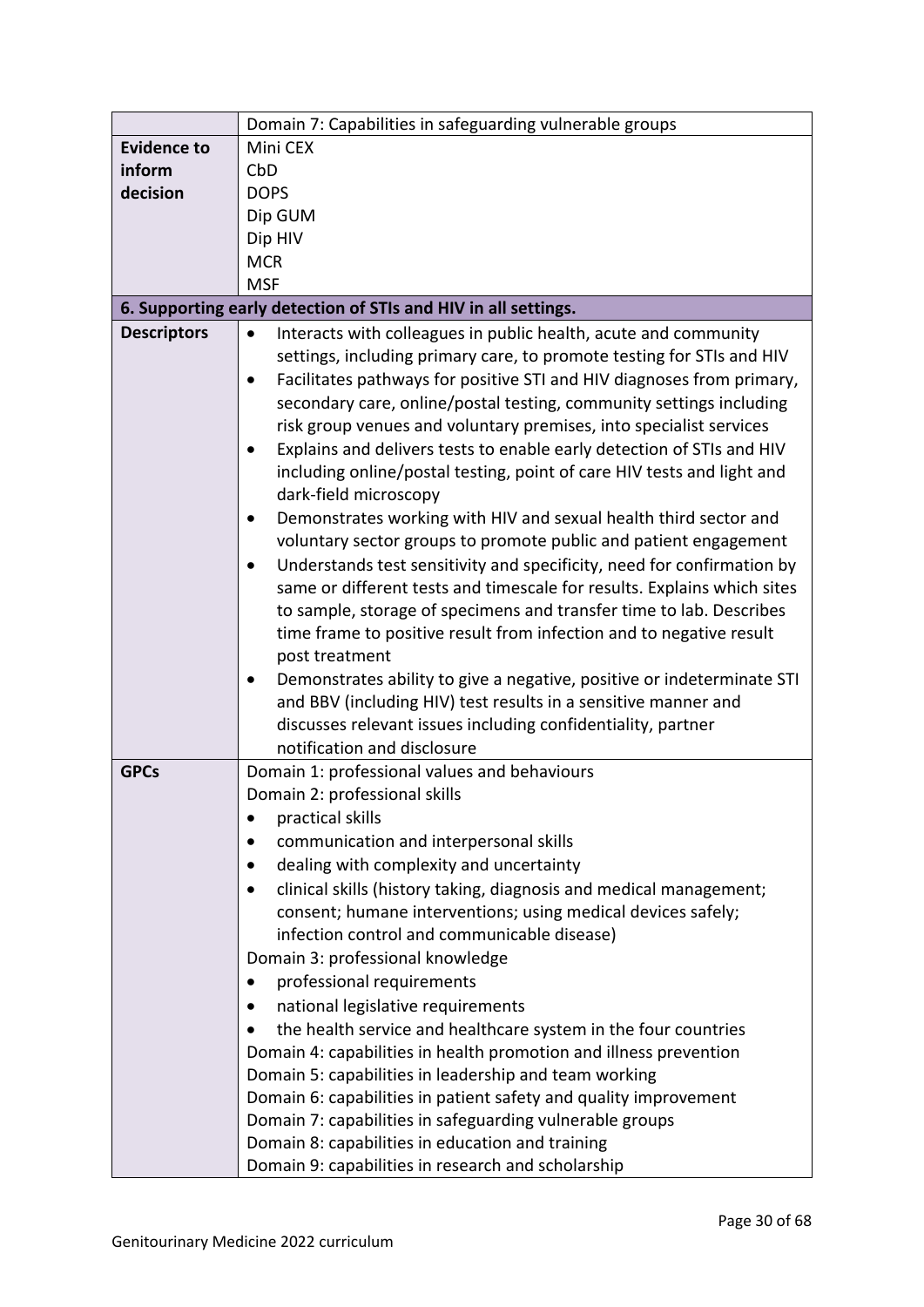| <b>Evidence to</b> | Mini CEX                                                                         |  |  |
|--------------------|----------------------------------------------------------------------------------|--|--|
| inform             | CbD                                                                              |  |  |
| decision           | <b>DOPS</b>                                                                      |  |  |
|                    | Dip GUM                                                                          |  |  |
|                    | Dip HIV                                                                          |  |  |
|                    | Management course                                                                |  |  |
|                    | <b>MCR</b>                                                                       |  |  |
|                    |                                                                                  |  |  |
|                    | <b>MSF</b>                                                                       |  |  |
|                    | T <sub>O</sub>                                                                   |  |  |
|                    | <b>QIPAT</b>                                                                     |  |  |
|                    | GCP                                                                              |  |  |
|                    | 7. Safeguarding of public health and delivering sexual health/HIV services and   |  |  |
|                    | information for specific populations in a range of settings.                     |  |  |
| <b>Descriptors</b> | Demonstrates understanding of the epidemiology of common STIs<br>$\bullet$       |  |  |
|                    | and HIV including incidence, prevalence and measures of risk                     |  |  |
|                    | Demonstrates an understanding of the key determinants of<br>$\bullet$            |  |  |
|                    | transmission and maintenance of STIs and HIV at a population level,              |  |  |
|                    | including at risk groups                                                         |  |  |
|                    | Practices safeguarding of individuals and the wider public from the<br>٠         |  |  |
|                    | negative consequences of sexual ill-health and BBV infection,                    |  |  |
|                    |                                                                                  |  |  |
|                    | including HIV                                                                    |  |  |
|                    | Demonstrates use of information technology to maintain and<br>$\bullet$          |  |  |
|                    | improve public health, including understanding of data collection                |  |  |
|                    | through local, regional and national coding systems e.g.                         |  |  |
|                    | Genitourinary Medicine Clinical Activity Dataset, HIV and AIDS                   |  |  |
|                    | Reporting System, Sexual and Reproductive Health Activity Dataset.               |  |  |
|                    | Demonstrates an awareness of notifying outbreaks of STIs and HIV to<br>$\bullet$ |  |  |
|                    | Public Health in addition to their role in the control of notifiable             |  |  |
|                    | disease. Facilitates referral of these patients across all care settings.        |  |  |
|                    | Demonstrates engagement with colleagues in all sectors (including                |  |  |
|                    | the media and voluntary sector) to promote behaviours to reduce                  |  |  |
|                    | HIV infection and sexual ill health                                              |  |  |
|                    | Demonstrates level 3 training in safeguarding of children and young<br>$\bullet$ |  |  |
|                    | people <18 years and the delivery of information in a format which is            |  |  |
|                    | accessible by this age group. Demonstrates awareness of the mental               |  |  |
|                    |                                                                                  |  |  |
|                    | capacity act and how to recognise and safeguard vulnerable adults                |  |  |
|                    | including those who have experienced sexual assault, sexual                      |  |  |
|                    | exploitation, sexual abuse or gender-based violence, victims of                  |  |  |
|                    | modern slavery, female genital mutilation (FGM) or who are                       |  |  |
|                    | engaging in chemsex                                                              |  |  |
|                    | Able to engage with other organisations involved in safeguarding eg              |  |  |
|                    | Social Services, the Police, SARCs, voluntary agencies, and awareness            |  |  |
|                    | of how to refer appropriately                                                    |  |  |
|                    | Understanding of how to engage with marginalised groups including                |  |  |
|                    | those who have a hearing or visual impairment, a physical disability,            |  |  |
|                    | whose first language is not English and who have challenges with                 |  |  |
|                    | reading and/or writing in English                                                |  |  |
|                    |                                                                                  |  |  |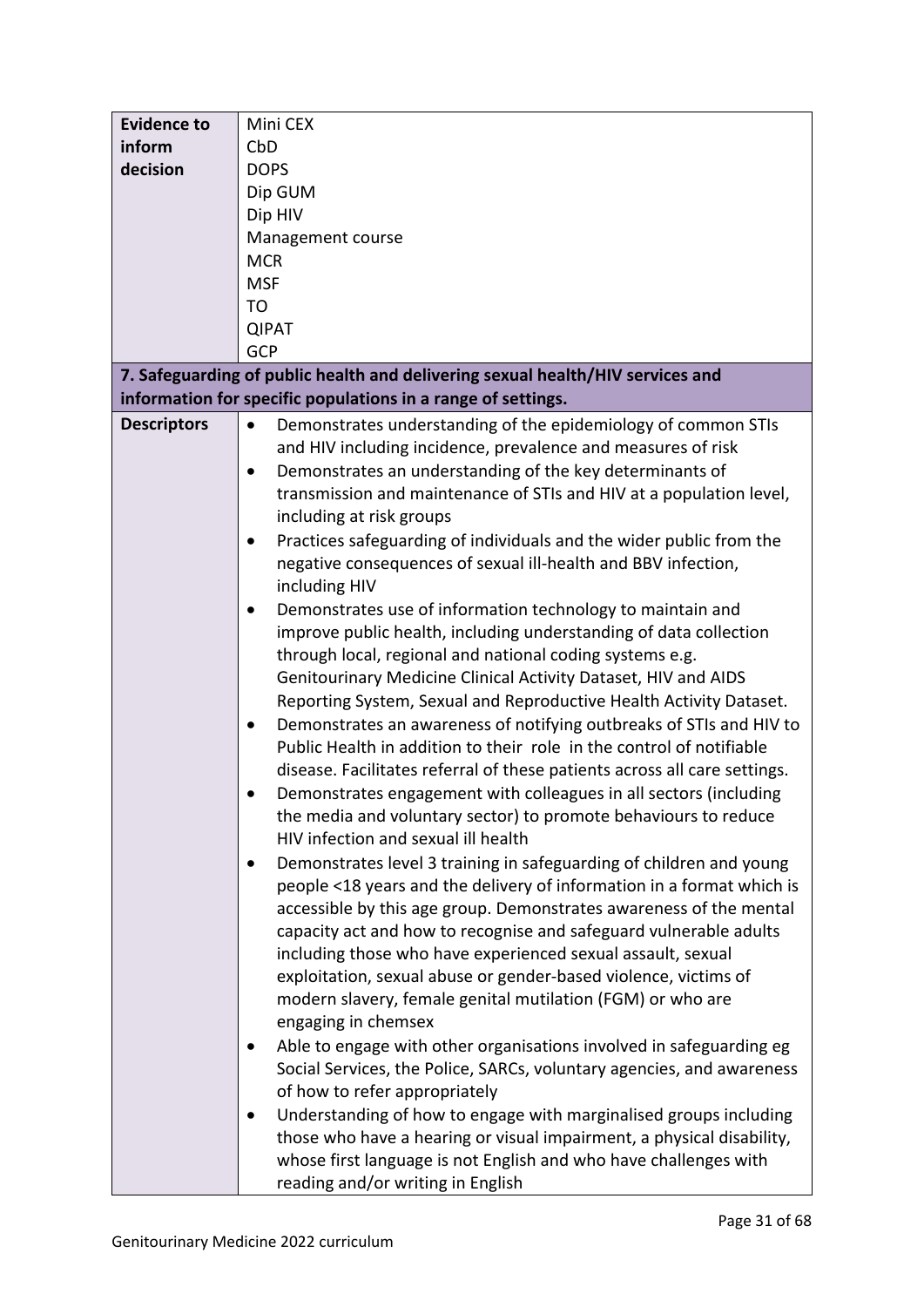| <b>GPCs</b>        | Domain 1: professional values and behaviours                                    |  |  |
|--------------------|---------------------------------------------------------------------------------|--|--|
|                    | Domain 2: professional skills                                                   |  |  |
|                    | practical skills                                                                |  |  |
|                    | communication and interpersonal skills                                          |  |  |
|                    | dealing with complexity and uncertainty                                         |  |  |
|                    | clinical skills (history taking, diagnosis and medical management,              |  |  |
|                    | consent, humane interventions, prescribing medicines safely,                    |  |  |
|                    | infection control and communicable disease)                                     |  |  |
|                    | Domain 3: professional knowledge                                                |  |  |
|                    | professional requirements                                                       |  |  |
|                    | national legislative requirements                                               |  |  |
|                    | the health service and healthcare system in the four countries                  |  |  |
|                    | Domain 4: capabilities in health promotion and illness prevention               |  |  |
|                    | Domain 5: capabilities in leadership and team-working                           |  |  |
|                    | Domain 6: capabilities in patient safety and quality improvement                |  |  |
|                    | Domain 7: capabilities in safeguarding vulnerable groups                        |  |  |
|                    | Domain 8: capabilities in education and training                                |  |  |
|                    | Domain 9: capabilities in research and scholarship                              |  |  |
| <b>Evidence to</b> | Mini CEX                                                                        |  |  |
| inform             | CbD                                                                             |  |  |
| decision           | Dip GUM                                                                         |  |  |
|                    | Dip HIV                                                                         |  |  |
|                    | Management course                                                               |  |  |
|                    | TO                                                                              |  |  |
|                    | <b>QIPAT</b>                                                                    |  |  |
|                    | <b>GCP</b>                                                                      |  |  |
|                    | 8. Ability to successfully lead, manage and work with specialist service        |  |  |
|                    | commissioning in acute and community settings.                                  |  |  |
| <b>Descriptors</b> | Understands working with bodies responsible for the organisation<br>$\bullet$   |  |  |
|                    | and commissioning of services to deliver cost-sensitive specialist              |  |  |
|                    | services that meet local population demographics                                |  |  |
|                    | Recognises the tendering/commissioning process is different in the<br>$\bullet$ |  |  |
|                    | four Nations and across NHS/HSC and non-NHS providers                           |  |  |
|                    | Demonstrate contribution/participation within local process.                    |  |  |
|                    | Demonstrates evidence based approach using scientific method and<br>$\bullet$   |  |  |
|                    | critical analysis for specialist service development and quality                |  |  |
|                    | improvement                                                                     |  |  |
|                    | Develops and works as part of wider professional network in sexual              |  |  |
|                    | health and HIV care                                                             |  |  |
|                    | Participation in multi-professional meetings to agree a consensus               |  |  |
|                    | view to progress delivery of specialist services                                |  |  |
|                    | Participating in research, audit and quality improvement projects.              |  |  |
|                    | Participating/leading on service innovation to improve clinical<br>$\bullet$    |  |  |
|                    | effectiveness                                                                   |  |  |
| <b>GPCs</b>        | Domain 1: professional values and behaviours                                    |  |  |
|                    | Domain 2: professional skills                                                   |  |  |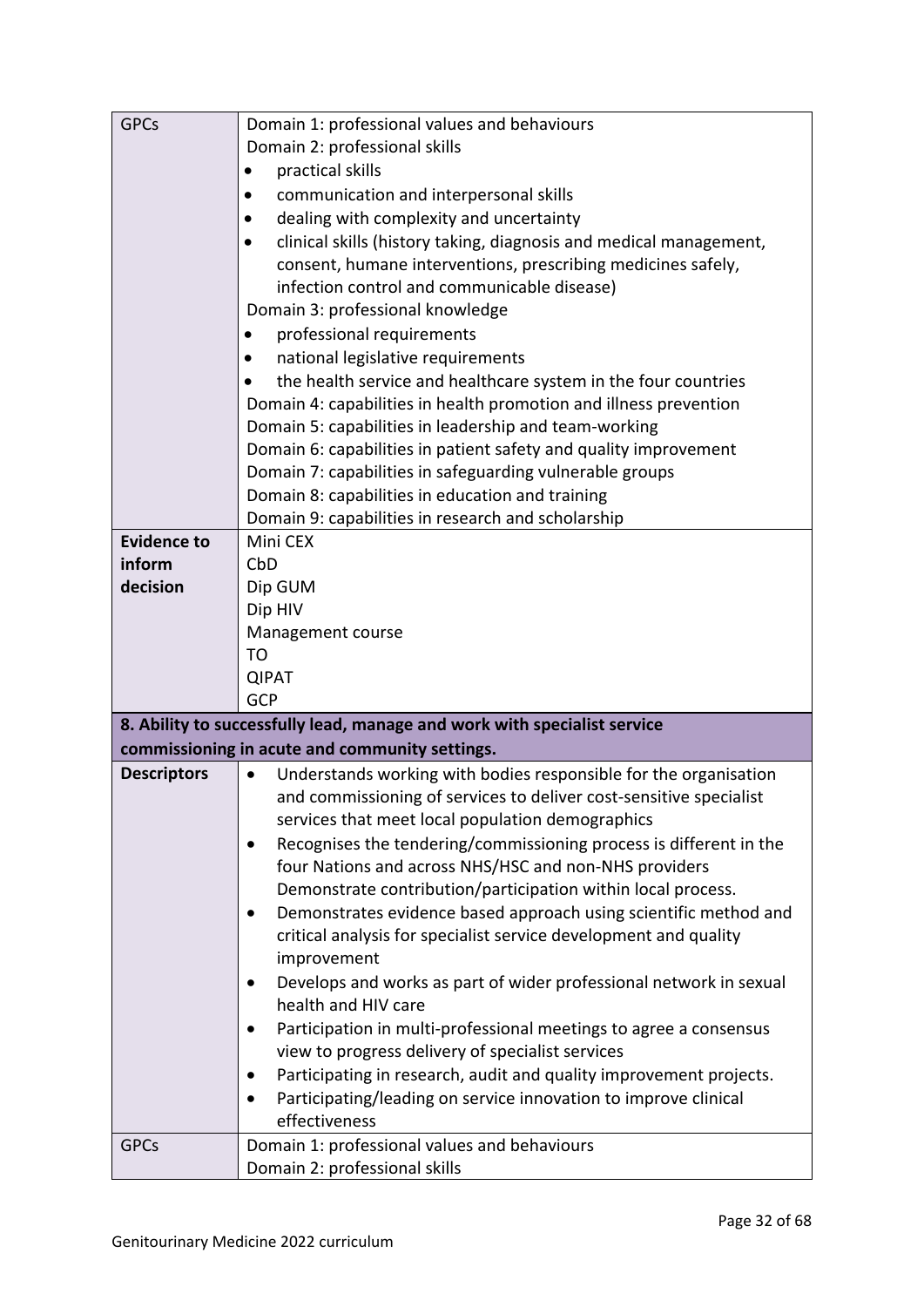|                    | communication and interpersonal skills                            |  |  |
|--------------------|-------------------------------------------------------------------|--|--|
|                    | dealing with complexity and uncertainty                           |  |  |
|                    | Domain 3: professional knowledge                                  |  |  |
|                    | professional requirements                                         |  |  |
|                    | national legislative requirements                                 |  |  |
|                    | the health service and healthcare system in the four countries    |  |  |
|                    | Domain 4: capabilities in health promotion and illness prevention |  |  |
|                    | Domain 5: capabilities in leadership and team working             |  |  |
|                    | Domain 6: capabilities in patient safety and quality improvement  |  |  |
|                    | Domain 7: capabilities in safeguarding vulnerable groups          |  |  |
|                    | Domain 8: capabilities in education and training                  |  |  |
|                    | Domain 9: capabilities in research and scholarship                |  |  |
| <b>Evidence to</b> | Mini CEX                                                          |  |  |
| inform             | <b>CBD</b>                                                        |  |  |
| decision           | <b>MCR</b>                                                        |  |  |
|                    | <b>MSF</b>                                                        |  |  |
|                    | <b>PS</b>                                                         |  |  |
|                    | Dip GUM                                                           |  |  |
|                    | Dip HIV                                                           |  |  |
|                    | Management course                                                 |  |  |
|                    | <b>QIPAT</b>                                                      |  |  |

#### **3.4 Syllabus**

The list below details the key topics which need to be covered to gain a CCT in GUM:

- Sexual and Medical History taking
- Examination of the Genitals, Anus, Rectum and Systems review
- Pathology of STIs
- Bacterial genital infections
- Genital ulceration and syphilis
- Genital lumps, cancers and human papillomavirus (HPV) infection
- Genital infestations
- Infective causes of vulvovaginitis and balanitis
- Sexual dysfunction and genital pain syndromes
- Sexual assault, sexual abuse and female genital mutilation
- Genital infections in pregnancy
- Genital infections in newborn, infants and children
- Sexual & reproductive health needs and child sexual exploitation in < 18s
- Safeguarding and assessment of vulnerable adults
- Legal and ethical considerations in STI and HIV care
- Contraception
- Gynaecology and Obstetrics
- Dermatology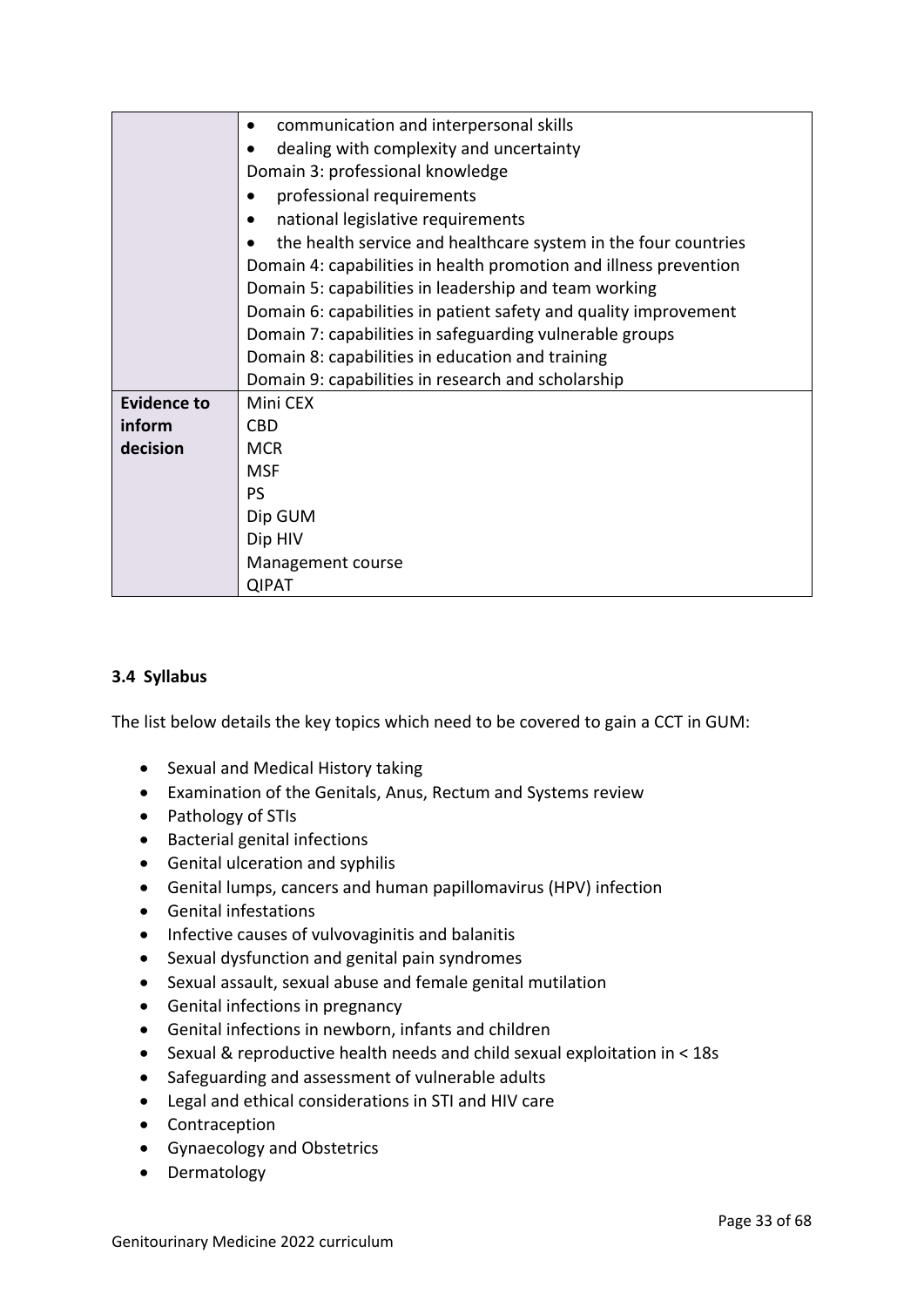- HIV testing and diagnosis
- HIV epidemiology, natural history and general management of HIV 1 & HIV 2 infection
- Prevention of STI and HIV transmission and health promotion
- Complications of HIV
- HIV in specialist groups
- Antiretroviral therapy
- Viral hepatitis including co-infection with HIV
- Psychosocial aspects of STIs, HIV and BBVs
- Sexual and reproductive health in PLWH
- Epidemiology and Public health
- Laboratory diagnosis of STIs, HIV and BBVs
- Leadership and management

#### <span id="page-33-0"></span>**3.5 Presentations and conditions**

The table below details the key presentations and conditions of the specialty of GUM. Each of these should be regarded as a clinical context in which trainees should be able to demonstrate CiPs and GPCs. In this spiral curriculum, trainees will expand and develop the knowledge, skills and attitudes around managing patients with these conditions and presentations. The patient should always be at the centre of knowledge, learning and care.

Trainees must demonstrate core bedside skills, including information gathering through history and physical examination and information sharing with patients, families and colleagues.

Treatment care and strategy covers how a doctor selects drug treatments or interventions for a patient. It includes discussions and decisions as to whether care is focused mainly on curative intent or whether the main focus is on symptomatic relief. It also covers broader aspects of care, including involvement of other professionals or services.

Particular presentations, conditions and issues are listed either because they are common or serious (having high morbidity, mortality and/or serious implications for treatment or public health). Rarer conditions are listed as awareness of their presentation is important.

For each condition/presentation, trainees will need to be familiar with such aspects as aetiology, epidemiology, clinical features, investigation, management and prognosis. Our approach is to provide general guidance and not exhaustive detail, which would inevitably become out of date.

| Specialty area/<br>topic | <b>Presentations</b> | <b>Conditions/Issues</b>      |
|--------------------------|----------------------|-------------------------------|
| <b>GUM</b>               | Genital discharge    | Bacterial vaginosis, candida, |
| STI                      | Genital ulcers       | chlamydia, gonorrhoea,        |
|                          | <b>Genital lumps</b> | mycoplasma genitalium,        |
|                          |                      | ureaplasma, trichomonas,      |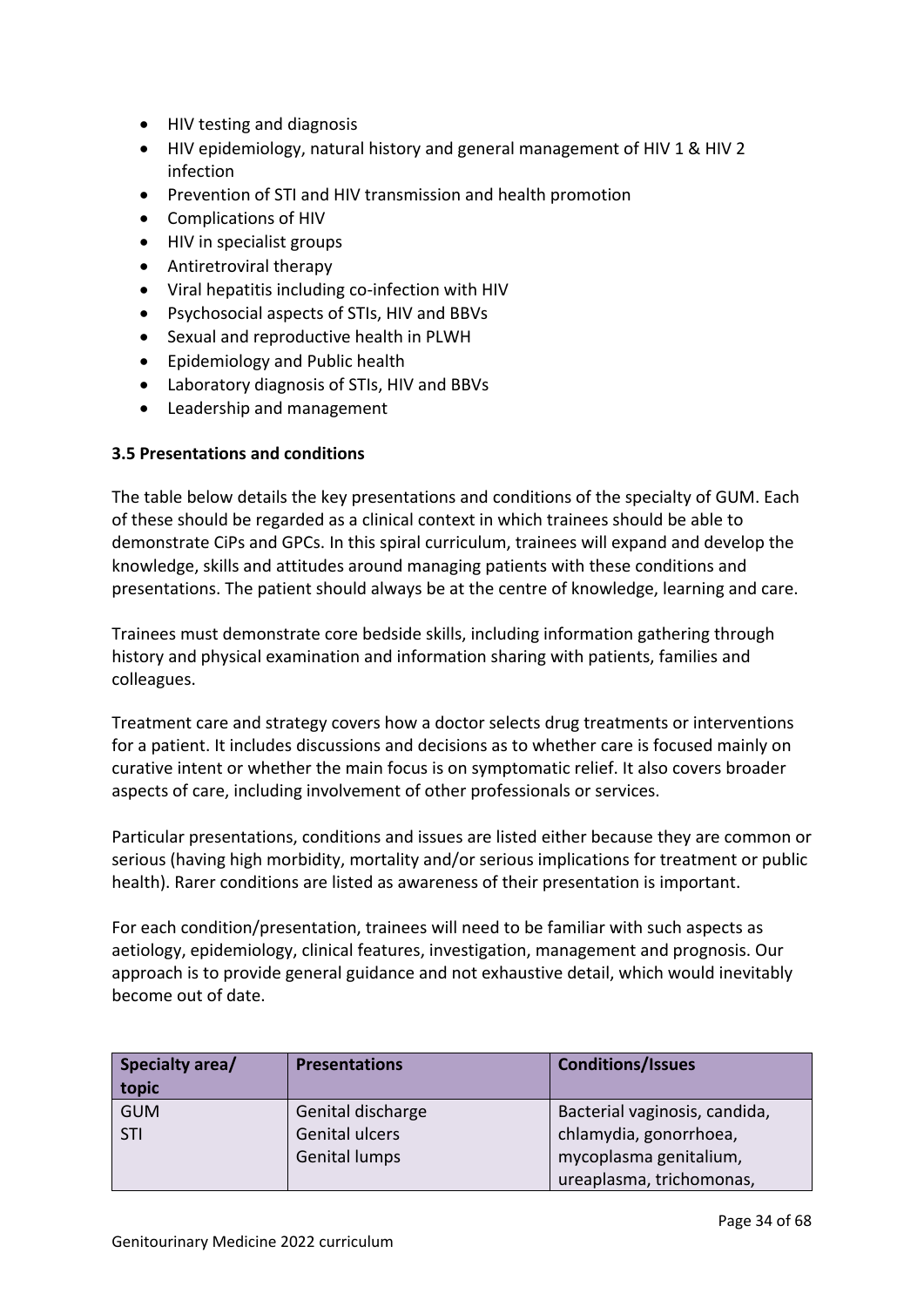| Specialty area/<br>topic                           | <b>Presentations</b>                                                                                                                                                                                                                                                                                                    | <b>Conditions/Issues</b>                                                                                                                                                                                                                                                                                                                                                                                                                                                                                      |
|----------------------------------------------------|-------------------------------------------------------------------------------------------------------------------------------------------------------------------------------------------------------------------------------------------------------------------------------------------------------------------------|---------------------------------------------------------------------------------------------------------------------------------------------------------------------------------------------------------------------------------------------------------------------------------------------------------------------------------------------------------------------------------------------------------------------------------------------------------------------------------------------------------------|
|                                                    | Genital pain eg penile, urethral,<br>epidydimal, prostatic, testicular,<br>vulval, vaginal, pelvic, perianal,<br>anal<br>Rash<br>Pruritus<br>Peri-anal & anal tears<br>Urinary symptoms eg dysuria,<br>frequency, urgency                                                                                               | HSV, syphilis, LGV, fixed drug<br>eruption, donovanosis,<br>chancroid<br>HPV, molluscum, malignancy<br>syphilis, systemic gonococcal<br>infection<br>Secondary syphilis,<br>Scabies, pediculosis<br>Pelvic inflammatory disease<br>(PID), chronic/recurrent<br>urethritis chronic prostatitis,<br>trauma, use of sex toys, fisting<br>Torsion, epidymo-orchitis,<br>scrotal masses<br>UTIs                                                                                                                    |
| <b>GUM</b><br>Dermatology                          | Oro-genital ulcers<br>Pruritus<br>Genital skin discolouration<br>including pallor & pigmentation<br><b>Genital lumps</b><br>Non genital skin rash                                                                                                                                                                       | Behcet's disease, apthous<br>ulceration, Lipschutz ulcers<br>Steven Johnson Syndrome<br>Cutaneous reaction to drugs<br>Lichen sclerosis, Lichen simplex<br>Dermatitis, eczema, lichen<br>planus, balanitis, psoriasis,<br>Zoon's balanitis, Vitiligo<br>Kaposi's sarcoma<br>Squamous cell carcinoma<br>Basal cell carcinoma<br>Malignant melanoma<br>Skin in systemic disease eg<br>gonococcal infection<br>Identification of intraepithelial,<br>pre-malignant and malignant<br>skin conditions and referral |
| <b>GUM</b><br>Gynaecology and<br><b>Obstetrics</b> | Disorders of menstruation<br>Post coital bleeding<br>Intermenstrual bleeding<br>Post-menopausal bleeding<br>Acute and Chronic Pelvic pain<br>Dyspareunia<br>Pregnancy-1st, second and 3rd<br>trimester normal and common<br>abnormal presentations<br>Bleeding in early pregnancy<br><b>FGM</b><br>Urinary incontinence | Amenorrhoea, dysmenorrhoea<br>Benign and malignant ovarian<br>tumours, endometrial and<br>cervical neoplasia including CIN<br>Polycystic ovary, Endometriosis,<br>menopause,<br>Ectopic pregnancy,<br>trophoblastic tumour<br>Miscarriage<br>Bartholin's Cyst<br>Vaginal and urethral prolapse<br>STIs in pregnancy and neonatal<br><b>STIs</b>                                                                                                                                                               |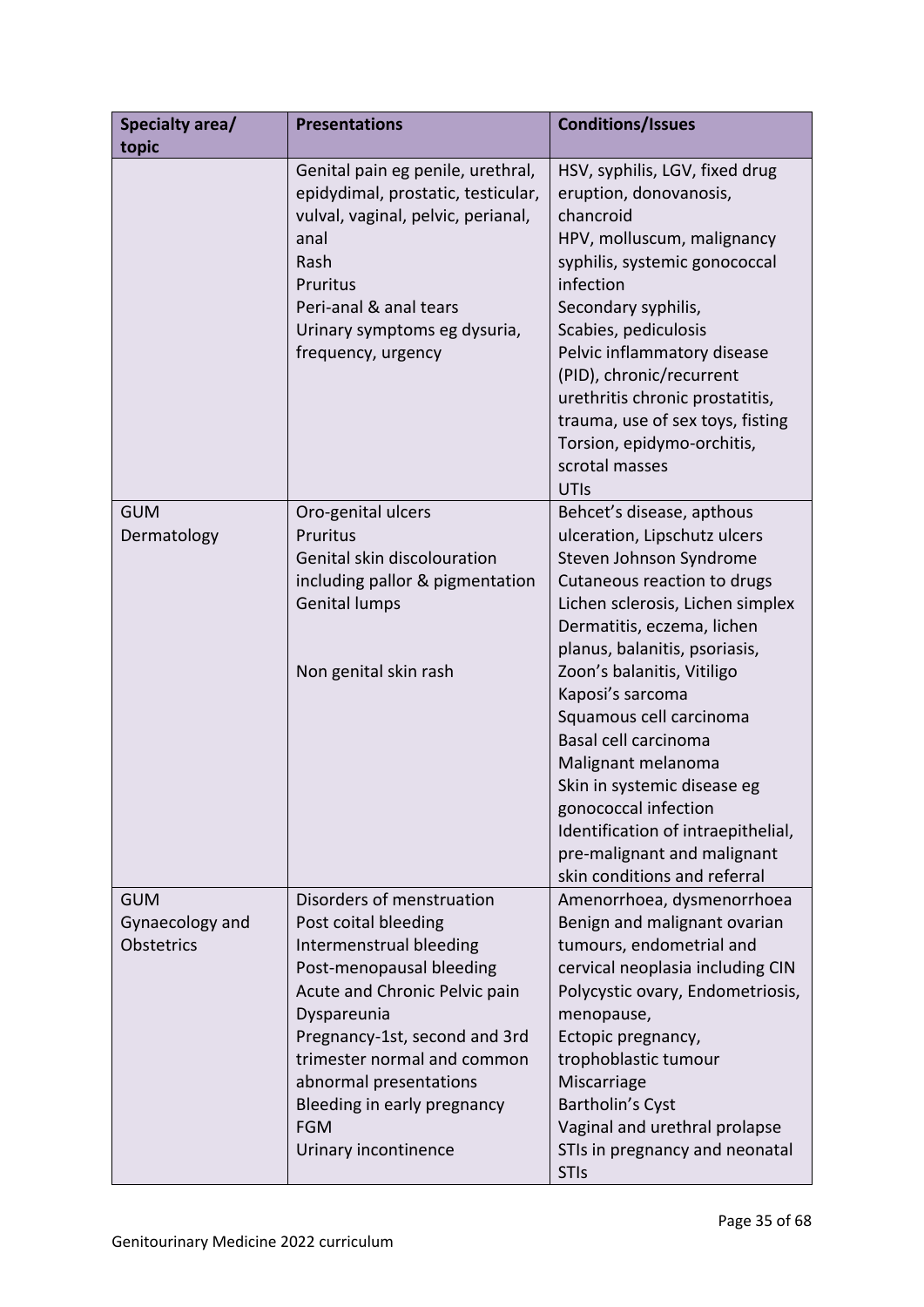| Specialty area/<br>topic         | <b>Presentations</b>                                                                                                               | <b>Conditions/Issues</b>                                                                                                                                                                                                                                                                                                                                                                                                                       |
|----------------------------------|------------------------------------------------------------------------------------------------------------------------------------|------------------------------------------------------------------------------------------------------------------------------------------------------------------------------------------------------------------------------------------------------------------------------------------------------------------------------------------------------------------------------------------------------------------------------------------------|
|                                  |                                                                                                                                    | Infertility and Subfertility                                                                                                                                                                                                                                                                                                                                                                                                                   |
| <b>GUM</b><br>Rheumatology       | Reactive arthritis                                                                                                                 | Chlamydia, gonorrhoea, non-<br>gonococcal urethritis                                                                                                                                                                                                                                                                                                                                                                                           |
| <b>GUM</b><br>Sexual dysfunction | Genital pain syndrome<br>Sexual dysfunction                                                                                        | Vulval pain, vaginismus<br>Premature ejaculation<br>Erectile dysfunction<br>Low sexual desire<br>Anorgasmia                                                                                                                                                                                                                                                                                                                                    |
| <b>HIV</b><br>HIV1 and HIV 2     | Asymptomatic or may present<br>with any condition listed below                                                                     | Primary HIV infection<br>Early asymptomatic infection<br>Late HIV infection including<br>AIDS, with advanced<br>immunosuppression, with or<br>without symptoms                                                                                                                                                                                                                                                                                 |
| <b>HIV</b><br>Cardiology         | <b>Breathlessness</b><br>Weight loss<br>Chest pain<br>Limb swelling                                                                | Pericardial effusions: viral, TB,<br>lymphoma, Kaposi's sarcoma<br>Coronary heart disease<br>Cardiac involvement of<br>infectious diseases including<br>infectious endocarditis,<br>myocarditis<br>Non-bacterial thrombotic<br>endocarditis<br>Dilated cardiomyopathy<br>Primary pulmonary<br>hypertension<br>Cardiac failure<br>Hyperlipidaemia<br>Hypertension<br>Venous thromboembolic<br>disease<br>Cardiac risk assessment in over<br>40s |
| <b>HIV</b><br>Dermatology        | Generalised lymphadenopathy<br>Rash<br>Mouth ulcers<br>Pruritus<br><b>Blisters</b><br>Skin lesions<br>Nail changes<br>Pigmentation | Viral: primary HIV infection,<br>HSV, VZV, molluscum<br>contagiosum, HPV, oral hairy<br>leucoplakia<br>Bacterial: cellulitis, folliculitis,<br>ecthyma, impetigo, bacillary<br>angiomatosis, non-tuberculous<br>mycobacteria<br>Fungal: tinea, candidiasis,<br>cryptococcosis, penicilliosis,<br>pityriasis versicolor                                                                                                                         |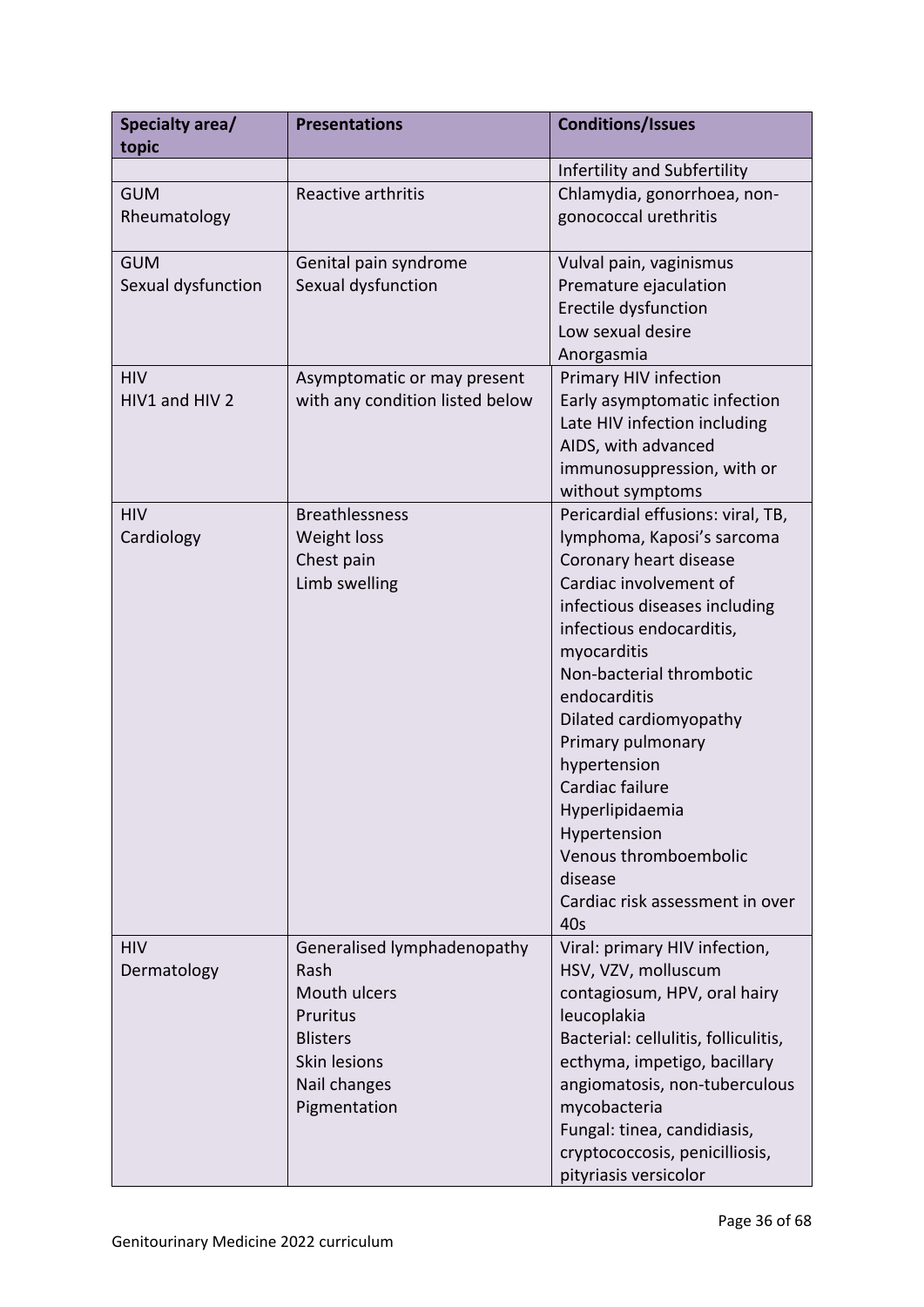| Specialty area/<br>topic       | <b>Presentations</b>                                                                                                                                                                                                                  | <b>Conditions/Issues</b>                                                                                                                                                                                                                                                                                             |
|--------------------------------|---------------------------------------------------------------------------------------------------------------------------------------------------------------------------------------------------------------------------------------|----------------------------------------------------------------------------------------------------------------------------------------------------------------------------------------------------------------------------------------------------------------------------------------------------------------------|
|                                |                                                                                                                                                                                                                                       | Infestations: scabies including<br>Norwegian<br>Parasitic: cutaneous<br>leishmaniasis<br>Inflammatory: seborrhoeic<br>dermatitis, psoriasis, eczema,<br>eosinophilic folliculitis, nodular<br>prurigo<br>Malignancies<br>Adverse drug reactions<br>including hyperpigmentation of<br>nails/skin<br>Other: Ichthyosis |
| <b>HIV</b><br>Endocrinology    | Weight loss<br>Polyuria and polydipsia<br>Sexual dysfunction<br>Fatigue<br>Amenorrhoea                                                                                                                                                | Metabolic syndrome<br>Diabetes mellitus type 1 and 2<br>Primary adrenal failure<br>Disorders of the pituitary gland<br>Gonadal disease<br>Pancreatic disorders<br>Drug induced Cushing's<br>syndrome<br>Malabsorption<br>Lipodystrophy<br>Dyslipidaemia                                                              |
| <b>HIV</b><br>Gastroenterology | Weight loss<br>Diarrhoea<br><b>Swallowing difficulties</b><br>Jaundice<br>Anaemia<br>Abdominal pain<br>Abdominal swelling<br>Abdominal mass<br>Dyspepsia<br><b>Rectal bleeding</b><br>Haematemesis and melaena<br>Nausea and vomiting | Opportunistic infections:<br>cryptosporidium,<br>microsporidium, non-<br>tuberculosis mycobacteria, TB,<br>CMV, giardiasis, amoebiasis,<br>leishmaniasis, disseminated<br>histoplasmosis, isospora belli,<br>cyclospora cayetanensis<br>Oesophageal candidiasis<br>Intestinal microbial dysbiosis<br>Malignancies    |
| <b>HIV</b><br>Haematology      | Bruising/spontaneous bleeding<br>Lymphadenopathy<br>Splenomegaly<br><b>Breathlessness</b><br>Blood dyscrasias including:<br>anaemia, leukopenia,<br>thrombocytopaenia                                                                 | Direct effect of HIV on bone<br>marrow<br>Thrombotic thrombocytopenic<br>purpura and immune<br>thrombocytopenic purpura<br>Infections including parvovirus<br><b>B19</b><br>Haemophagocytic<br>lymphohistiocytosis                                                                                                   |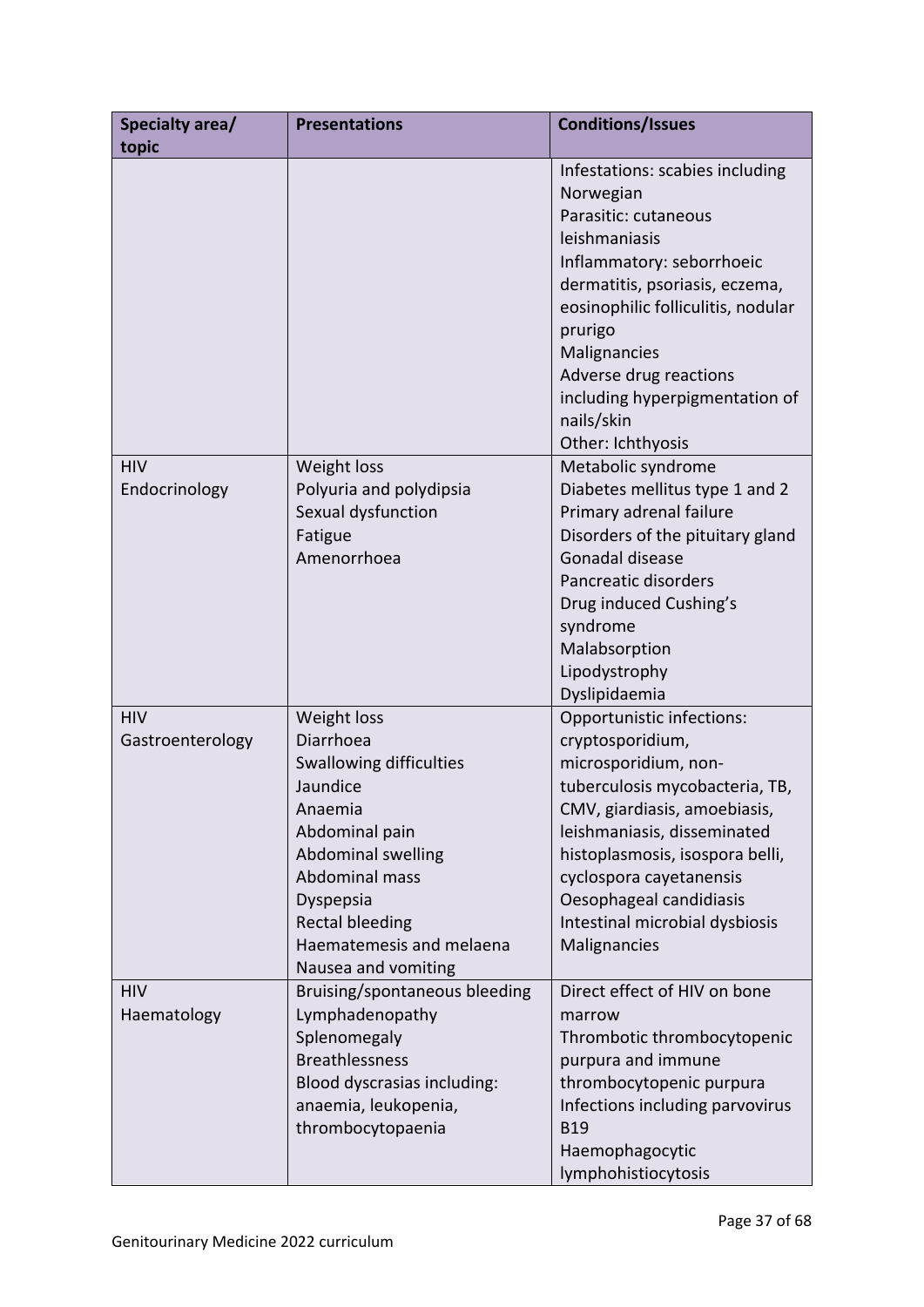| Specialty area/<br>topic                        | <b>Presentations</b>                                                                                                                                                     | <b>Conditions/Issues</b>                                                                                                                                                                                                                                                                                                                                         |
|-------------------------------------------------|--------------------------------------------------------------------------------------------------------------------------------------------------------------------------|------------------------------------------------------------------------------------------------------------------------------------------------------------------------------------------------------------------------------------------------------------------------------------------------------------------------------------------------------------------|
|                                                 |                                                                                                                                                                          | Drug induced bone marrow<br>suppression<br>G6PD deficiency<br>Polyclonal increase in<br>immunoglobulins<br>Venous and arterial<br>thromboembolic disease<br>Malignancies<br><b>Blood transfusion and</b><br>alternatives                                                                                                                                         |
| <b>HIV</b><br>Hepatology                        | Asymptomatic with abnormal<br>liver function tests<br>Hepatosplenomegaly<br><b>Abdominal swelling</b><br>Jaundice<br>Weight loss<br>Haematemesis and melaena<br>Anorexia | Alcoholic liver disease<br>Non-alcoholic fatty liver disease<br>Drug induced hepatitis<br>Hepatitis A (HAV), HBV,<br>Hepatitis C (HCV), Hepatitis D<br>(HDV), Hepatitis E (HEV),<br>including screening and<br>vaccination<br>Screening for fibrosis/cirrhosis<br>and hepatocellular carcinoma<br>End stage liver disease<br>Secondary sclerosing<br>cholangitis |
| <b>HIV</b><br>Musculo skeletal/<br>Rheumatology | Pain and swelling of joints<br>Back pain/neck pain<br>Rash<br>Weakness<br>Fractures                                                                                      | Avascular necrosis<br>Infection<br>Metabolic bone disease<br>including<br>osteopaenia/osteoporosis<br>Vitamin D deficiency and<br>effects on bone health<br>Diffuse infiltrative<br>lymphocytosis syndrome<br>Osteoarthritis<br>Osteomalacia<br>Crystal-related arthropathies<br>Spondyloarthritides including<br>reactive arthritis                             |
| <b>HIV</b><br>Nephrology/<br>Urology            | Dysuria<br>Loin pain<br>Proteinuria<br>Polyuria<br>Haematuria<br><b>Micturition difficulties</b><br>Electrolyte abnormalities<br>Raised serum creatinine                 | Acute kidney injury<br>Chronic kidney disease<br>HIV associated nephropathy<br>Glomerular diseases: drugs,<br>infections, systemic disease<br>Tubular diseases: Fanconi<br>syndrome                                                                                                                                                                              |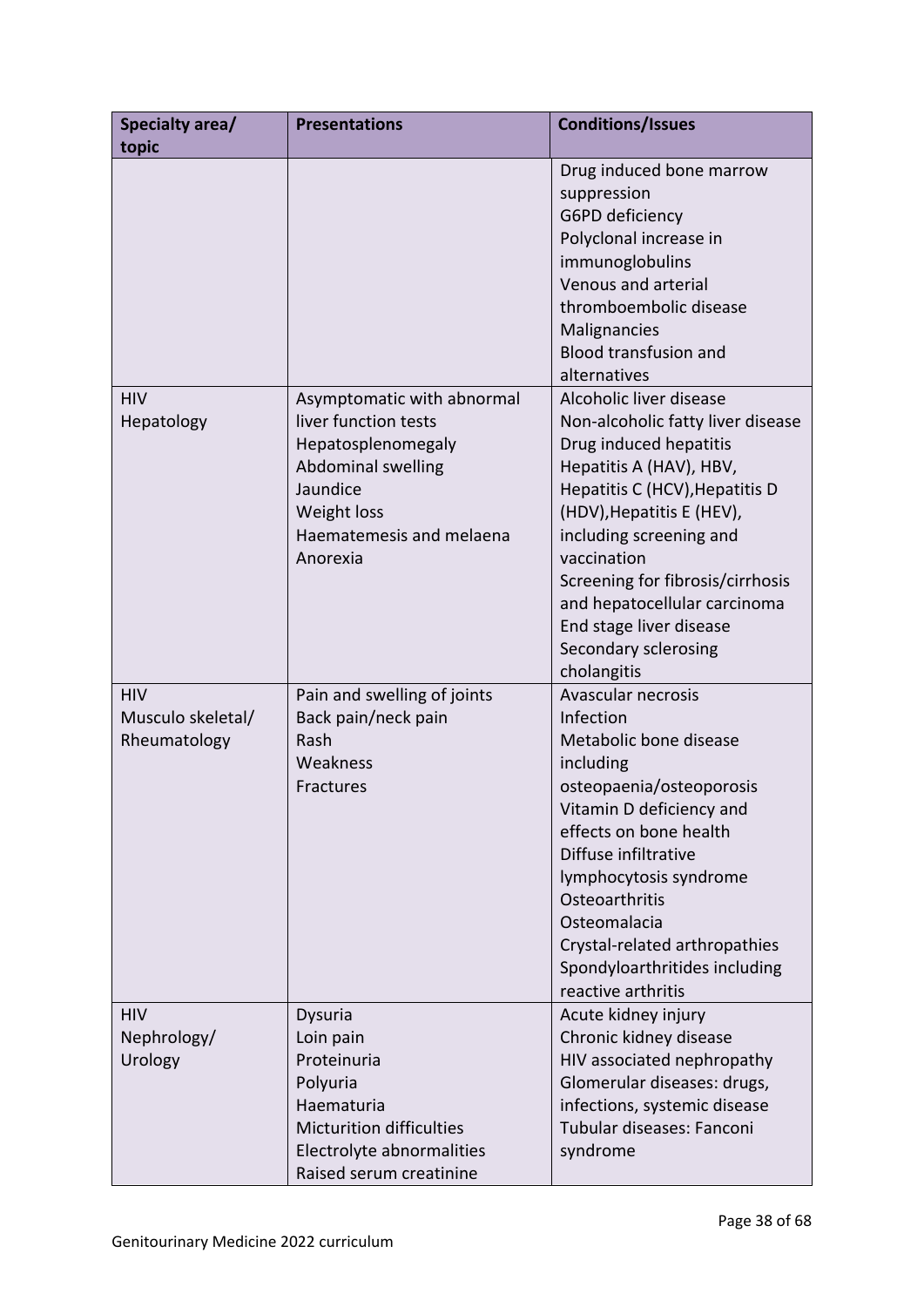| Specialty area/ | <b>Presentations</b>              | <b>Conditions/Issues</b>                              |
|-----------------|-----------------------------------|-------------------------------------------------------|
| topic           | Erectile dysfunction              | Tubulointerstitial diseases:                          |
|                 |                                   | drugs, infections, immune-                            |
|                 |                                   | mediated                                              |
|                 |                                   | Thrombotic microangiopathies                          |
|                 |                                   | Drugs and the kidney                                  |
|                 |                                   | Systemic disorders affecting the                      |
|                 |                                   | kidneys                                               |
|                 |                                   | UTI                                                   |
|                 |                                   | Urinary tract obstruction                             |
|                 |                                   | Malignancies                                          |
|                 |                                   | Prostatic disease                                     |
|                 |                                   | Managing erectile dysfunction                         |
| <b>HIV</b>      | Headache                          | Opportunistic infections:                             |
| Nervous system  | Confusion                         | toxoplasmosis, cryptococcal                           |
|                 | Focal neurological signs          | meningitis, progressive                               |
|                 | Visual disturbance                | multifocal                                            |
|                 | Seizures<br><b>Hearing loss</b>   | leukoencephalopathy (JC virus),<br>CMV (encephalitis, |
|                 | Speech disturbance                | polyradiculopathy,                                    |
|                 | Abnormal sensation                | mononeuritis multiplex)                               |
|                 | Memory loss/intellectual          | Encephalitis: HIV, HSV, VZV                           |
|                 | decline                           | Neurosyphilis                                         |
|                 | Bladder/bowel disturbances        | Trypanosoma cruzi: space                              |
|                 | Abnormal behaviour                | occupying lesions, encephalitis,                      |
|                 | <b>Tremors</b>                    | meningo-encephalitis                                  |
|                 | Weakness/paralysis                | Peripheral neuropathy: drug                           |
|                 |                                   | induced, HIV, Guillain-Barré                          |
|                 |                                   | syndrome                                              |
|                 |                                   | Autonomic neuropathy                                  |
|                 |                                   | Dementia                                              |
|                 |                                   | Acute stroke and transient                            |
|                 |                                   | ischaemic attack                                      |
|                 |                                   | Malignancies                                          |
| Eye             | Loss/blurring of vision, Floaters | Retinitis-CMV, VZV, HSV                               |
|                 |                                   | Ocular syphilis                                       |
|                 |                                   | Ocular toxoplasmosis, Kaposi's                        |
|                 |                                   | sarcoma, malignancies                                 |
| <b>HIV</b>      | Weight loss                       | Kaposi's sarcoma: cutaneous                           |
| Oncology        | Focal neurological signs          | and visceral                                          |
|                 | <b>Rectal bleeding</b>            | Systemic AIDS related non-                            |
|                 | Lymphadenopathy                   | Hodgkin lymphoma: diffuse                             |
|                 | Night sweats                      | large B-cell lymphoma, Burkitt                        |
|                 | Headache                          | lymphoma                                              |
|                 | <b>Breathlessness</b>             |                                                       |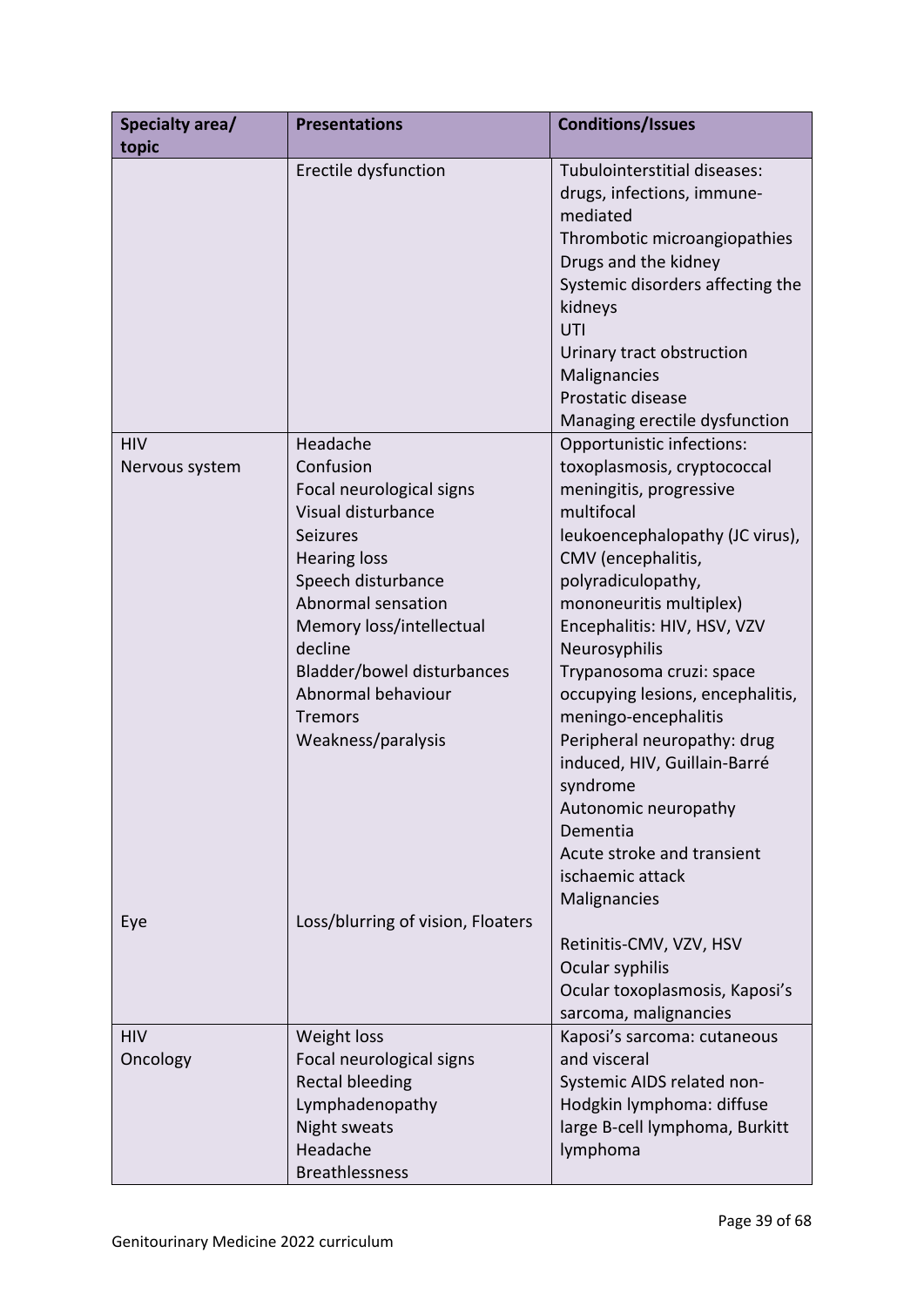| Specialty area/<br>topic  | <b>Presentations</b>                                                                                                                 | <b>Conditions/Issues</b>                                                                                                                                                                                                                                                                                                                                                                                                                                                                             |
|---------------------------|--------------------------------------------------------------------------------------------------------------------------------------|------------------------------------------------------------------------------------------------------------------------------------------------------------------------------------------------------------------------------------------------------------------------------------------------------------------------------------------------------------------------------------------------------------------------------------------------------------------------------------------------------|
|                           | Haemoptysis<br>Lethargy<br><b>Masses</b><br>Skin changes                                                                             | Other lymphomas: primary<br>central nervous system<br>lymphoma, primary effusion<br>lymphoma, plasmablastic<br>lymphoma, cutaneous T-cell<br>lymphoma<br>Multicentric Castleman's<br>disease<br>Hodgkin lymphoma<br>HPV related cancers: cervical,<br>penile, anal and oral<br>Common cancers: breast,<br>bowel, skin, prostate, lung,<br>testicular, hepatocellular<br>Paraneoplastic conditions<br>Complications: superior vena<br>cava obstruction,<br>hypercalcaemia, spinal cord<br>compression |
| <b>HIV</b><br>Pregnancy   |                                                                                                                                      | Pre-conceptual advice<br>Undetectable=Untransmittable<br>National regulations for fertility<br>treatment for individuals with<br>blood borne viruses<br>Prescribe appropriate ART<br>Multidisciplinary working<br>Advice re mode of delivery<br>Post-natal care including data<br>regarding breastfeeding                                                                                                                                                                                            |
| <b>HIV</b><br>Psychiatry  | Aggressive or disturbed<br>behaviour<br>Anxiety<br>Low mood<br>Alcohol and substance<br>dependence<br>Treatment refusal<br>Self-harm | Alcohol and substance use with<br>dependency/chemsex<br>Anxiety disorders<br>Psychoses<br>Schizophrenia<br>Depression<br>Bipolar disorder<br><b>Dementias</b><br>Suicide and self-harm                                                                                                                                                                                                                                                                                                               |
| <b>HIV</b><br>Respiratory | Fever<br>Cough<br>Haemoptysis<br><b>Breathlessness</b><br>Chest pain<br>Weight loss<br>Pleural effusion/empyema                      | Bacterial pneumonia<br>Opportunistic infections -<br>Pneumocystis jiroveci, CMV, TB,<br>non-tuberculous mycobacteria,<br>aspergillus, cryptococcus,<br>histoplasmosis, nocardia<br>Influenza                                                                                                                                                                                                                                                                                                         |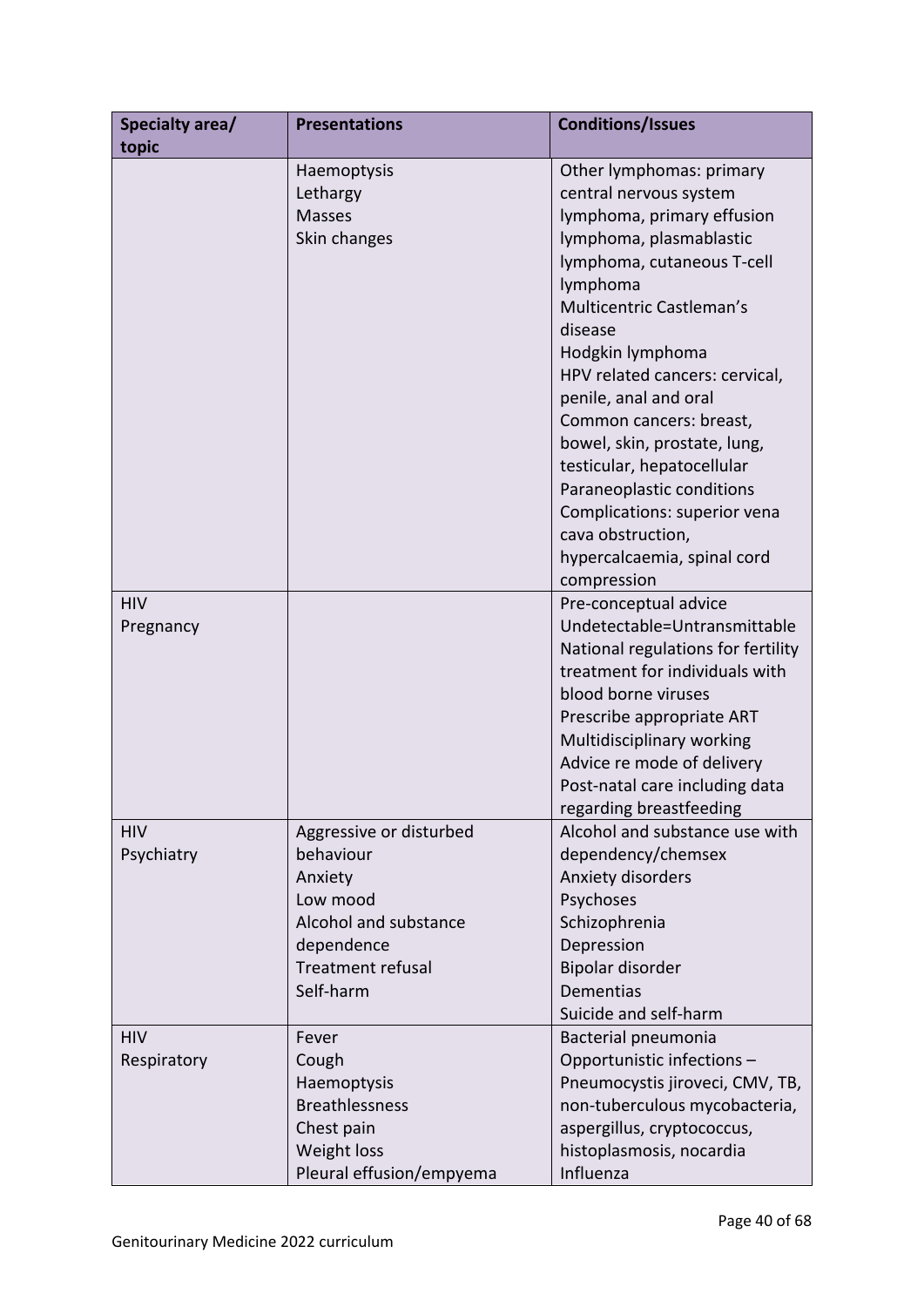| <b>Specialty area/</b> | <b>Presentations</b>   | <b>Conditions/Issues</b>         |
|------------------------|------------------------|----------------------------------|
| topic                  |                        |                                  |
|                        | Wheeze                 | Asthma                           |
|                        |                        | <b>COPD</b>                      |
|                        |                        | Lymphocytic interstitial         |
|                        |                        | pneumonia                        |
|                        |                        | Primary pulmonary                |
|                        |                        | hypertension                     |
|                        |                        | Malignancies                     |
|                        |                        | Vaccinations                     |
| <b>HIV</b>             | Drug side effects      | Practice safe/rational           |
| Antiretroviral         | Drug allergies         | prescribing including generic    |
| therapy                | Drug-drug interactions | drugs                            |
|                        | Poisoning              | Use national/local guidelines    |
|                        |                        | for appropriate and safe         |
|                        |                        | prescribing                      |
|                        |                        | Monitoring of treatment          |
|                        |                        | responses (including laboratory  |
|                        |                        | tests)                           |
|                        |                        | Drug adherence                   |
|                        |                        | Adverse drug reactions           |
|                        |                        | <b>IRIS</b>                      |
|                        |                        | Drug-drug interactions           |
|                        |                        | Effect of drugs on renal markers |
|                        |                        | Renal dose adjustments for       |
|                        |                        | drugs                            |
|                        |                        | Prescribing in special           |
|                        |                        | populations eg malignancy, TB,   |
|                        |                        | HBV/HCV co-infection,            |
|                        |                        | pregnancy                        |
|                        |                        | Resistance tests                 |
|                        |                        | Tropism tests                    |
|                        |                        | HLAB*5701 testing                |
| <b>HIV</b>             | See GUM - STI section  | See GUM - STI section            |
| Sexual Health          |                        |                                  |

## <span id="page-40-0"></span>**3.6 Practical procedures**

There are a number of procedural skills in which a trainee must become proficient.

Trainees must be able to outline the indications for these procedures and recognise the importance of valid consent, aseptic technique, safe use of analgesia and local anaesthetics, minimisation of patient discomfort, and requesting help when appropriate. For all practical procedures the trainee must be able to recognise complications and respond appropriately if they arise, including calling for help from colleagues in other specialties when necessary.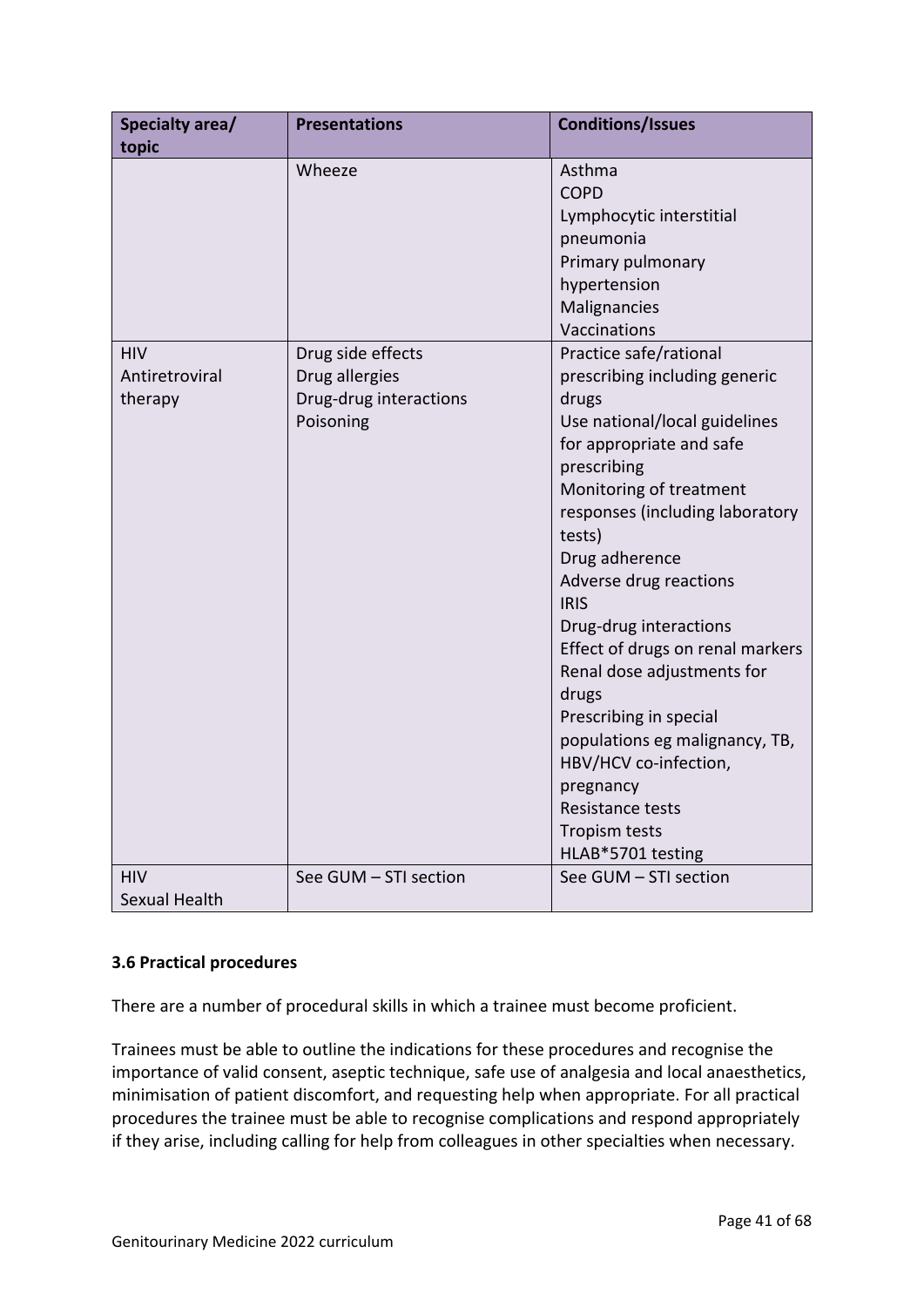Trainees should receive training in procedural skills in a clinical skills lab if required. Assessment of procedural skills will be made using the direct observation of procedural skills (DOPS) tool. The table below sets out the minimum competency level expected for each of the practical procedures.

When a trainee has been signed off as being able to perform a procedure independently, they are not required to have any further assessment (DOPS) of that procedure, unless they or their ES think that this is required (in line with standard professional conduct).

| <b>MANDATORY PRACTICAL PROCEDURES</b>                                                         |                                        |                                         |                                         |                 |
|-----------------------------------------------------------------------------------------------|----------------------------------------|-----------------------------------------|-----------------------------------------|-----------------|
| <b>Practical procedure</b>                                                                    | ST <sub>4</sub>                        | ST <sub>5</sub>                         | ST <sub>6</sub>                         | ST <sub>7</sub> |
| Female genital<br>examination including<br>bimanual<br>examination, and<br>speculum insertion |                                        | Competent to<br>perform<br>unsupervised | Maintain                                | Maintain        |
| Male examination<br>with proctoscopy and<br>sample collection                                 |                                        | Competent to<br>perform<br>unsupervised | Maintain                                | Maintain        |
| Liquid nitrogen<br>cryotherapy                                                                |                                        | Competent to<br>perform<br>unsupervised | Maintain                                | Maintain        |
| Point of care testing<br>for HIV infection                                                    |                                        | Competent to<br>perform<br>unsupervised | Maintain                                | Maintain        |
| Female cervical<br>cytology sampling                                                          |                                        | Satisfactory<br>supervised<br>practice  | Competent to<br>perform<br>unsupervised | Maintain        |
| Light microscopy of<br>gram stained slides<br>for detection of STIs                           |                                        | Satisfactory<br>supervised<br>practice  | Competent to<br>perform<br>unsupervised | Maintain        |
| Dark ground<br>microscopy (of wet<br>mounted vaginal<br>smear / chancre<br>smear)             |                                        | Satisfactory<br>supervised<br>practice  | Competent to<br>perform<br>unsupervised | Maintain        |
| Preparation and<br>administration of<br>intramuscular<br>vaccination                          | Satisfactory<br>supervised<br>practice | Competent to<br>perform<br>unsupervised | Maintain                                | Maintain        |
| Preparation and<br>administration of<br>intramuscular<br>antibiotics                          | Satisfactory<br>supervised<br>practice | Competent to<br>perform<br>unsupervised | Maintain                                | Maintain        |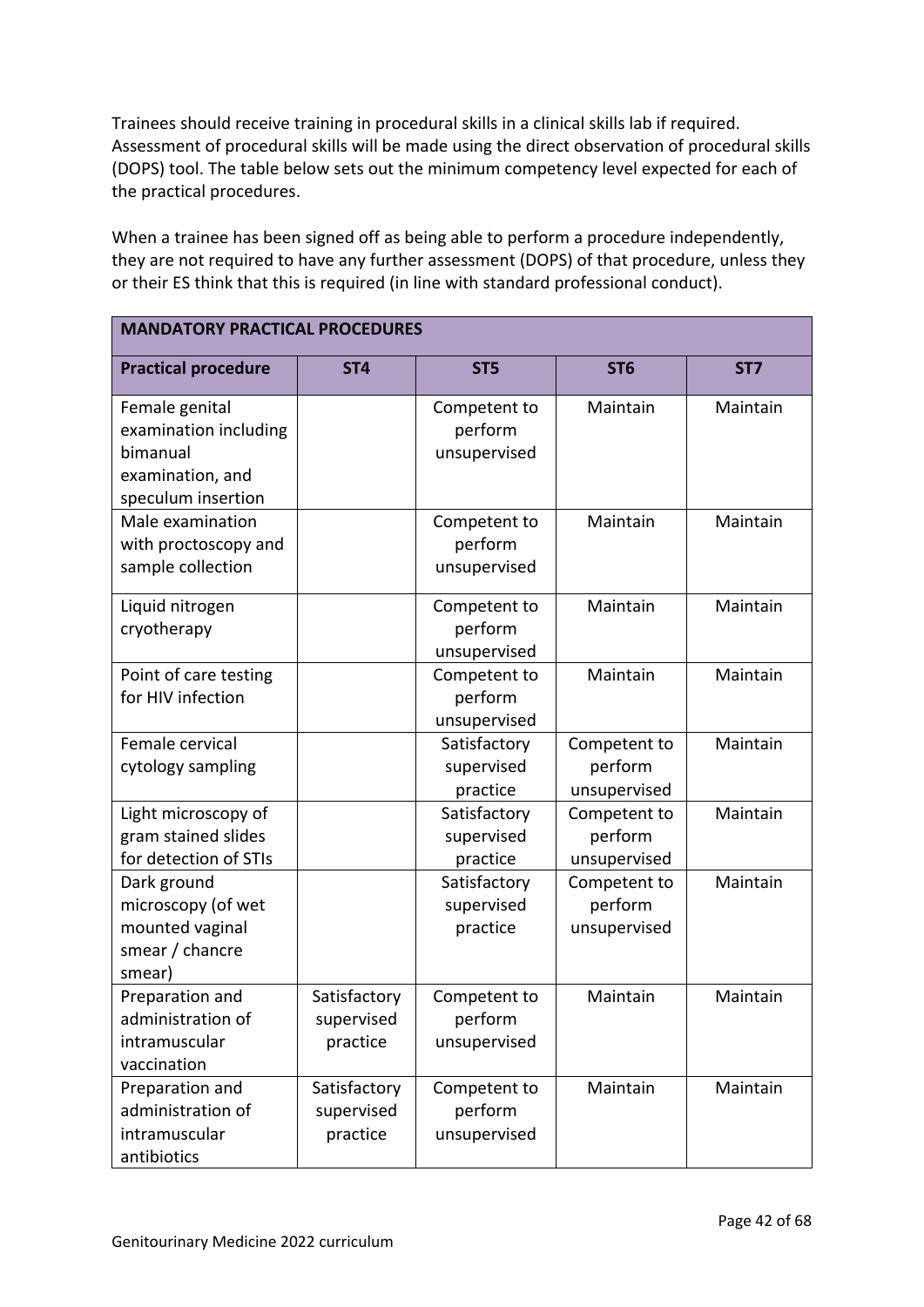| <b>Medical TOP</b>                      |                 | Awareness of    | Awareness of    | Awareness of    |
|-----------------------------------------|-----------------|-----------------|-----------------|-----------------|
|                                         |                 | procedure &     | procedure &     | procedure &     |
|                                         |                 | complications   | complications   | complications   |
| <b>Surgical TOP</b>                     |                 | Awareness of    | Awareness of    | Awareness of    |
|                                         |                 | procedure &     | procedure &     | procedure &     |
|                                         |                 | complications   | complications   | complications   |
| Colposcopy                              |                 | Awareness of    | Awareness of    | Observe         |
|                                         |                 | procedure &     | procedure &     | colleague       |
|                                         |                 | complications   | complications   |                 |
| <b>RECOMMENDED PRACTICAL PROCEDURES</b> |                 |                 |                 |                 |
|                                         |                 |                 |                 |                 |
| <b>Practical procedure</b>              | ST <sub>4</sub> | ST <sub>5</sub> | ST <sub>6</sub> | ST <sub>7</sub> |
| Genital skin or punch                   |                 | Observe         | Satisfactory    | Competent to    |
| biopsy                                  |                 | colleague       | supervised      | perform         |
|                                         |                 |                 | practice        | unsupervised    |
| Insertion and                           |                 | Observe         | Observe         | Competent to    |
| Removal of sub-                         |                 | colleague       | colleague or    | perform         |
| dermal contraceptive                    |                 |                 | satisfactory    | unsupervised    |
| implant                                 |                 |                 | supervised      |                 |
|                                         |                 |                 | practice        |                 |
| Insertion and                           |                 | Observe         | Observe         | Competent to    |
| Removal of                              |                 | colleague       | colleague or    | perform         |
| intrauterine device                     |                 |                 | satisfactory    | unsupervised    |
| and system                              |                 |                 | supervised      |                 |
|                                         |                 |                 |                 |                 |

# <span id="page-42-0"></span>**4 Learning and Teaching**

## <span id="page-42-1"></span>**4.1 The training programme**

The organisation and delivery of postgraduate training is the responsibility of the Health Education England (HEE), NHS Education for Scotland (NES), Health Education and Improvement Wales (HEIW) and the Northern Ireland Medical and Dental Training Agency (NIMDTA) – referred to from this point as 'deaneries'. An appointed TPD will be responsible for coordinating the specialty training programme. In England, the local organisation and delivery of training is overseen by a school of medicine.

Progression through the programme will be determined by the Annual Review of Competency Progression (ARCP) process and the training requirements for each indicative year of training are summarised in the ARCP decision aid (available on the **JRCPTB website**).

The sequence of training should ensure appropriate progression in experience and responsibility. The training to be provided at each training site is defined to ensure that, during the programme, the curriculum requirements are met and also that unnecessary duplication and educationally unrewarding experiences are avoided.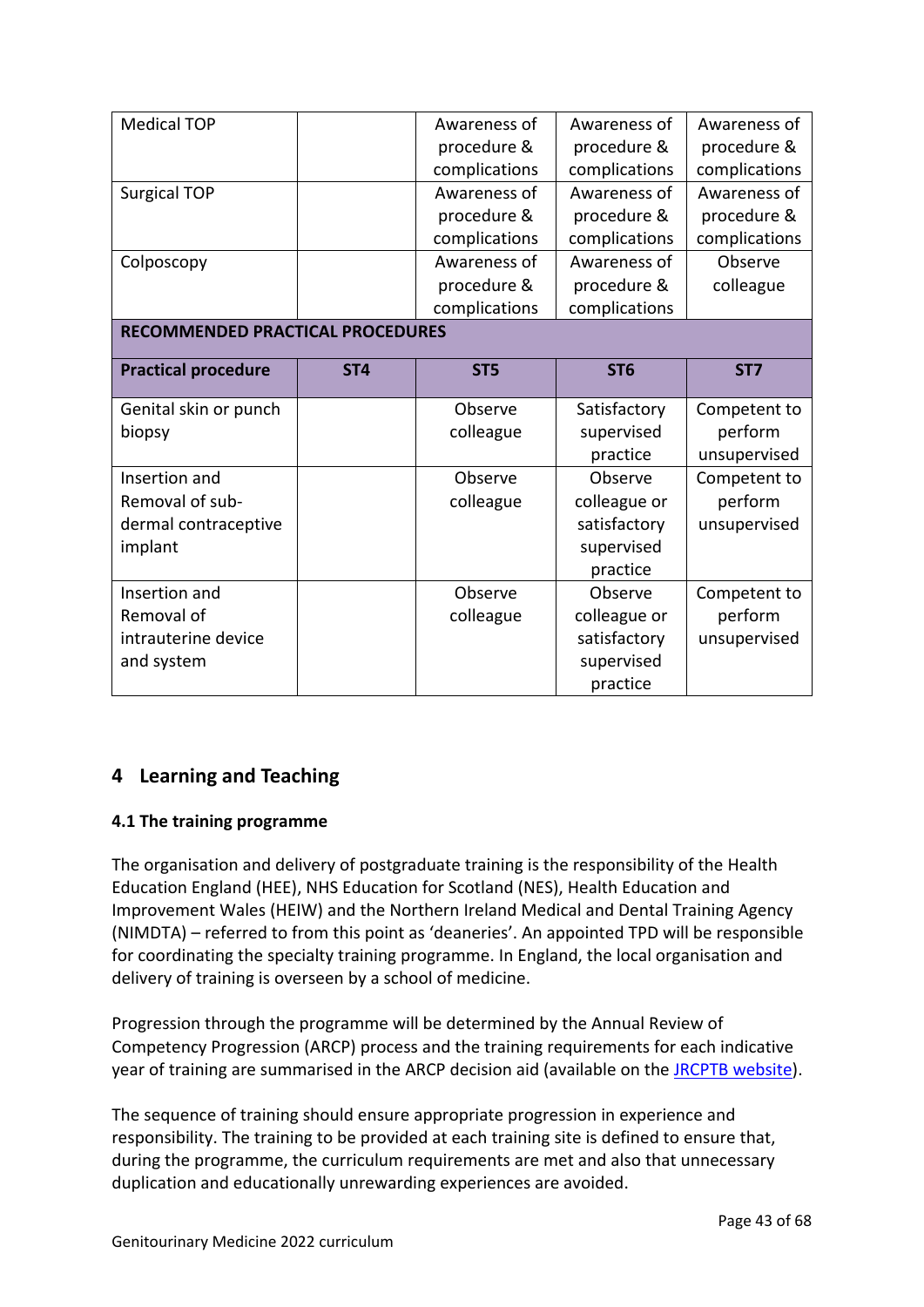Trainees will have an appropriate clinical supervisor (CS) and a named ES. The CS and ES may be the same person. It will be best practice for trainees to have an ES who practises IM for periods of IMS2. ES of IM trainees who do not themselves practise IM must take particular care to ensure that they obtain and consider detailed feedback from CS who are knowledgeable about the trainees' IM performance and include this in their educational reports.

All training in GUM and IM should be conducted in institutions which have been approved by the GMC for training, with appropriate standards of clinical governance and which meet the relevant Health and Safety standards for clinical areas. It is expected that trainees will maintain an e-portfolio of evidence of their clinical and training activity.

During the four year training programme the trainee will undertake the equivalent of 12 months of IM (see IMS2 curriculum). This will enable a dual accreditation CCT in IM and in GUM. This training can be integrated flexibly into the four years of specialty training, either as one or several blocks or alongside the training throughout the four years, as long as there is a minimum of three months of IM within the last year of training. IMS2 competencies can be gained during inpatient care of HIV patients however there is an expectation that a dedicated period of time in an attachment that allows other general medical competencies to be gained, will be also required. Due to the ageing cohort of HIV patients, a period in Geriatrics would be recommended however this is not mandated.

IMS2 will include participating in the acute medical 'take'. An indicative number of patients to be managed by the trainee during unselected medical 'take' would be 750, with a minimum of 100 patients managed in the last year of training (ST7). In order for the trainees to maintain skills in acute medicine, it is recommended that the acute medical take be a part of the trainee's routine workload throughout the training programme however this is not mandated. If a trainee works 40 weeks per year, with a fortnightly acute medical admissions shift, admitting 10 patients per shift, this will equate to 800 admissions (200 per annum for each year of training).

Acute take may be undertaken during daytime and/or overnight depending on local need. Ward-rounds with a senior consultant to review admitted patients and also necessary ward work, will need to be built into the rota. Great care in rota planning will be needed to ensure this workload does not impact on specialty training.

The trainee may also be required to take part in GUM or HIV specialty on call during the day and/or overnight, but this is not mandated and can flexibly take place at any time during the four year training programme.

During IMS2, it will be expected that the trainee will undertake an indicative 20 outpatient clinics in a specialty other than GUM. These could be completed during one year of training or spread more evenly over the four years of training. Wherever possible the clinics should have educational value relevant to specialty training, in particular supporting management of acute and chronic presentations of HIV infection, including management of patients at both ends of life (adolescent and ageing). The exposure to medical specialist skills should be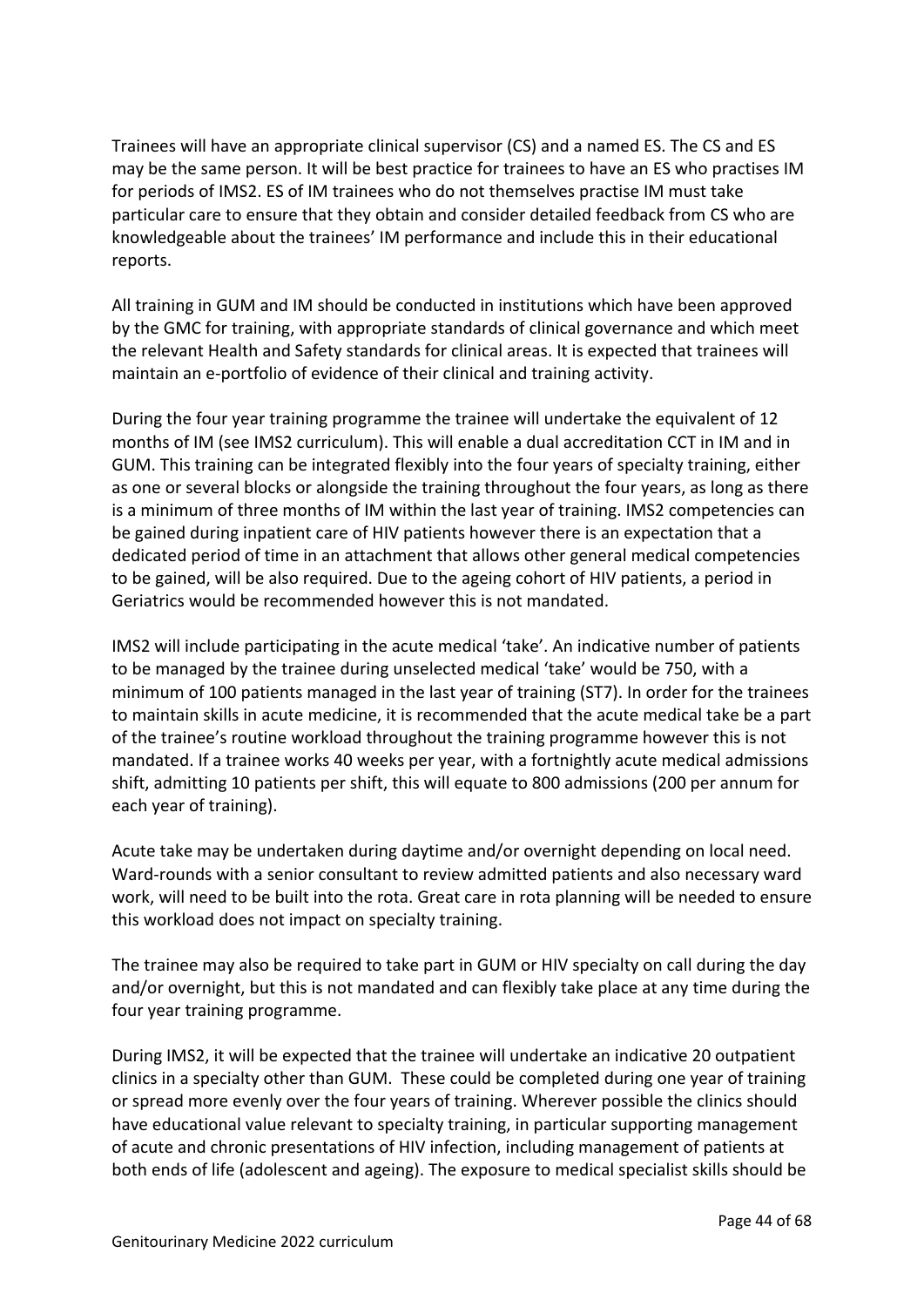as varied as possible and should facilitate completion of e-portfolio requirements and CiPs. Special interests of trainees should be taken into account wherever possible.

Trainees should be exposed to the full range of urgent and emergency consultations in GUM. This can be obtained through on-call responsibilities during the standard working day and /or out of hours. It would be expected that trainees would be a referral point for emergency consultations throughout their training.

Consideration should be given to maintenance of IM or GUM competencies while trainees receive training in the alternative curriculum. Depending on the local model adopted, longer periods in acute medicine or between IM placements may lead to loss of skills or confidence. Consideration should be given to using the SuppoRTT strategies already developed by HEE (e.g. KiT days, supernumerary sessions on return to training).

## **4.1.1 Training requirements for Genitourinary Medicine specialist trainees**

The GUM curriculum requires trainees to gain competencies in Genitourinary Medicine, HIV Medicine and Contraception by completion of training. The following timescales are recommended for completion of these additional competencies: Obstetrics and Gynaecology by end ST5, Laboratory & Pathology by end ST6, Dermatology by end ST7, Palliative and end of life care by end ST7. Guidance is provided in the training programme section of the rough guide and in the GUM syllabus, which is blueprinted to the Dip GUM and Dip HIV exams.

#### <span id="page-44-0"></span>**4.2 Teaching and learning methods**

The curriculum will be delivered through a variety of learning experiences and will achieve the capabilities described in the syllabus through a variety of learning methods. There will be a balance of different modes of learning from formal teaching programmes to experiential learning 'on the job'. The proportion of time allocated to different learning methods may vary depending on the nature of the attachment within a rotation.

This section identifies the types of situations in which a trainee will learn.

**Work-based experiential learning** - The content of work-based experiential learning is decided by the local faculty for education but includes active participation in:

#### **Medical clinics including specialty GUM, RSH & HIV clinics**

The educational objectives of attending clinics are:

- To understand the management of chronic diseases.
- Be able to assess a patient in a defined time frame.
- To interpret and act on the referral letter to clinic.
- To propose an investigation and management plan in a setting different from the acute medical situation.
- To review and amend existing investigation plans.
- To write an acceptable letter back to the referrer.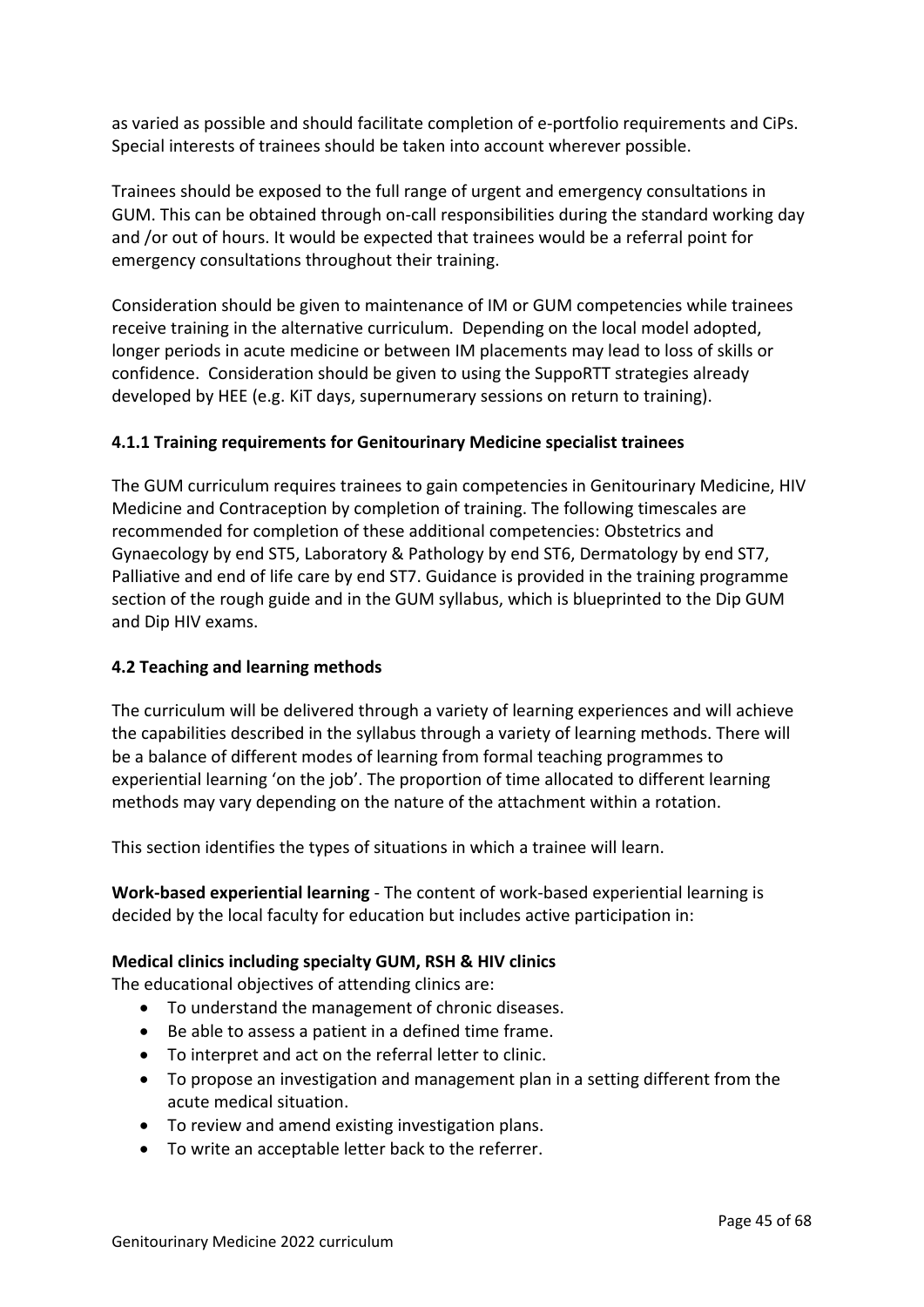• To communicate with the patient and where necessary relatives and other health care professionals.

These objectives can be achieved in a variety of settings including hospitals, day care facilities and the community. The clinic might be primarily run by a specialist nurse (or other qualified health care professionals) rather than a consultant physician. After initial induction, trainees will review patients in clinic settings, under direct supervision. The degree of responsibility taken by the trainee will increase as competency increases. Trainees should see a range of new and follow-up patients and present their findings to their CS. Clinic letters written by the trainee should also be reviewed and feedback given.

The number of patients that a trainee should see in each clinic is not defined, neither is the time that should be spent in clinic, but as a guide this should be a minimum of two hours.

Clinic experience should be used as an opportunity to undertake supervised learning events and reflection.

## **Reviewing inpatients with consultants**

It is important that trainees have an opportunity to present at least a proportion of the patients whom they have admitted to their consultant for senior review in order to obtain immediate feedback into their performance (that may be supplemented by an appropriate WBA such as an ACAT, mini-CEX or CBD). This may be accomplished when working on a take shift along with a consultant, or on a post-take ward round with a consultant.

## **Personal ward rounds and provision of on-going clinical care on specialist medical ward attachments**

Every patient seen, on the ward or in outpatients, provides a learning opportunity, which will be enhanced by following the patient through the course of their illness. The experience of the evolution of patients' problems over time is a critical part both of the diagnostic process as well as management. Patients seen should provide the basis for critical reading, reflection on clinical problems and WBAs. Cases should be anonymously recorded in the eportfolio.

#### **Ward rounds by more senior doctors**

Every time a trainee observes another doctor seeing a patient or their relatives there is an opportunity for learning. Ward rounds (including post-take) led by a more senior doctor should include feedback on clinical and decision-making skills. As Trainees become able to do so they should have the opportunity to lead ward rounds themselves and receive feedback from senior doctors in attendance.

#### **Multi-disciplinary team meetings**

There are many situations where clinical problems are discussed with clinicians in other disciplines. These provide excellent opportunities for observation of clinical reasoning.

Trainees have supervised responsibility for the care of inpatients. This includes day-to-day review of clinical conditions, note keeping, and the initial management of the acutely ill patient with referral to and liaison with clinical colleagues as necessary. The degree of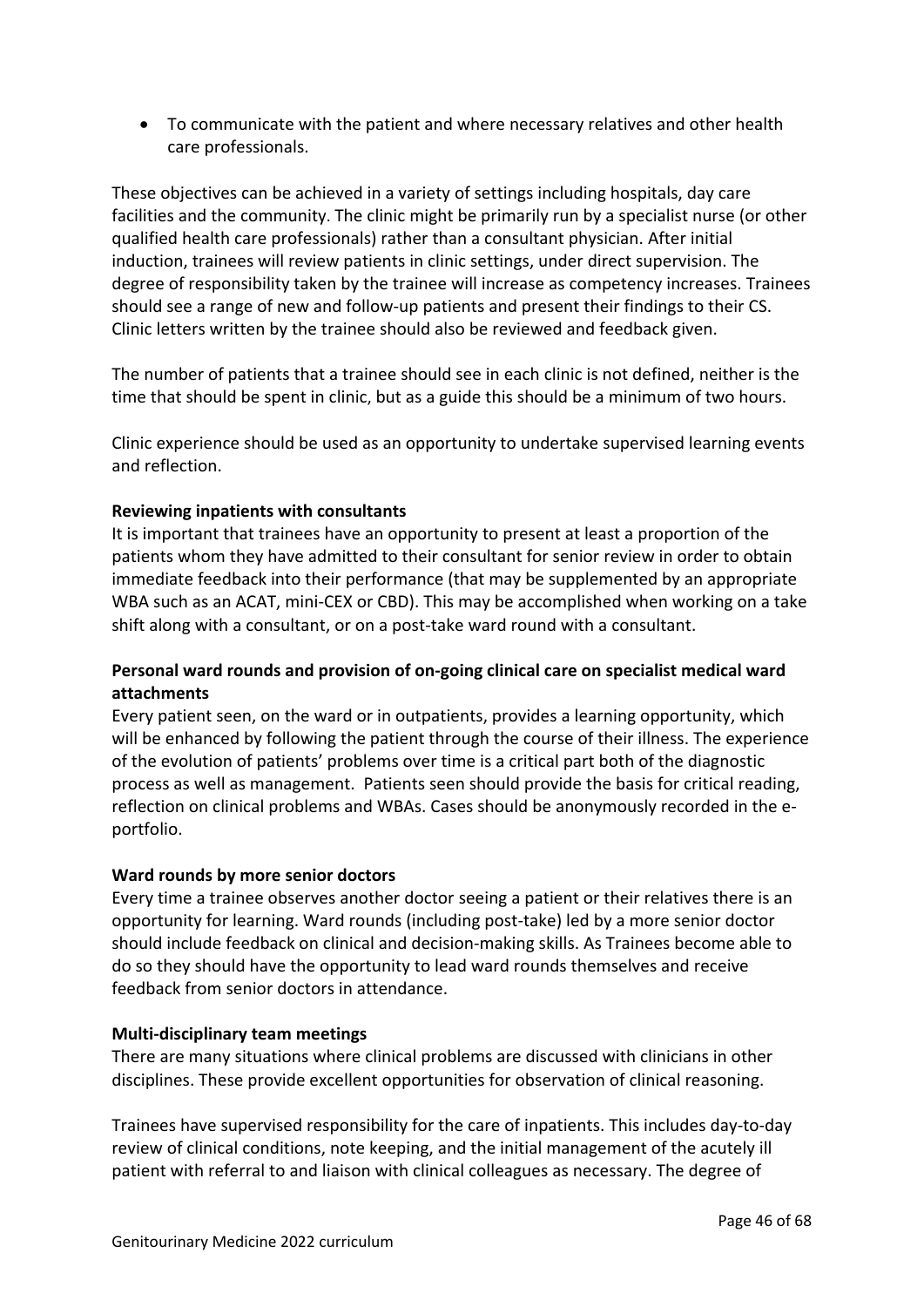responsibility taken by the trainee will increase as competency increases. There should be appropriate levels of clinical supervision throughout training, with increasing clinical independence and responsibility.

#### **Palliative and end of life care**

During HIV and IM training trainees will see palliative care patients with a range of lifelimiting illnesses, including cancer, frailty, multi-morbidity, dementia and organ failure. They will gain expertise in:

- Managing difficult physical symptoms.
- Managing psychological, spiritual and existential distress for patients and those close to them.
- Addressing complex social issues for patients at the end of life (including facilitating preferences for place of care and death).
- Managing challenging symptoms in the dying patient.
- Identifying those in need of proactive or enhanced bereavement support.
- Managing palliative care patients out of hours, including in non-acute settings (hospice and community).

Trainees will also have the opportunity to:

- Enhance skills in recognising the patient with limited reversibility of their medical condition and the dying patient.
- Improve understanding of the range of interventions that can be delivered in acute and non-acute settings (e.g. community, hospice or care home).
- Increase confidence in developing and communicating appropriate advance care plans, including DNR order and treatment escalation decisions.
- Increase confidence in providing a senior opinion where there is conflict regarding a patient's goals of care.
- Increase confidence in working in an advisory/liaison role, e.g. in hospital or community, providing advice to other multi-professional teams.

#### **Formal postgraduate teaching**

The content of these sessions are determined by the local faculty of medical education and will be based on the curriculum. There are many opportunities throughout the year for formal teaching in the local postgraduate teaching sessions and at regional, national and international meetings. Many of these are organised by the Royal Colleges of Physicians.

Suggested activities include:

- A programme of formal bleep-free regular teaching sessions to cohorts of trainees (eg a weekly training hour for IM teaching within a training site).
- Case presentations.
- Research, audit and quality improvement projects.
- Lectures and small group teaching.
- Grand Rounds.
- Clinical skills demonstrations and teaching.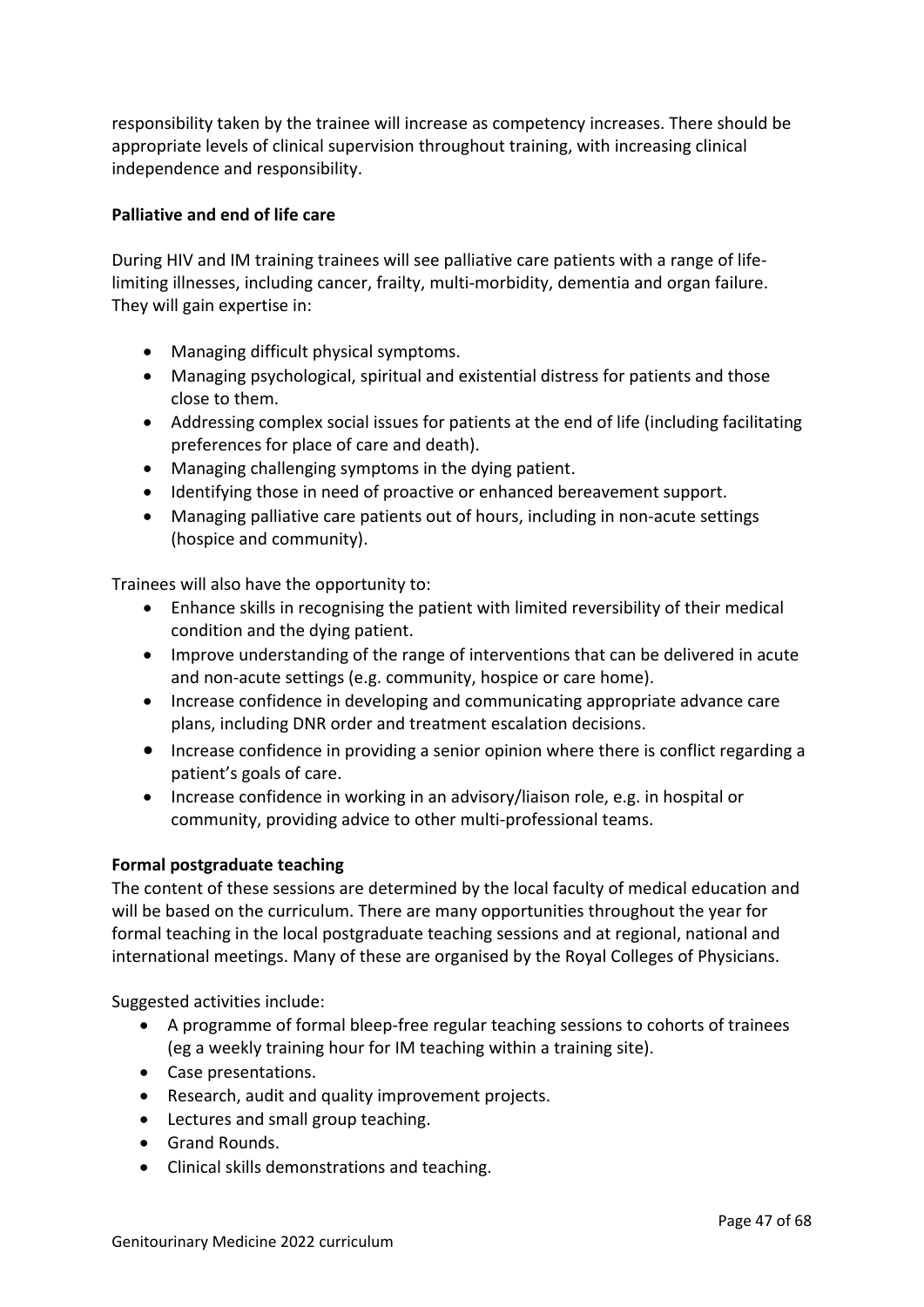- Critical appraisal and evidence based medicine and journal club.
- Joint specialty meetings.
- Attendance at training programmes organised on a deanery or regional basis, which are designed to cover aspects of the training programme outlined in this curriculum.

**Learning with peers** - There are many opportunities for trainees to learn with their peers. Local postgraduate teaching opportunities allow trainees of varied levels of experience to come together for small group sessions.

#### **Independent self-directed learning**

Trainees will use this time in a variety of ways depending upon their stage of learning. Suggested activities include:

- Reading, including web-based material such as e-Learning for Healthcare (e-LfH).
- Maintenance of personal portfolio (self-assessment, reflective learning, personal development plan).
- Audit, quality improvement and research projects.
- Reading journals.
- Achieving personal learning goals beyond the essential, core curriculum.

#### **Formal study courses**

Time to be made available for formal courses is encouraged, subject to local conditions of service. Generic and specialty specific Study leave lists have been constructed by Heads of Speciality Schools/TPDs with oversight and approval of the Post Graduate Deans. These can be found on the relevant Deanery websites. In addition to mandatory and statutory trust training (MAST) requirements, HIV inpatient training (some trainees will require funding to attend an out-of-Deanery placement) and keeping up-to-date with Advanced Life Support, are mandatory curriculum requirements.

Optional courses that are complementary to the curriculum can be found in the Rough guide, the Head of School or TPD being of the opinion that attendance at these events is of benefit to the trainee. It is not expected that the lists are exhaustive and there is no expectation that the trainee should complete all the optional events for their given programme. The list should act as a guide for the trainee and ES to plan and schedule attendance at some of these events across the entire duration of training.

There is an expectation that regular regional training will be hosted by Deaneries and that attendance at such events is >75%. Attendance will be monitored and reviewed annually at the ARCP.

#### <span id="page-47-0"></span>**4.3 Academic training**

Trainees may train in academic medicine as an academic clinical fellow (ACF), academic clinical lecturer (ACL) or equivalent.

All trainees are encouraged to gain experience in research and teaching during their specialty training. Some will wish to develop their skills further, for example by undertaking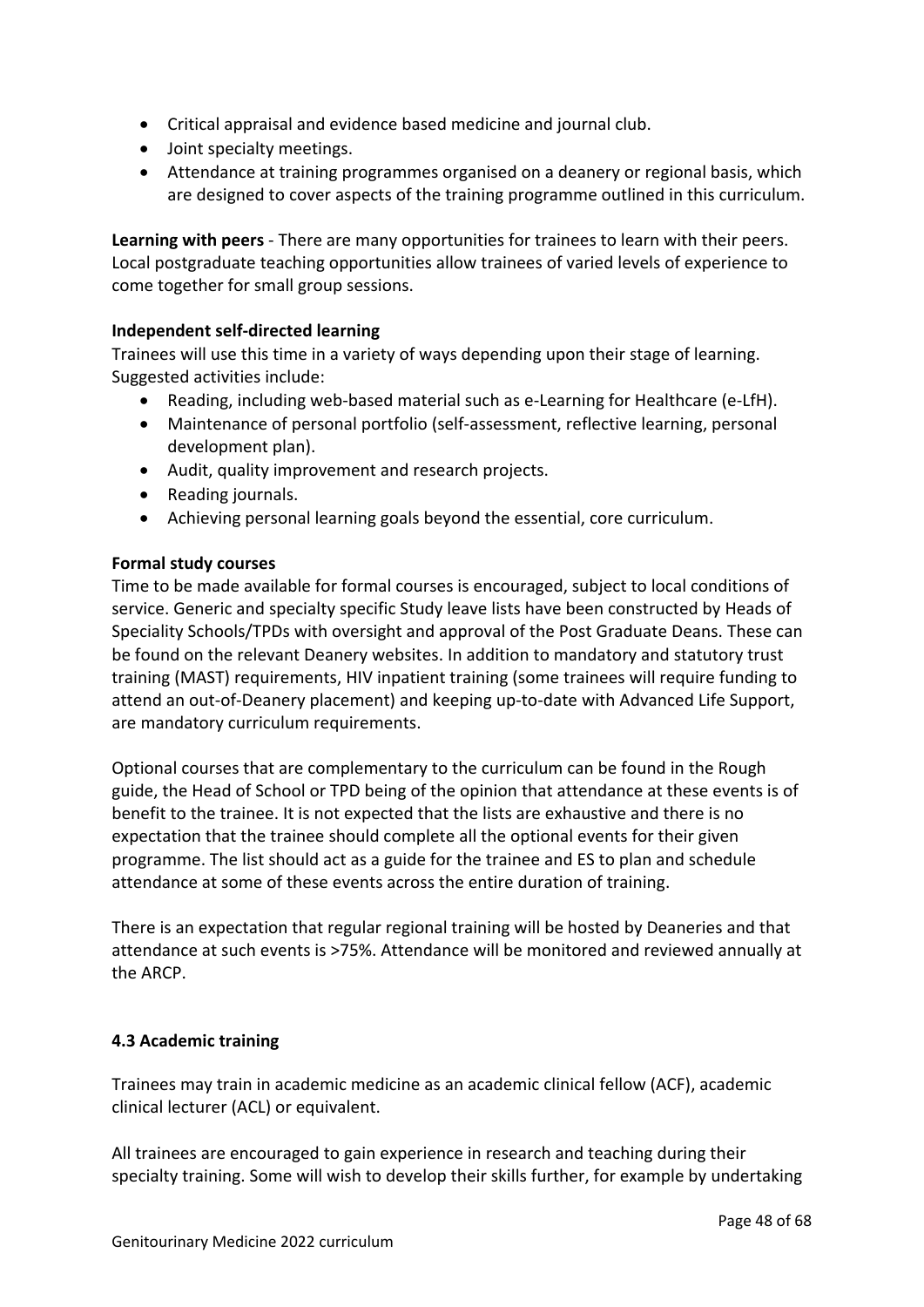a Masters level degree with a period of out of programme experience. Some will want more in depth research experience and to complete a postgraduate research degree (e.g. PhD, MD) as part of a research training. For those contemplating an academic career, the Integrated Academic Training Pathway offers a structured way of combining academic and clinical training. The four nations have different arrangements for academic training and doctors in training should consult the Local Education and Training Board or deanery for further guidance.

ACF or equivalent posts are available as part of the Integrated Academic Training Pathway and offer a 3-year training post with 25% time reserved for academic work (research and/or teaching). Most fellows will apply for an externally-funded research training fellowship during this time, and take out of programme for research (OOPR) to complete a PhD/MD. On completion, fellows complete the balance of their training in a clinical training post, or an ACL post. Fellows who do not take up an externally funded fellowship during their ACF will still complete training, switching to a clinical training post for the final year. Trainees interested in this path should discuss this with the TPD and academic training lead at an early stage.

Some trainees may opt to do research leading to a higher degree without being appointed to a formal academic programme. This new curriculum should not impact in any way on the facility to take OOPR but as now, such time requires discussion between the trainee, the TPD and the Deanery as to what is appropriate together with guidance from the appropriate SAC that the proposed period and scope of study is sensible.

#### <span id="page-48-0"></span>**4.4 Taking time out of programme**

There are a number of circumstances when a trainee may seek to spend some time out of specialty training, such as undertaking a period of research or taking up a fellowship post. All such requests must be agreed by the postgraduate dean in advance and trainees are advised to discuss their proposals as early as possible. Full guidance on taking time out of programme can be found in the Gold Guide.

#### <span id="page-48-1"></span>**4.5 Acting up as a consultant**

A trainee coming towards the end of their training may spend up to three months "actingup" as a consultant, provided that a consultant supervisor is identified for the post and satisfactory progress is made. As long as the trainee remains within an approved training programme, the GMC does not need to approve this period of "acting up" and their original CCT date will not be affected. More information on acting up as a consultant can be found in the Gold Guide.

## <span id="page-48-2"></span>**5 Programme of Assessment**

#### <span id="page-48-3"></span>**5.1 Purpose of assessment**

The purpose of the programme of assessment is to: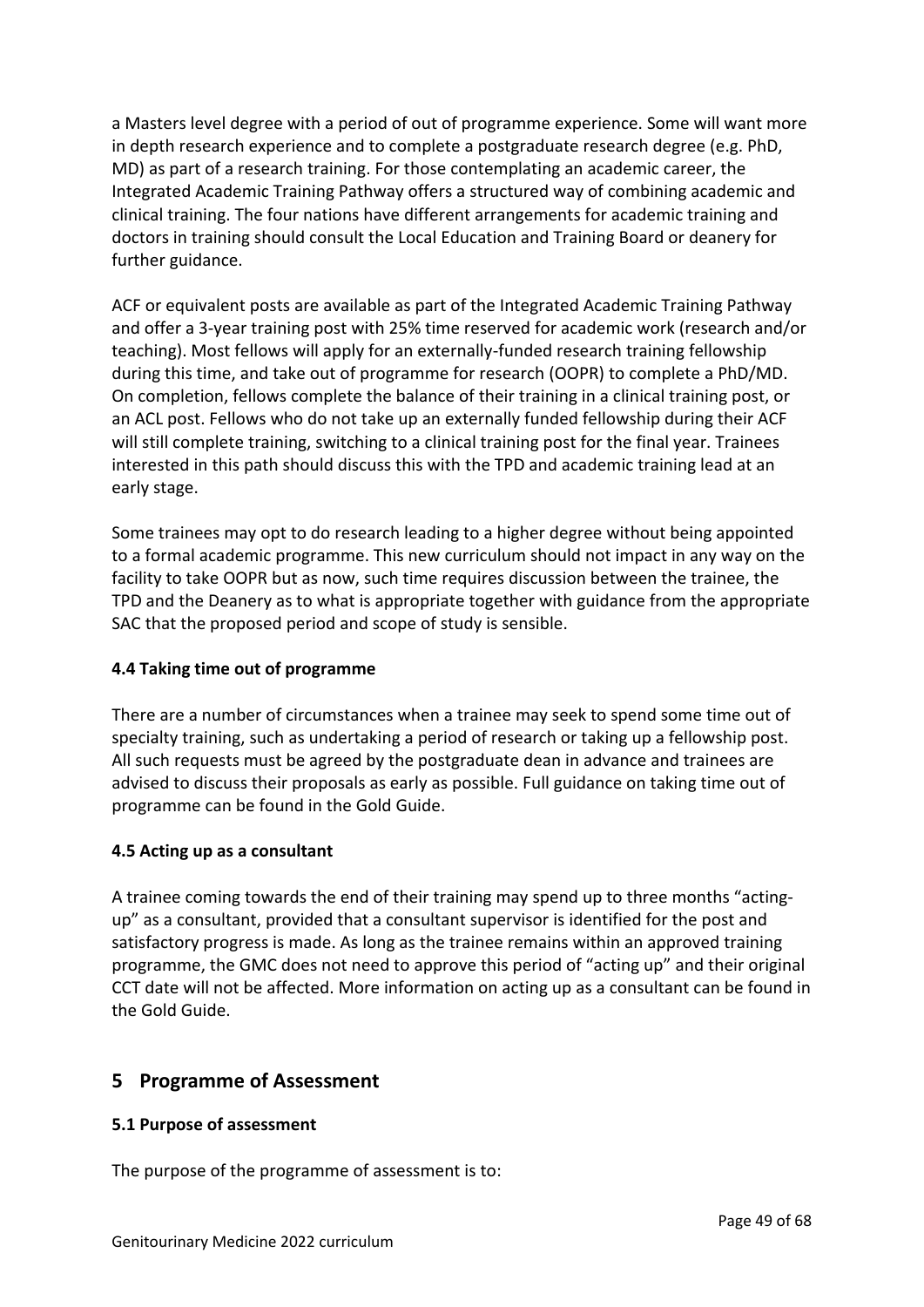- Assess trainees' actual performance in the workplace enhance learning by providing formative assessment, enabling trainees to receive immediate feedback, understand their own performance and identify areas for development.
- Drive learning and enhance the training process by making it clear what is required of trainees and motivating them to ensure they receive suitable training and experience.
- Demonstrate trainees have acquired the GPCs and meet the requirements of GMP.
- Ensure that trainees possess the essential underlying knowledge required for their specialty.
- Provide robust, summative evidence that trainees are meeting the curriculum standards during the training programme.
- Inform the ARCP, identifying any requirements for targeted or additional training where necessary and facilitating decisions regarding progression through the training programme.
- Identify trainees who should be advised to consider changes of career direction.

## <span id="page-49-0"></span>**5.2 Programme of Assessment**

Our programme of assessment refers to the integrated framework of exams, assessments in the workplace and judgements made about a learner during their approved programme of training. The purpose of the programme of assessment is to robustly evidence, ensure and clearly communicate the expected levels of performance at critical progression points, and to demonstrate satisfactory completion of training as required by the curriculum.

The programme of assessment is comprised of several different individual types of assessment. A range of assessments is needed to generate the necessary evidence required for global judgements to be made about satisfactory performance, progression in, and completion of, training. All assessments, including those conducted in the workplace, are linked to the relevant curricular learning outcomes (e.g. through the blueprinting of assessment system to the stated curricular outcomes).

The programme of assessment emphasises the importance and centrality of professional judgement in making sure learners have met the learning outcomes and expected levels of performance set out in the approved curricula. Assessors will make accountable, professional judgements. The programme of assessment includes how professional judgements are used and collated to support decisions on progression and satisfactory completion of training.

The assessments will be supported by structured feedback for trainees. Assessment tools will be both formative and summative and have been selected on the basis of their fitness for purpose.

Assessment will take place throughout the training programme to allow trainees continually to gather evidence of learning and to provide formative feedback. Those assessment tools which are not identified individually as summative will contribute to summative judgements about a trainee's progress as part of the programme of assessment. The number and range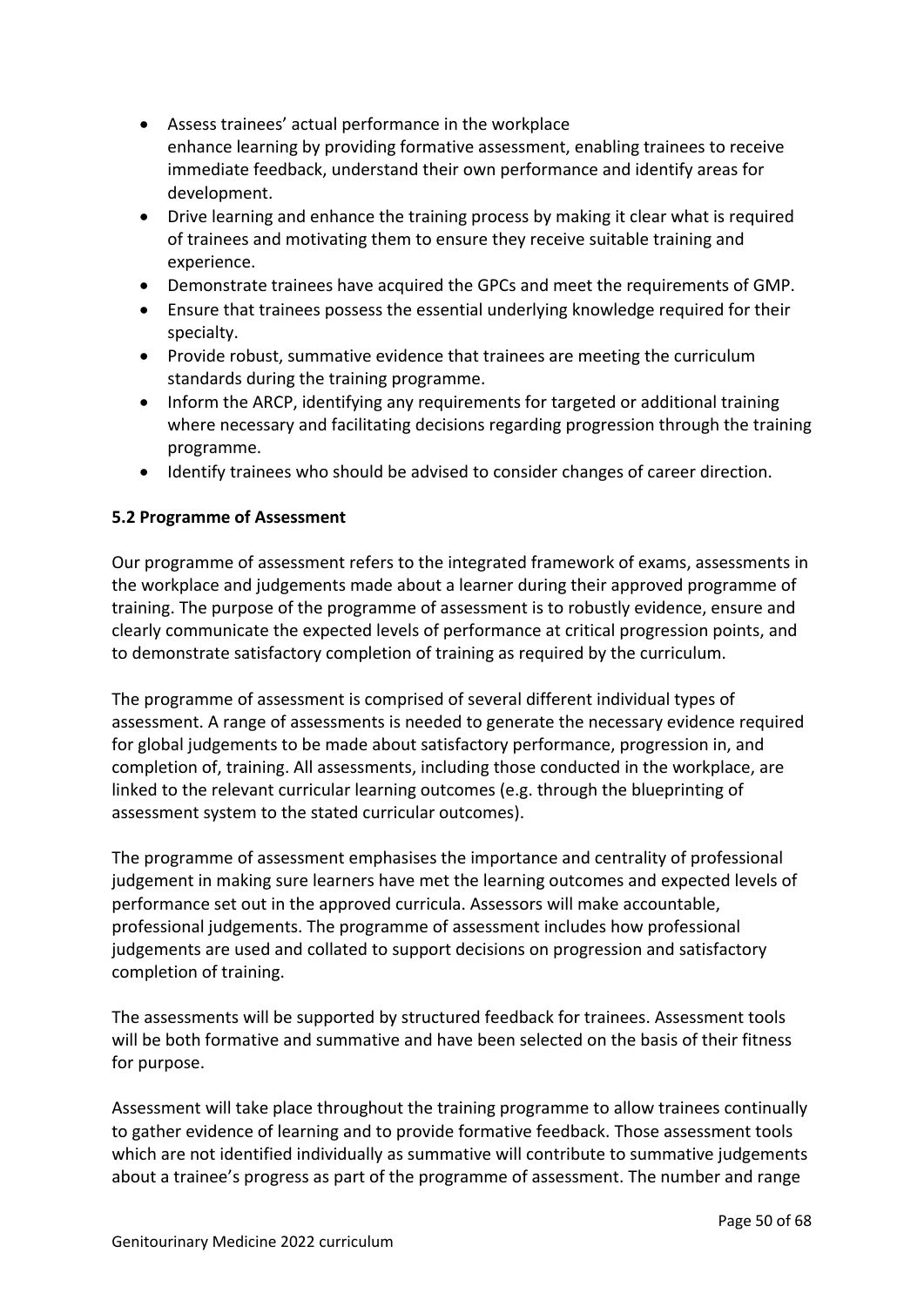of these will ensure a reliable assessment of the training relevant to their stage of training and achieve coverage of the curriculum.

Reflection and feedback should be an integral component to all SLEs and WBAs. In order for trainees to maximise benefit, reflection and feedback should take place as soon as possible after an event. Every clinical encounter can provide a unique opportunity for reflection and feedback and this process should occur frequently. Feedback should be of high quality and should include an action plan for future development for the trainee. Both trainees and trainers should recognise and respect cultural differences when giving and receiving feedback.

## <span id="page-50-0"></span>**5.3 Assessment of CiPs**

Assessment of CiPs involves looking across a range of different skills and behaviours to make global decisions about a learner's suitability to take on particular responsibilities or tasks.

CS and others contributing to assessment will provide formative feedback to the trainee on their performance throughout the training year. This feedback will include a global rating in order to indicate to the trainee and their ES how they are progressing at that stage of training. To support this, workplace based assessments and multiple consultant reports will include global assessment anchor statements.

#### **Global assessment anchor statements**

- $\triangleright$  Below expectations for this year of training; may not meet the requirements for critical progression point
- $\triangleright$  Meeting expectations for this year of training; expected to progress to next stage of training
- $\triangleright$  Above expectations for this year of training; expected to progress to next stage of training

Towards the end of the training year, trainees will make a self-assessment of their progression for each CiP and record this in the e-portfolio with signposting to the evidence to support their rating.

The ES will review the evidence in the e-portfolio including workplace based assessments, feedback received from CS (via the Multiple Consultant Report) and the trainee's selfassessment and record their judgement on the trainee's performance in the ES report, with commentary.

For **generic CiPs**, the ES will indicate whether the trainee is meeting expectations or not using the global anchor statements above. Trainees will need to be meeting expectations for the stage of training as a minimum to be judged satisfactory to progress to the next training year.

For **clinical and specialty CiPs**, the ES will make an entrustment decision for each CiP and record the indicative level of supervision required with detailed comments to justify their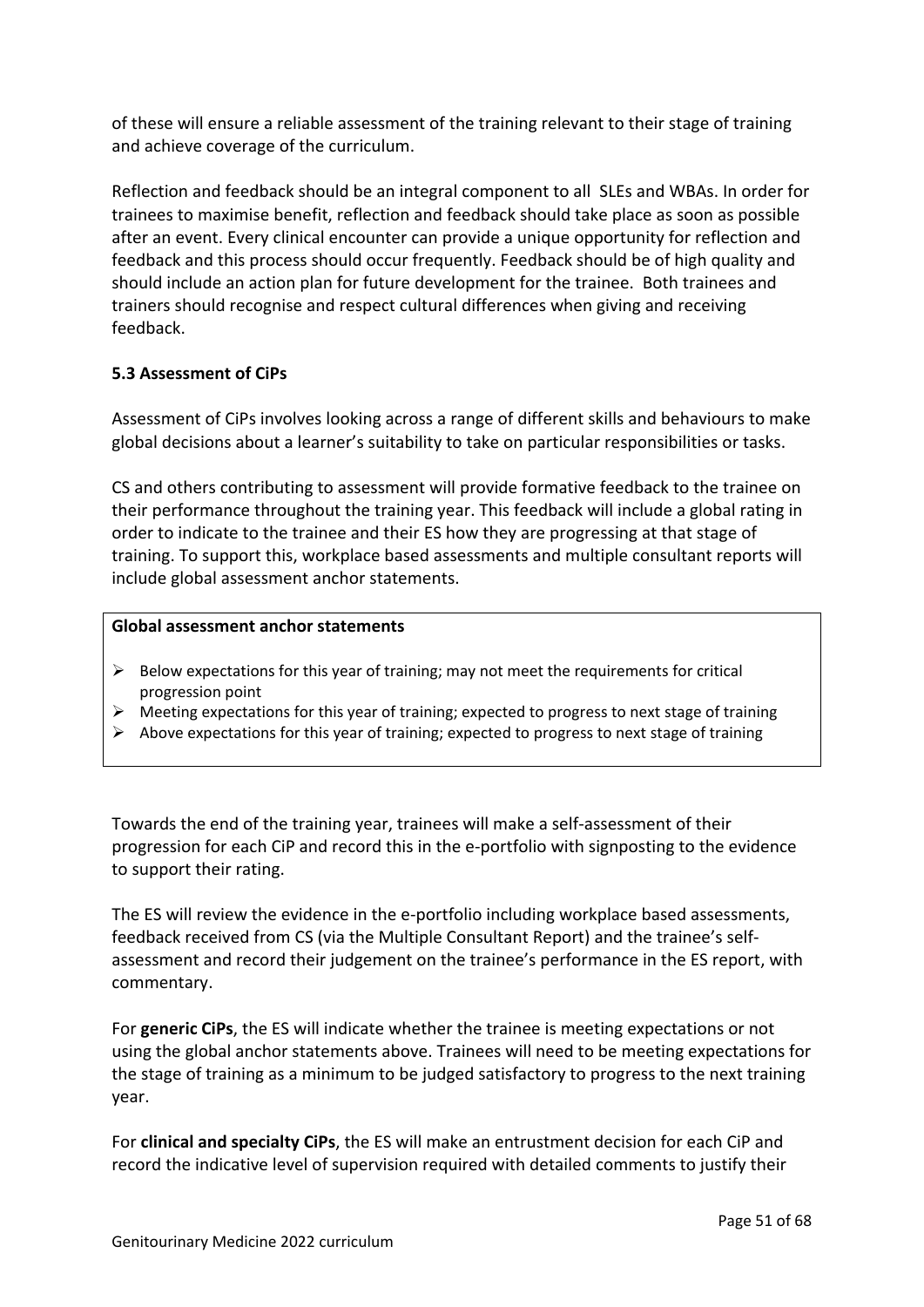entrustment decision. The ES will also indicate the most appropriate global anchor statement (see above) for overall performance.

|  | Level descriptors for clinical and specialty CiPs |  |  |  |  |  |
|--|---------------------------------------------------|--|--|--|--|--|
|--|---------------------------------------------------|--|--|--|--|--|

| Level   | <b>Descriptor</b>                                                                       |
|---------|-----------------------------------------------------------------------------------------|
| Level 1 | Entrusted to observe only - no provision of clinical care                               |
| Level 2 | <b>Entrusted to act with direct supervision:</b>                                        |
|         | The trainee may provide clinical care, but the supervising physician is physically      |
|         | within the hospital or other site of patient care and is immediately available if       |
|         | required to provide direct bedside supervision                                          |
| Level 3 | <b>Entrusted to act with indirect supervision:</b>                                      |
|         | The trainee may provide clinical care when the supervising physician is not physically  |
|         | present within the hospital or other site of patient care, but is available by means of |
|         | telephone and/or electronic media to provide advice, and can attend at the bedside if   |
|         | required to provide direct supervision                                                  |
| Level 4 | <b>Entrusted to act unsupervised</b>                                                    |
|         |                                                                                         |

The ARCP will be informed by the ES report and the evidence presented in the e-portfolio. The ARCP panel will make the final summative judgement on whether the trainee has achieved the generic outcomes and the appropriate level of supervision for each CiP. The ARCP panel will determine whether the trainee can progress to the next year/level of training in accordance with the Gold Guide. ARCPs will be held for each training year. The final ARCP will ensure trainees have achieved level 4 in all CiPs for the critical progression point at completion of training.

## <span id="page-51-0"></span>**5.4 Critical progression points**

There will be a critical progression point at the end of ST6 when all trainees will be required to be proficient in the management of the range of common GUM presentations and have had appropriate exposure to allied disciplines and to specialist training opportunities so as to develop the knowledge, skills and attitudes required of specialists in most aspects of STI and sexual health care. Trainees will be required to pass Dip GUM before they can progress into ST7.

For most trainees, HIV training continues throughout the training programme and appropriate levels of expertise may only be developed later in the training programme. It is therefore expected that there will be a second critical progression point by completion of training (ST7). At this time, trainees will be required to have also passed the Dip HIV and be entrusted at level 4 in all CiPs in order to achieve an ARCP outcome 6 and be recommended for a CCT.

The ES Report will make a recommendation to the ARCP panel as to whether the trainee has met the defined levels for the CiPs and acquired the procedural competence required for each year of training. The ARCP panel will make the final decision on whether the trainee can be signed off and progress to the next year/level of training [see section 5.6].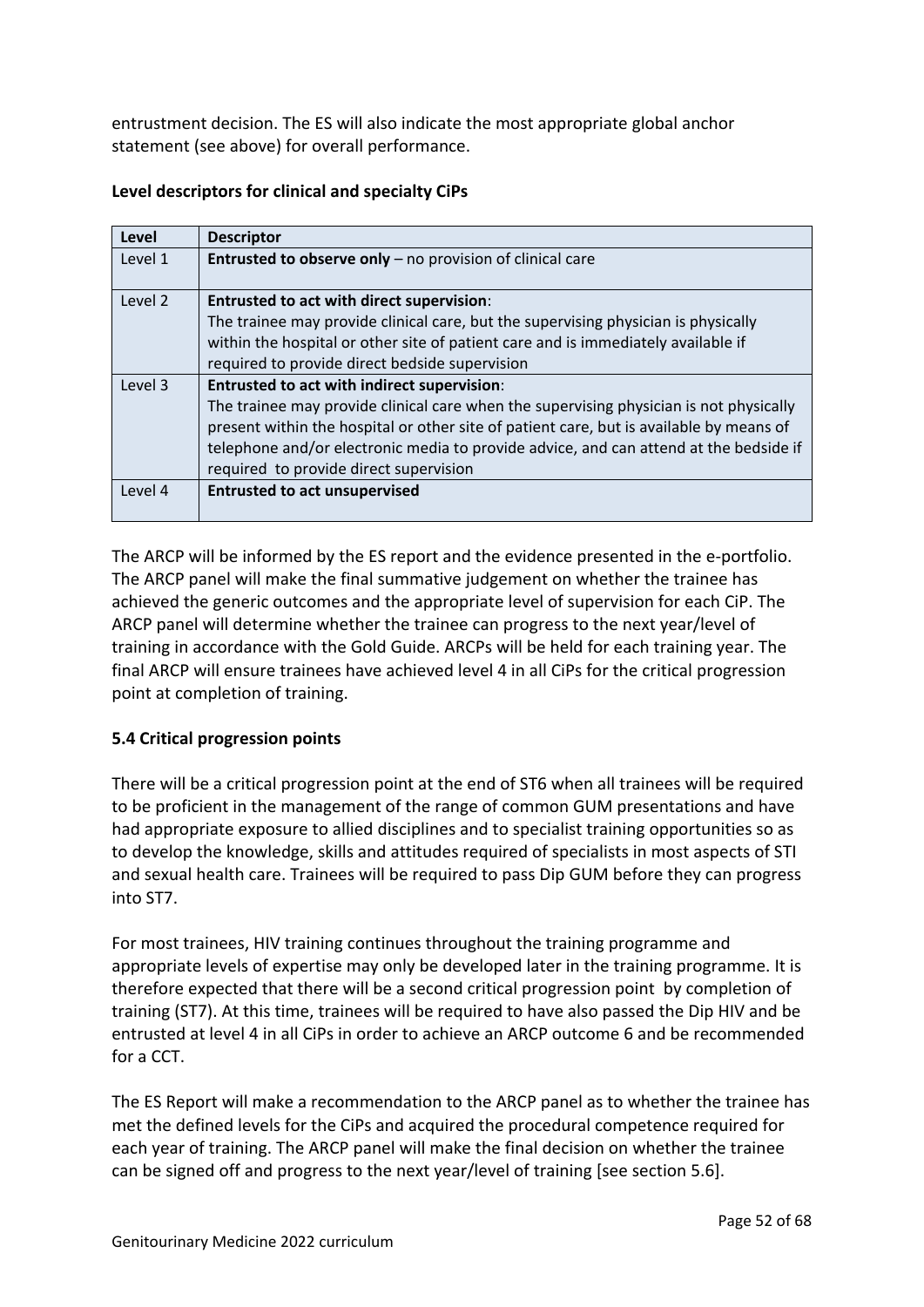The outline grids below set out the expected level of supervision and entrustment for the IM clinical CiPs and the specialty CiPs and includes the critical progression points across the whole training programme.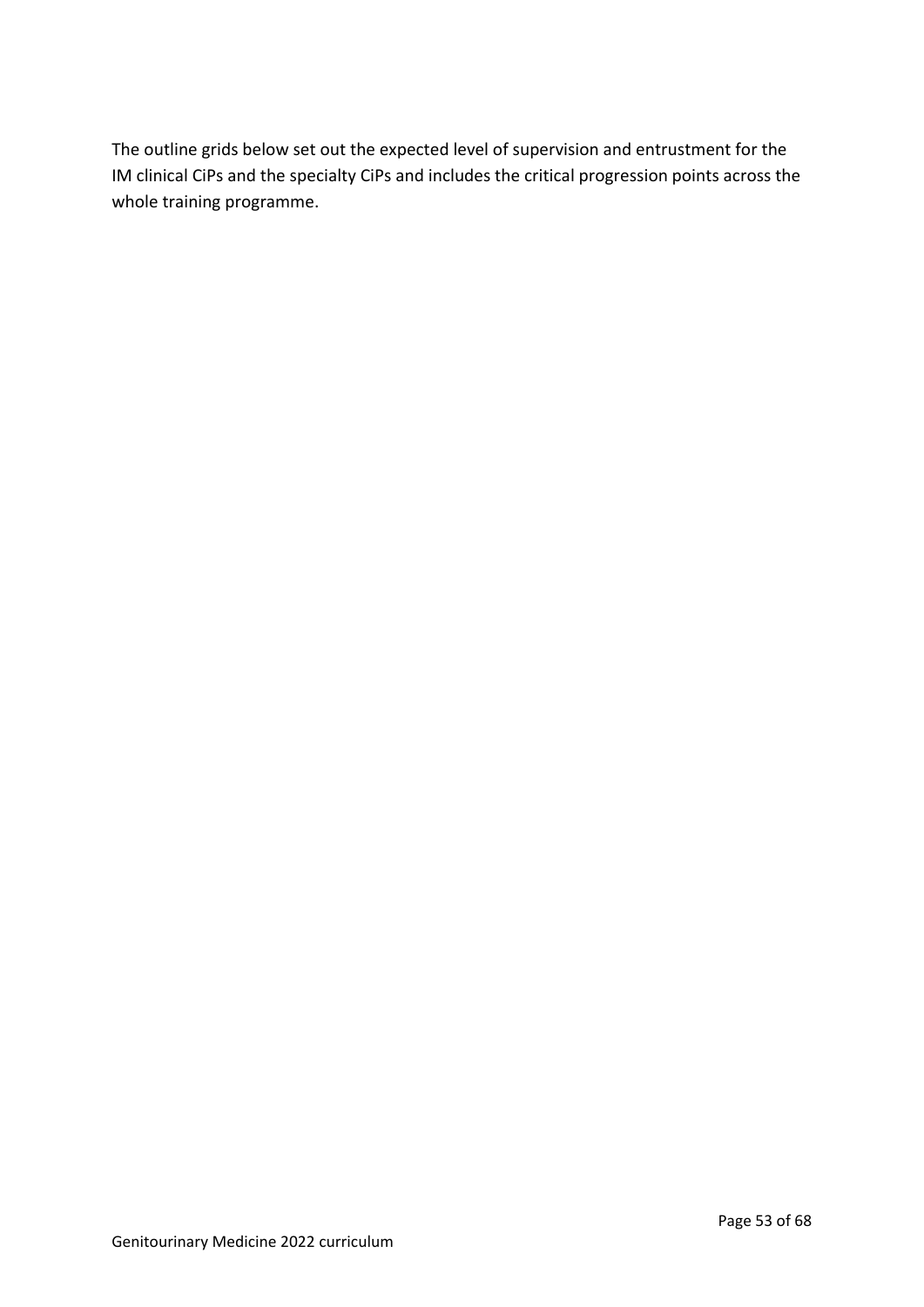## **Table 1: Outline grid of levels expected for Internal Medicine clinical capabilities in practice (CiPs)**

#### **Level descriptors**

Level 1: Entrusted to observe only – no clinical care; Level 2: Entrusted to act with direct supervision; Level 3: Entrusted to act with indirect supervision Level 4: Entrusted to act unsupervised

| <b>IM Clinical CiP</b>                                                             | ST <sub>4</sub> | ST <sub>5</sub> | ST <sub>6</sub> | ST <sub>7</sub> |   |
|------------------------------------------------------------------------------------|-----------------|-----------------|-----------------|-----------------|---|
| 1. Managing an acute unselected take                                               |                 |                 |                 |                 |   |
| 2. Managing the acute care of patients within a medical specialty<br>service       |                 |                 |                 |                 |   |
| 3. Providing continuity of care to medical inpatients                              |                 |                 |                 |                 |   |
| 4. Managing outpatients with long term conditions                                  |                 |                 |                 |                 | ច |
| 5. Managing medical problems in patients in other specialties and<br>special cases |                 |                 |                 |                 |   |
| 6. Managing an MDT including discharge planning                                    |                 |                 |                 |                 |   |
| 7. Delivering effective resuscitation and managing the<br>deteriorating patient    |                 |                 |                 |                 |   |
| 8. Managing end of life and applying palliative care skills                        |                 |                 |                 |                 |   |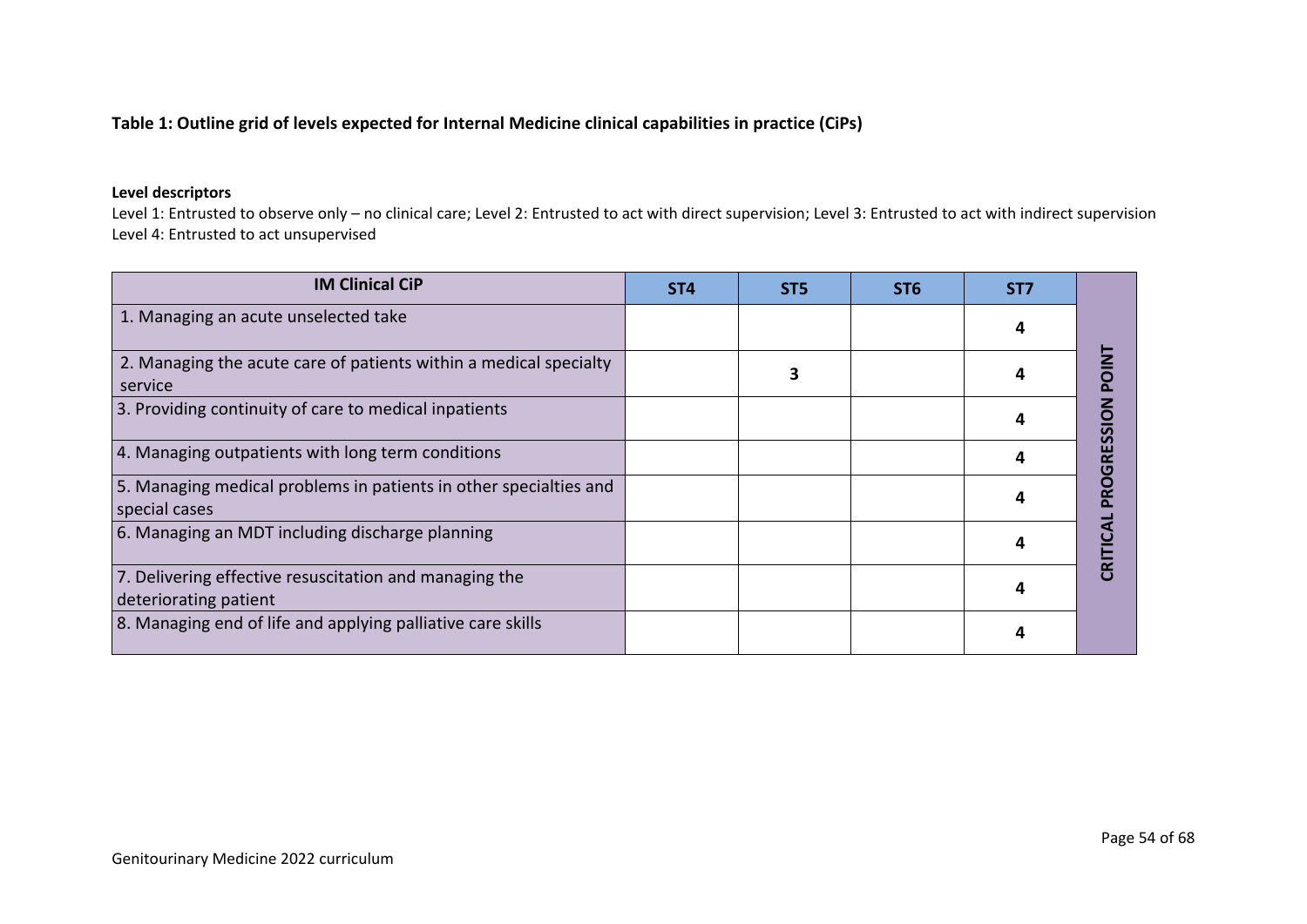## **Table 2: Outline grid of levels expected for Genitourinary medicine specialty capabilities in practice (CiPs)**

## **Levels to be achieved by the end of each training year for specialty CiPs**

#### **Level descriptors**

Level 1: Entrusted to observe only – no clinical care; Level 2: Entrusted to act with direct supervision; Level 3: Entrusted to act with indirect supervision Level 4: Entrusted to act unsupervised

|                                                                       | <b>GUM Specialty + IM Stage 2</b><br><b>CCT</b> |                          |                         |                   |                 |              |  |  |
|-----------------------------------------------------------------------|-------------------------------------------------|--------------------------|-------------------------|-------------------|-----------------|--------------|--|--|
| <b>Specialty CiPs</b>                                                 | ST <sub>4</sub>                                 | ST <sub>5</sub>          | ST <sub>6</sub>         |                   | ST <sub>7</sub> |              |  |  |
| Managing patients with non-complex GUM presentations in               | 2                                               |                          |                         |                   |                 |              |  |  |
| outpatient or community settings.                                     |                                                 |                          |                         |                   |                 |              |  |  |
| Managing patients with complex GUM presentations in a<br>2.           |                                                 | $\overline{\phantom{a}}$ |                         |                   |                 |              |  |  |
| specialist outpatient or community setting.                           |                                                 |                          |                         |                   |                 |              |  |  |
| Providing specialist care for individuals living with HIV in an<br>3. | $\overline{\mathbf{c}}$                         |                          |                         | <b>INIC</b><br>õ. |                 | <b>POINT</b> |  |  |
| outpatient or community setting.                                      |                                                 |                          |                         |                   |                 |              |  |  |
| Providing specialist care for individuals with diagnosed<br>4.        |                                                 | 2                        |                         | <u>gio</u>        |                 | PROGRESSION  |  |  |
| HIV/AIDS in a hospital inpatient setting.                             |                                                 |                          |                         | ហ៊ូ<br>ᇎ          |                 |              |  |  |
| Delivering interventions to prevent transmission of HIV,<br>5.        | $\mathfrak z$                                   | З                        |                         | PROGI             |                 |              |  |  |
| other blood borne viruses and STIs.                                   |                                                 |                          |                         |                   |                 |              |  |  |
| Supporting early detection of STIs and HIV in all settings.<br>6.     | $\overline{\mathbf{c}}$                         | 3                        |                         |                   |                 | CRITICAL     |  |  |
|                                                                       |                                                 |                          |                         | CRITICA           |                 |              |  |  |
| Safeguarding of public health and delivering sexual<br>7.             |                                                 | $\overline{\phantom{a}}$ |                         |                   |                 |              |  |  |
| health/HIV services and information for specific populations          |                                                 |                          |                         |                   |                 |              |  |  |
| in a range of settings.                                               |                                                 |                          |                         |                   |                 |              |  |  |
| Ability to successfully lead, manage and work with specialist<br>8.   |                                                 | $\overline{\phantom{a}}$ | $\overline{\mathbf{3}}$ |                   | 4               |              |  |  |
| service commissioning in acute and community settings                 |                                                 |                          |                         |                   |                 |              |  |  |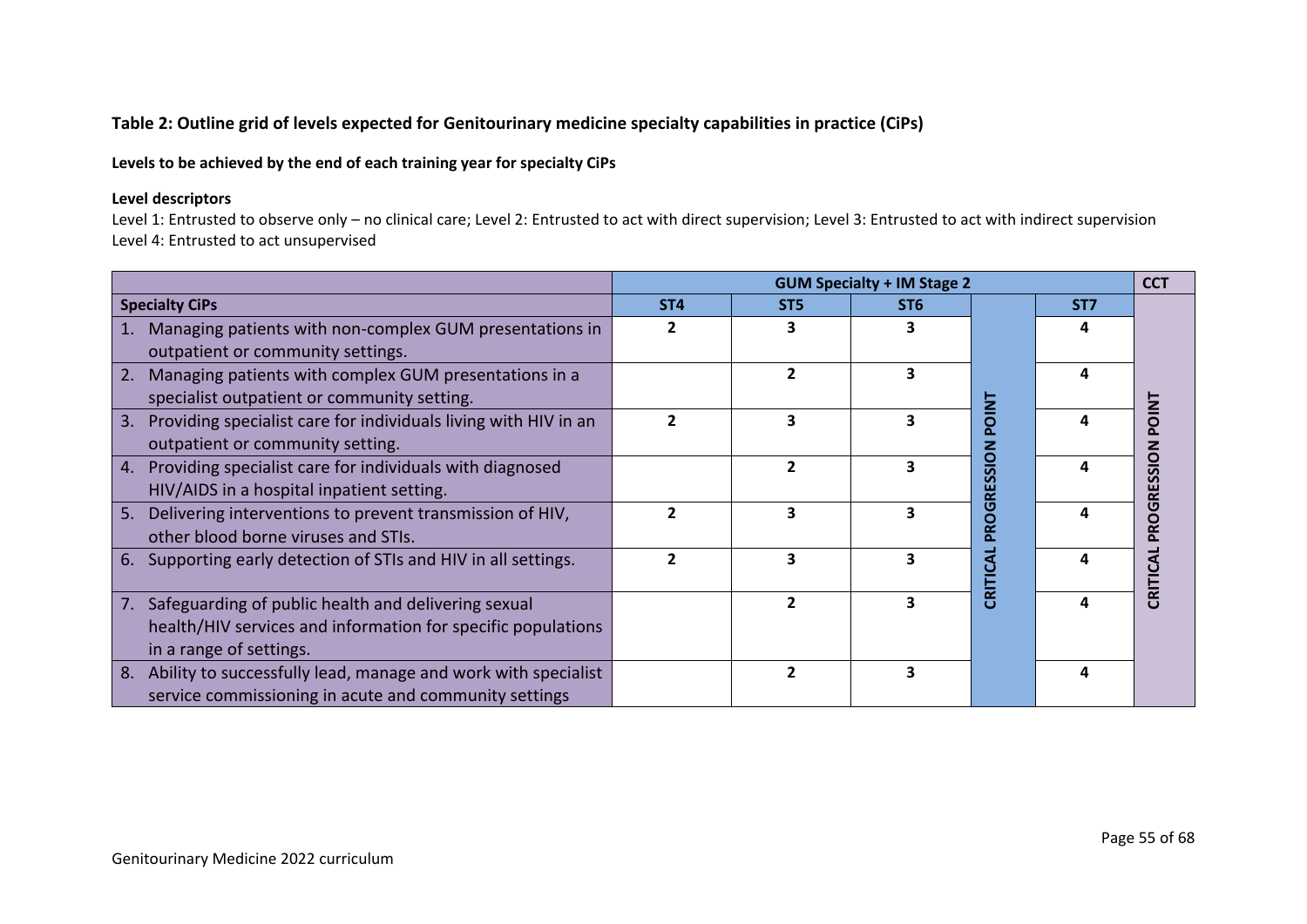## <span id="page-55-0"></span>**5.5 Evidence of progress**

The following methods of assessment will provide evidence of progress in the integrated programme of assessment. The requirements for each training year/level are stipulated in the ARCP decision aid [\(www.jrcptb.org.uk\)](http://www.jrcptb.org.uk/).

#### *Summative assessment*

## **Examinations and certificates**

Mandatory

- Advanced Life Support Certificate
- Diploma in Genitourinary medicine (Dip GUM) by end ST6
- Diploma in HIV Medicine (Dip HIV) by end ST7

Recommended

- Diploma of the Faculty of Sexual and Reproductive Health (DFSRH)
- Letter of Competence Subdermal Contraceptive Implants Techniques Insertion and Removal (LoC SDI)
- Letter of Competence Intrauterine Techniques (LoC IUT)

The Worshipful Society of the Apothecaries has developed the Dip GUM and the Dip HIV, which are blueprinted to the GUM curriculum. Standard setting methodology for both Diplomas can be found on the Worshipful Society of Apothecaries [website.](https://www.apothecaries.org/) The convenors of both exams are co-opted members to the GUM SAC, which meets three times a year. During the course of training, trainees are required to complete the Dip GUM and Dip HIV (see section 5.4, table 2).

The Faculty of Sexual and Reproductive Healthcare have developed the DFSRH, LoC SDI and LoC IUT. The DFSRH is a recognised assessment of basic competence in sexual and reproductive health provision. It builds on a Department of Health supported e-LfH contraceptive module and is taught and assessed within contraception services that are recognised for training. Assessment is competency-based and conducted by trained supervisors within contraceptive or integrated sexual and reproductive health clinics. Although the DFRSH maps closely to the contraception elements of the GUM curriculum, it is not blueprinted to this curriculum. By testing trainees' knowledge and assessing their skills, DFRSH demonstrates that they can provide safe and effective sexual and reproductive health care in community, primary and secondary care settings. Some elements of GUM contraception training (eg management of the contraceptive needs of HIV positive patients) are beyond the curriculum of the DFSRH and are assessed separately within the Dip HIV examination. DFSRH is recommended to be completed by the end of training, but this is not mandated.

LARC insertion can be assessed by obtaining the LoC SDI and LoC IUT but is not mandatory to obtain a CCT in GUM/IM.

Weblinks for more information including guidance for candidates: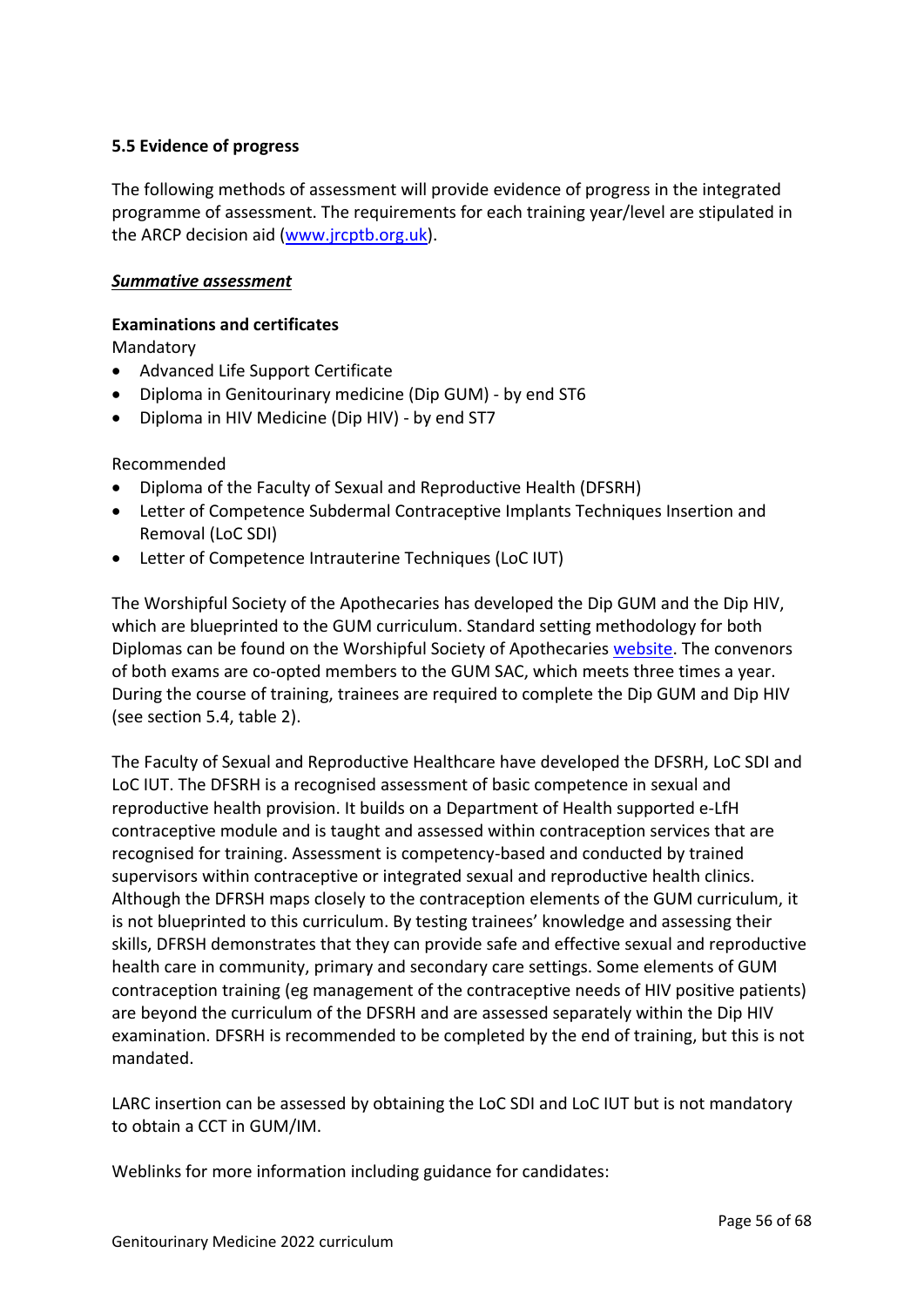- DipGUM and DipHIV [www.apothecaries.org](http://www.apothecaries.org/)
- DFSRH/Loc SDI/LoC IUT [www.fsrh.org/education-and-training](http://www.fsrh.org/education-and-training)

#### **WBA**

• DOPS – summative

#### *Formative assessment*

**SLE**

- ACAT
- CbD
- mini-CEX

#### **WBA**

- DOPS formative
- MSF
- PS
- QIPAT
- TO

#### *Supervisor reports*

- MCR
- ES Report

These methods are described briefly below. More information and guidance for trainees and assessors are available in the ePortfolio and on the JRCPTB website [\(www.jrcptb.org.uk\)](http://www.jrcptb.org.uk/).

Assessment should be recorded in the trainee's ePortfolio. These methods include feedback opportunities as an integral part of the programme of assessment.

#### **Acute Care Assessment Tool (ACAT)**

The ACAT is designed to assess and facilitate feedback on a doctor's performance during their practice on the acute medical take. It is primarily for assessment of their ability to prioritise, to work efficiently, to work with and lead a team, and to interact effectively with nursing and other colleagues. It can also be used for assessment and feedback in relation to care of individual patients. Any doctor who has been responsible for the supervision of the acute medical take can be the assessor for an ACAT.

#### **Case-based Discussion (CbD)**

The CbD assesses the performance of a trainee in their management of a patient to provide an indication of competence in areas such as clinical reasoning, decision-making and application of medical knowledge in relation to patient care. It also serves as a method to document conversations about, and presentations of, cases by trainees. The CbD should focus on a written record (such as written case notes, outpatient letter, and discharge summary). A typical encounter might be when presenting newly referred patients in the outpatient department.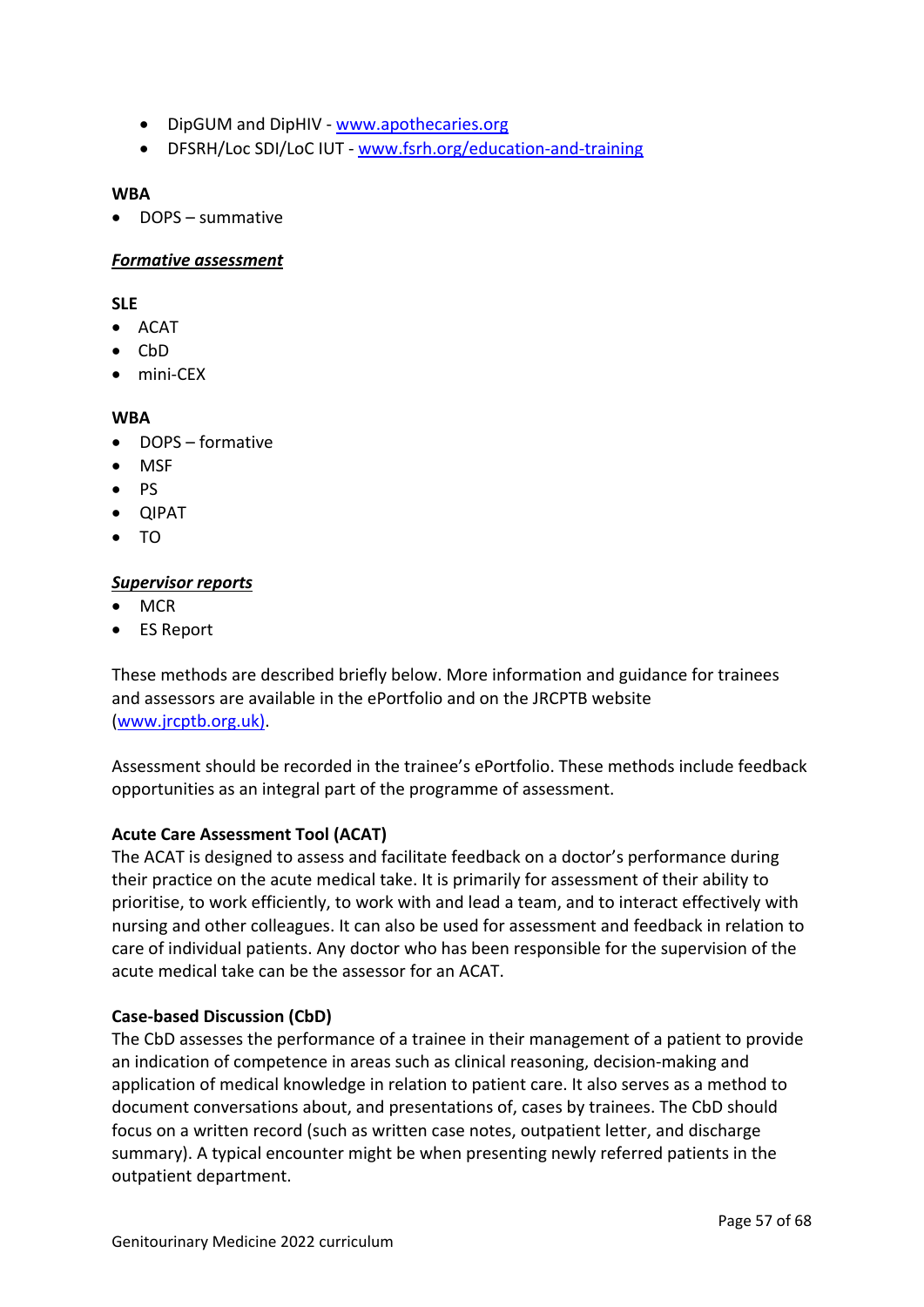#### **mini-Clinical Evaluation Exercise (mini-CEX)**

This tool evaluates a clinical encounter with a patient to provide an indication of competence in skills essential for good clinical care such as history taking, examination and clinical reasoning. The trainee receives immediate feedback to aid learning. The mini-CEX can be used at any time and in any setting when there is a trainee and patient interaction and an assessor is available.

#### **Direct Observation of Procedural Skills (DOPS)**

A DOPS is an assessment tool designed to evaluate the performance of a trainee in undertaking a practical procedure, against a structured checklist. The trainee receives immediate feedback to identify strengths and areas for development. DOPS can be undertaken as many times as the trainee and their supervisor feel is necessary (formative). A trainee can be regarded as competent to perform a procedure independently after they are signed off as such by an appropriate assessor (summative).

#### **Multi-source feedback (MSF)**

This tool is a method of assessing generic skills such as communication, leadership, team working, reliability etc, across the domains of Good Medical Practice. This provides systematic collection and feedback of performance data on a trainee, derived from a number of colleagues. 'Raters' are individuals with whom the trainee works, and includes doctors, administrative staff, and other allied professionals. Raters should be agreed with the ES at the start of the training year. The trainee will not see the individual responses by raters. Feedback is given to the trainee by the ES.

#### **Patient Survey (PS)**

A trainee's interaction with patients should be continually observed and assessed. The PS provides a tool to assess a trainee during a consultation period. The PS assesses the trainee's performance in areas such as interpersonal skills, communication skills and professionalism.

#### **Quality Improvement Project Assessment Tool (QIPAT)**

The QIPAT is designed to assess a trainee's competence in completing a quality improvement project. The QIPAT can be based on review of quality improvement project documentation or on a presentation of the quality improvement project at a meeting. If possible, the trainee should be assessed on the same quality improvement project by more than one assessor.

#### **Teaching Observation (TO)**

The TO form is designed to provide structured, formative feedback to trainees on their competence at teaching. The TO can be based on any instance of formalised teaching by the trainee which has been observed by the assessor. The process should be trainee-led (identifying appropriate teaching sessions and assessors).

#### **Multiple Consultant Report (MCR)**

The MCR captures the views of consultant supervisors based on observation on a trainee's performance in practice. The MCR feedback and comments received give valuable insight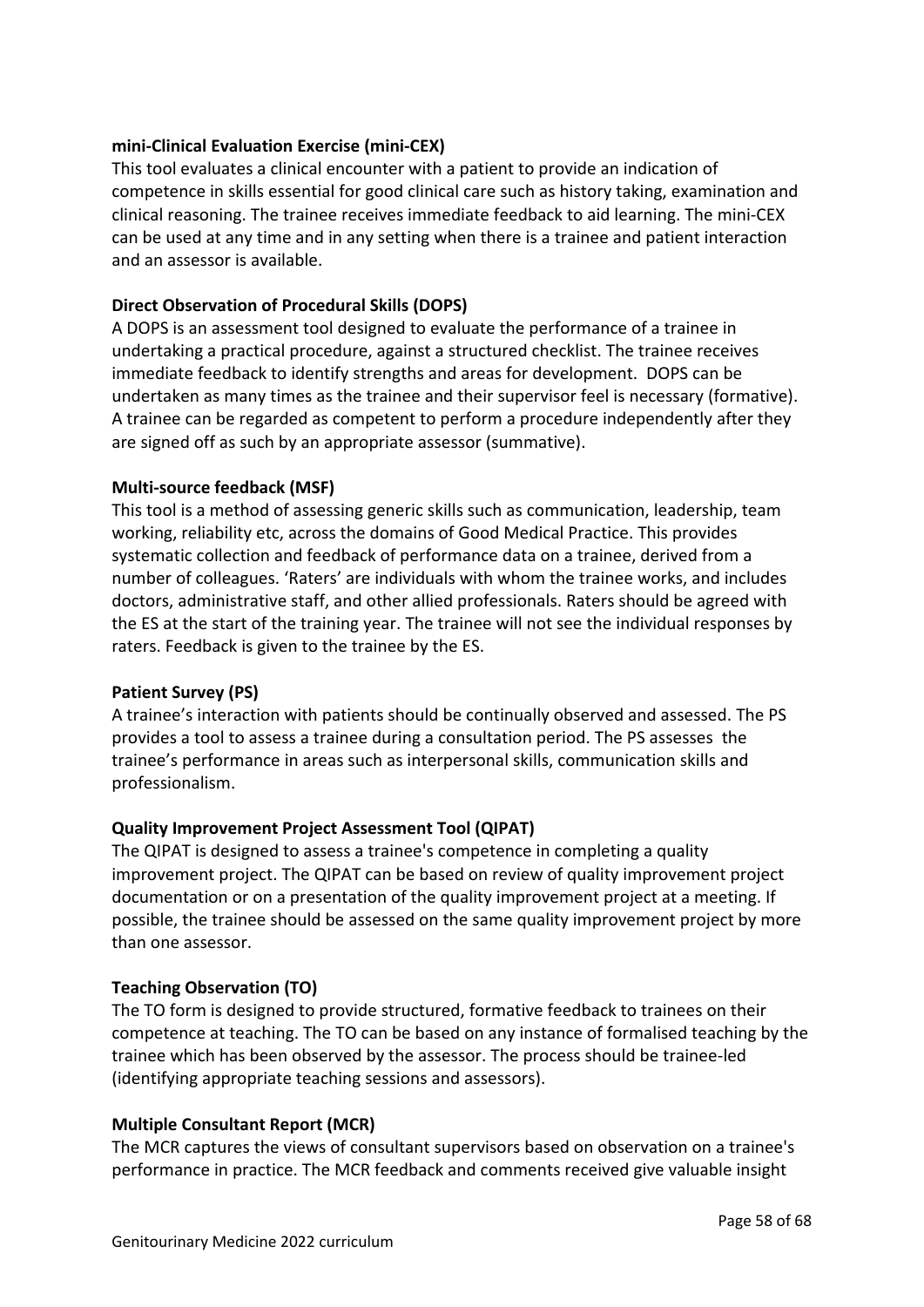into how well the trainee is performing, highlighting areas of excellence and areas of support required. MCR feedback will be available to the trainee and contribute to the ES report.

#### **Educational supervisors report (ESR)**

The ES will periodically (at least annually) record a longitudinal, global report of a trainee's progress based on a range of assessment, potentially including observations in practice or reflection on behaviour by those who have appropriate expertise and experience. The ES Report will include the ES's summative judgement of the trainee's performance and the entrustment decisions given for the learning outcomes (CiPs). The ESR can incorporate commentary or reports from longitudinal observations, such as from supervisors or formative assessments demonstrating progress over time.

## <span id="page-58-0"></span>**5.6 Decisions on progress (ARCP)**

The decisions made at critical progression points and upon completion of training should be clear and defensible. They must be fair and robust and make use of evidence from a range of assessments, potentially including exams and observations in practice or reflection on behaviour by those who have appropriate expertise or experience. They can also incorporate commentary or reports from longitudinal observations, such as from supervisors or formative assessments demonstrating progress over time.

Periodic (at least annual) review should be used to collate and systematically review evidence about a doctor's performance and progress in a holistic way and make decisions about their progression in training. The ARCP process supports the collation and integration of evidence to make decisions about the achievement of expected outcomes.

Assessment of CiPs involves looking across a range of different skills and behaviours to make global decisions about a learner's suitability to take on particular responsibilities or tasks, as do decisions about the satisfactory completion of presentations/conditions and procedural skills set out in this curriculum. The outline grid in section 5.4 sets out the level of supervision expected for each of the clinical and specialty CiPs. The table of practical procedures sets out the minimum level of performance expected at the end of each year or training. The requirements for each year of training are set out in the ARCP decision aid [\(www.jrcptb.org.uk\)](http://www.jrcptb.org.uk/).

The ARCP process is described in the Gold Guide. Deaneries are responsible for organising and conducting ARCPs. The evidence to be reviewed by ARCP panels should be collected in the trainee's e-portfolio.

As a precursor to ARCPs, JRCPTB strongly recommend that trainees have an informal eportfolio review either with their ES or arranged by the local school of medicine. These provide opportunities for early detection of trainees who are failing to gather the required evidence for ARCP.

There should be review of the trainee's progress to identify any outstanding targets that the trainee will need to complete to meet all the learning outcomes for completion training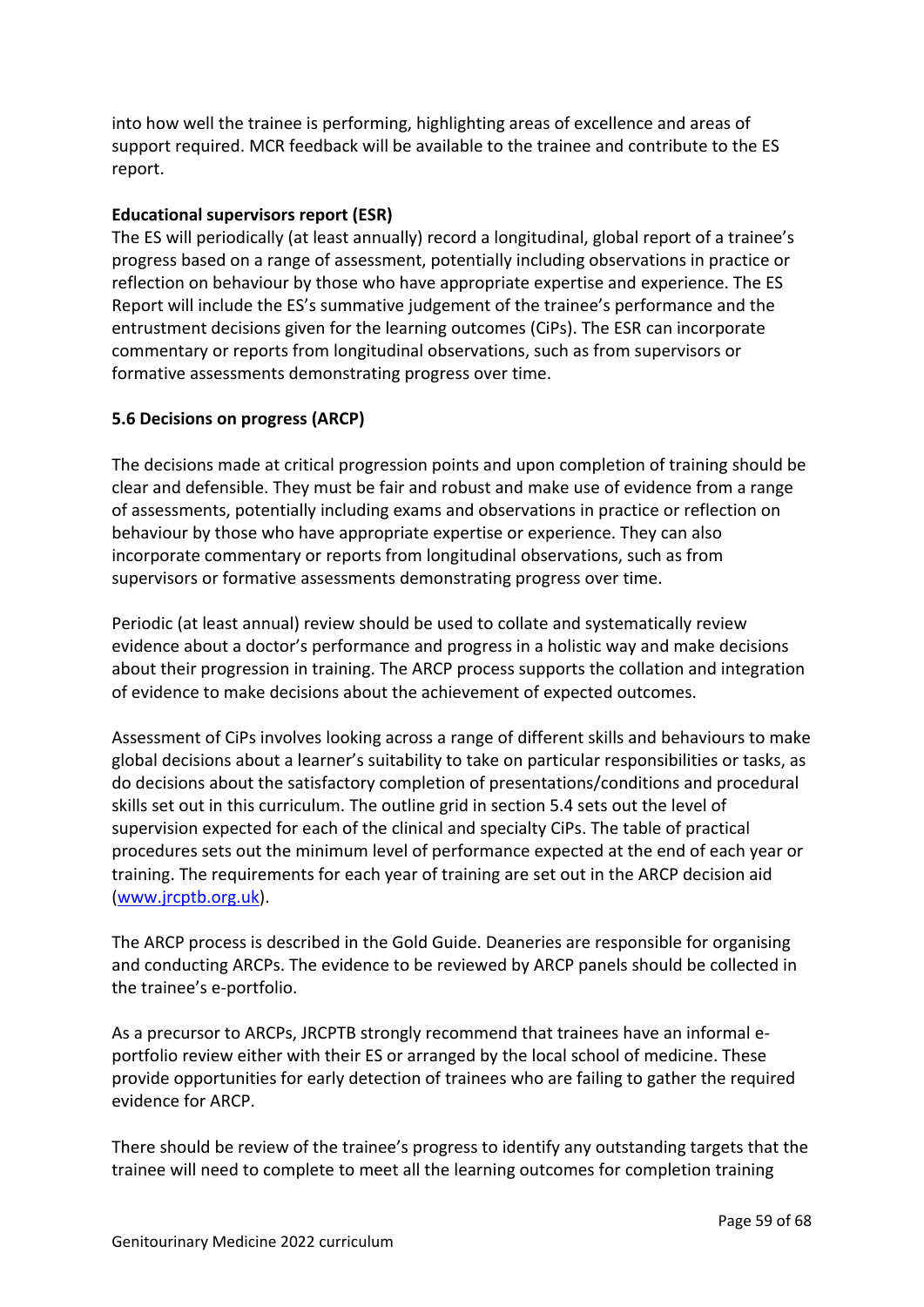approximately 12-18 months before CCT. This should include an external assessor from outside the training programme.

In order to guide trainees, supervisors and the ARCP panel, JRCPTB has produced an ARCP decision aid which sets out the requirements for a satisfactory ARCP outcome at the end of each training year and critical progression point. The ARCP decision aid is available on the JRCPTB website [www.jrcptb.org.uk.](http://www.jrcptb.org.uk/)

Poor performance should be managed in line with the Gold Guide.

## <span id="page-59-0"></span>**5.7 Assessment blueprint**

The tables below show the possible methods of assessment for each CiP. It is not expected that every method will be used for each competency and additional evidence may be used to help make a judgement on capability.

| <b>ACAT</b>     | Acute care assessment tool | <b>CbD</b>   | Case-based discussion                     |
|-----------------|----------------------------|--------------|-------------------------------------------|
| <b>DOPS</b>     | Direct observation of      | Mini-        | Mini-clinical evaluation exercise         |
|                 | procedural skills          | <b>CEX</b>   |                                           |
| <b>MCR</b>      | Multiple consultant report | <b>MSF</b>   | Multi source feedback                     |
| <b>PS</b>       | Patient survey             | <b>QIPAT</b> | Quality improvement project assessment    |
|                 |                            |              | tool                                      |
| Dip             | The Diploma in GU Medicine | Dip HIV      | The Diploma in HIV Medicine               |
| <b>GUM</b>      |                            |              |                                           |
| BO <sub>5</sub> | Best of five               | <b>OSCE</b>  | Objective structured clinical examination |
| <b>TO</b>       | Teaching observation       |              |                                           |

#### **KEY**

#### **Blueprint for assessment mapped to CiPs**

| <b>Learning outcomes</b>                                                                                                                                                                | <b>GoD</b> | DOPS       | <b>NCR</b> | Mini<br><b>CEX</b> | <b>NSF</b> | <u>ჯ</u>   | <b>QIPAT</b> | $\vec{a}$ | 믕<br>GUM<br><b>BO</b><br>Lп | 믕<br>GUM<br>SO<br>Ò<br>m | 믕<br>$rac{1}{5}$<br><b>BO</b> | 믕<br>⋛<br>OSCI<br>ш |
|-----------------------------------------------------------------------------------------------------------------------------------------------------------------------------------------|------------|------------|------------|--------------------|------------|------------|--------------|-----------|-----------------------------|--------------------------|-------------------------------|---------------------|
| <b>Generic CiPs</b>                                                                                                                                                                     |            |            |            |                    |            |            |              |           |                             |                          |                               |                     |
| Able to function successfully<br>within NHS organisational and<br>management systems                                                                                                    |            |            | $\sqrt{ }$ |                    | $\sqrt{ }$ |            |              |           |                             |                          |                               |                     |
| Able to deal with ethical and<br>legal issues related to clinical<br>practice                                                                                                           | $\sqrt{ }$ | $\sqrt{ }$ | $\sqrt{ }$ | $\sqrt{ }$         | $\sqrt{ }$ |            |              |           | v                           | $\sqrt{ }$               | $\sqrt{ }$                    | v                   |
| Communicates effectively and<br>is able to share decision<br>making, while maintaining<br>appropriate situational<br>awareness, professional<br>behaviour and professional<br>judgement |            |            | $\sqrt{ }$ |                    | $\sqrt{ }$ | $\sqrt{ }$ |              |           |                             | $\sqrt{ }$               |                               | v                   |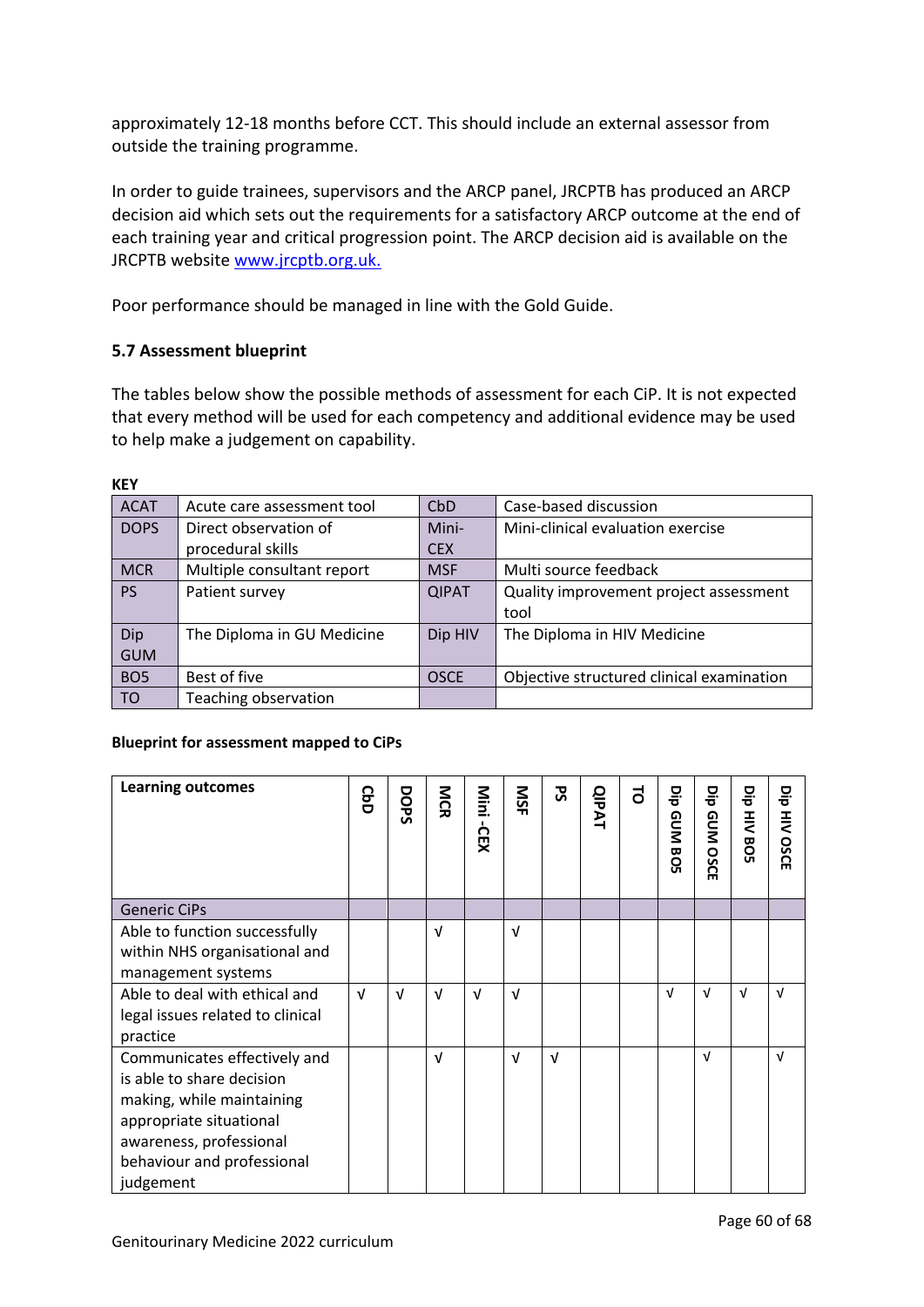| <b>Learning outcomes</b>                                 | <b>GbD</b> | DOPS       | MCR        | Mini -CEX  | <b>NSF</b> | 52         | <b>QIPAT</b> | $\vec{c}$  | 믕          | 믕          | 믕          | 믕        |
|----------------------------------------------------------|------------|------------|------------|------------|------------|------------|--------------|------------|------------|------------|------------|----------|
|                                                          |            |            |            |            |            |            |              |            | GUMBOS     | GUM OSCE   | HIV BOS    | HIV OSCE |
| Is focused on patient safety                             |            |            | V          |            | $\sqrt{ }$ |            | $\sqrt{ }$   |            |            | $\sqrt{ }$ |            | V        |
| and delivers effective quality                           |            |            |            |            |            |            |              |            |            |            |            |          |
| improvement in patient care<br>Carrying out research and |            |            | $\sqrt{ }$ |            | $\sqrt{ }$ |            |              |            |            |            |            |          |
| managing data appropriately                              |            |            |            |            |            |            |              |            |            |            |            |          |
| Acting as a clinical teacher and                         |            |            | $\sqrt{ }$ |            | $\sqrt{ }$ |            |              | $\sqrt{ }$ |            |            |            |          |
| clinical supervisor                                      |            |            |            |            |            |            |              |            |            |            |            |          |
| <b>Clinical CiPs</b>                                     |            |            |            |            |            |            |              |            |            |            |            |          |
| Managing an acute unselected                             | $\sqrt{ }$ |            | v          |            | $\sqrt{ }$ |            |              |            |            |            |            |          |
| take                                                     |            |            |            |            |            |            |              |            |            |            |            |          |
|                                                          |            |            |            |            |            |            |              |            |            |            |            |          |
| Managing an acute specialty-                             | $\sqrt{ }$ |            | $\sqrt{ }$ |            | $\sqrt{ }$ |            |              |            |            |            |            |          |
| related take                                             |            |            |            |            |            |            |              |            |            |            |            |          |
| Providing continuity of care to                          |            | V          | $\sqrt{ }$ | $\sqrt{ }$ | $\sqrt{ }$ |            |              |            |            |            |            | V        |
| medical inpatients, including                            |            |            |            |            |            |            |              |            |            |            |            |          |
| management of comorbidities                              |            |            |            |            |            |            |              |            |            |            |            |          |
| and cognitive impairment                                 |            |            |            |            |            |            |              |            |            |            |            |          |
| Managing patients in an                                  |            |            | $\sqrt{ }$ | $\sqrt{ }$ |            | $\sqrt{ }$ |              |            | $\sqrt{ }$ | $\sqrt{ }$ | $\sqrt{ }$ | v        |
| outpatient clinic, ambulatory or                         |            |            |            |            |            |            |              |            |            |            |            |          |
| community setting, including                             |            |            |            |            |            |            |              |            |            |            |            |          |
| management of long term                                  |            |            |            |            |            |            |              |            |            |            |            |          |
| conditions                                               |            |            |            |            |            |            |              |            |            |            |            |          |
| Managing medical problems in                             | $\sqrt{ }$ |            | $\sqrt{ }$ |            |            |            |              |            |            |            |            |          |
| patients in other specialties<br>and special cases       |            |            |            |            |            |            |              |            |            |            |            |          |
| Managing a multidisciplinary                             |            |            | $\sqrt{ }$ |            | v          |            |              |            |            | $\sqrt{ }$ |            | v        |
| team including effective                                 |            |            |            |            |            |            |              |            |            |            |            |          |
| discharge planning                                       |            |            |            |            |            |            |              |            |            |            |            |          |
| Delivering effective                                     |            | $\sqrt{ }$ | $\sqrt{ }$ |            | $\sqrt{ }$ |            |              |            |            |            |            |          |
| resuscitation and managing the                           |            |            |            |            |            |            |              |            |            |            |            |          |
| acutely deteriorating patient                            |            |            |            |            |            |            |              |            |            |            |            |          |
| Managing end of life and                                 | $\sqrt{ }$ |            | V          | $\sqrt{ }$ | $\sqrt{ }$ |            |              |            |            |            |            |          |
| applying palliative care skills                          |            |            |            |            |            |            |              |            |            |            |            |          |
| Practical procedural skills                              |            | $\sqrt{ }$ |            |            |            |            |              |            |            | $\sqrt{ }$ |            | V        |
|                                                          |            |            |            |            |            |            |              |            |            |            |            |          |
| <b>Specialty CiPs</b>                                    |            |            |            |            |            |            |              |            |            |            |            |          |
| Managing patients with non-                              | $\sqrt{ }$ | $\sqrt{ }$ | $\sqrt{ }$ | V          | v          | $\sqrt{ }$ |              |            | $\sqrt{ }$ | $\sqrt{ }$ | $\sqrt{ }$ | V        |
| complex GUM presentations in                             |            |            |            |            |            |            |              |            |            |            |            |          |
| outpatient or community                                  |            |            |            |            |            |            |              |            |            |            |            |          |
| settings                                                 |            |            |            |            |            |            |              |            |            |            |            |          |
| Managing patients with                                   | $\sqrt{ }$ | $\sqrt{ }$ | $\sqrt{ }$ | $\sqrt{ }$ | $\sqrt{ }$ | $\sqrt{ }$ |              |            | $\sqrt{ }$ | $\sqrt{ }$ | V          | V        |
| complex GUM presentations in                             |            |            |            |            |            |            |              |            |            |            |            |          |
| a specialist outpatient or                               |            |            |            |            |            |            |              |            |            |            |            |          |
| community                                                |            |            |            |            |            |            |              |            |            |            |            |          |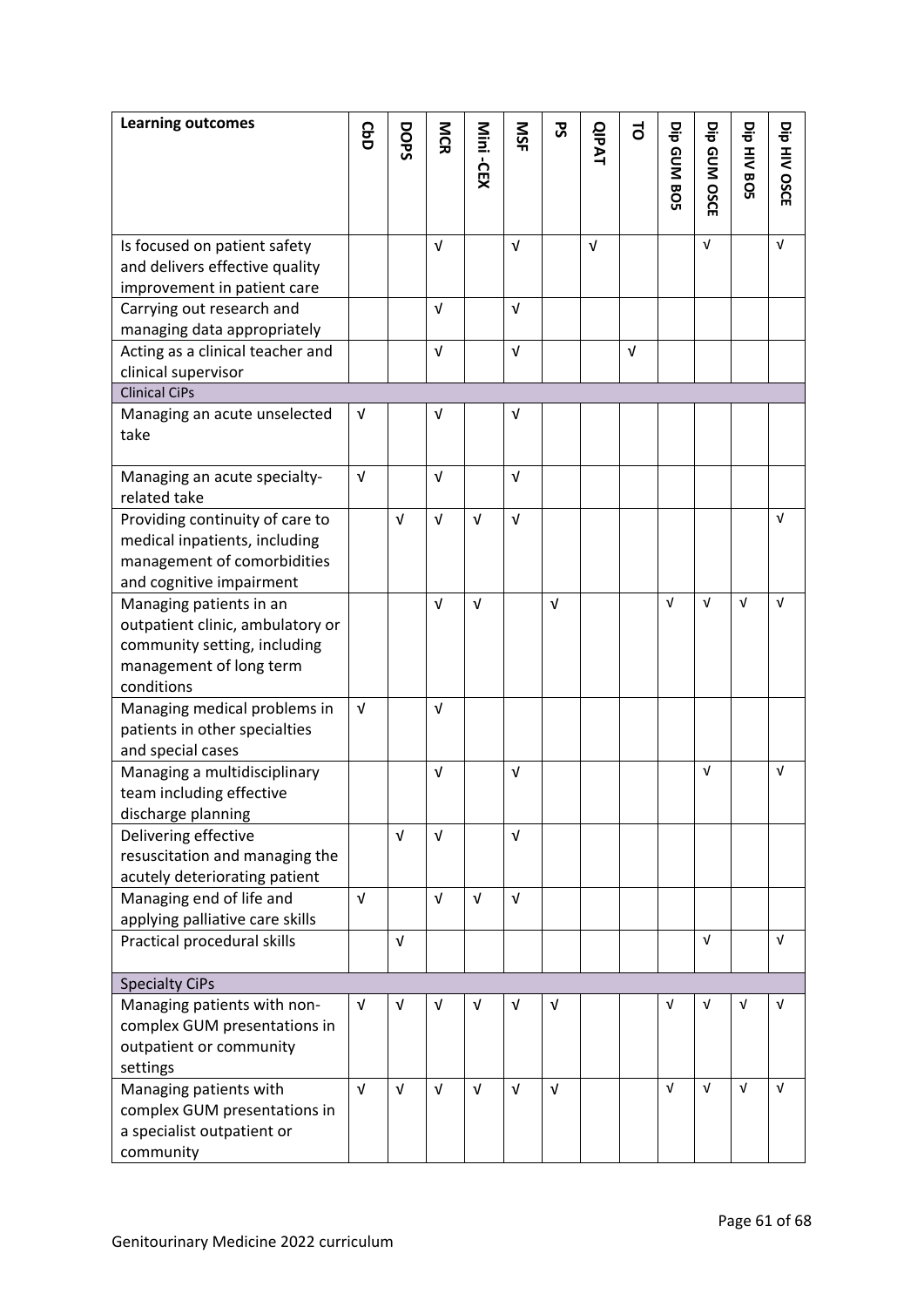| <b>Learning outcomes</b>                                                                                                                              | <b>GbD</b> | DOPS       | <b>NGR</b> | Mini -CEX  | SN         | 59         | <b>QIPAT</b> | 5          | 믕<br>GUMBOS | 믕<br>GUM OSCE | 믕<br>HIV BOS | 믕<br>HIV OSCE |
|-------------------------------------------------------------------------------------------------------------------------------------------------------|------------|------------|------------|------------|------------|------------|--------------|------------|-------------|---------------|--------------|---------------|
| Providing specialist care for<br>individuals living with HIV in an<br>outpatient or community<br>setting.                                             | $\sqrt{ }$ | $\sqrt{ }$ | $\sqrt{ }$ | $\sqrt{ }$ | $\sqrt{ }$ | $\sqrt{ }$ |              |            | $\sqrt{ }$  | $\sqrt{ }$    | $\sqrt{ }$   | $\sqrt{ }$    |
| Providing specialist care for<br>individuals with diagnosed<br>HIV/AIDS in a hospital inpatient<br>setting.                                           | $\sqrt{ }$ | $\sqrt{ }$ | $\sqrt{ }$ | $\sqrt{ }$ | $\sqrt{ }$ | $\sqrt{ }$ |              |            |             |               | $\sqrt{ }$   | v             |
| Delivering interventions to<br>prevent transmission of HIV,<br>other blood borne viruses and<br>STIs.                                                 | $\sqrt{ }$ |            |            | $\sqrt{ }$ |            |            | $\sqrt{ }$   | $\sqrt{ }$ | $\sqrt{ }$  | $\sqrt{ }$    | $\sqrt{ }$   | $\sqrt{ }$    |
| Supporting early detection of<br>STIs and HIV in all settings.                                                                                        | $\sqrt{ }$ |            |            | $\sqrt{ }$ |            |            | $\sqrt{ }$   | $\sqrt{ }$ | $\sqrt{ }$  | $\sqrt{ }$    |              |               |
| Safeguarding of public health<br>and delivering sexual health/<br>HIV services and information<br>for specific populations in a<br>range of settings. | $\sqrt{ }$ |            |            | $\sqrt{ }$ |            |            | $\sqrt{ }$   | V          | $\sqrt{ }$  | $\sqrt{ }$    | $\sqrt{ }$   | $\sqrt{ }$    |
| Ability to successfully lead,<br>manage and work with<br>specialist service<br>commissioning in acute and<br>community settings.                      | $\sqrt{ }$ |            | $\sqrt{ }$ | $\sqrt{ }$ | $\sqrt{ }$ | $\sqrt{ }$ |              |            |             |               |              |               |

# <span id="page-61-0"></span>**6 Supervision and feedback**

This section of the curriculum describes how trainees will be supervised, and how they will receive feedback on performance. For further information please refer to the AoMRC guidance on Improving feedback and reflection to improve learning<sup>5</sup>.

Access to high quality, supportive and constructive feedback is essential for the professional development of the trainee. Trainee reflection is an important part of the feedback process and exploration of that reflection with the trainer should ideally be a two way dialogue. Effective feedback is known to enhance learning and combining self-reflection to feedback promotes deeper learning.

Trainers should be supported to deliver valuable and high quality feedback. This can be by providing face to face training to trainers. Trainees would also benefit from such training as they frequently act as assessors to junior doctors, and all involved could also be shown how best to carry out and record reflection.

<sup>&</sup>lt;sup>5</sup> [Improving feedback and reflection to improve learning. A practical guide for trainees and trainers](http://www.aomrc.org.uk/publications/reports-guidance/improving-feedback-reflection-improve-learning-practical-guide-trainees-trainers/)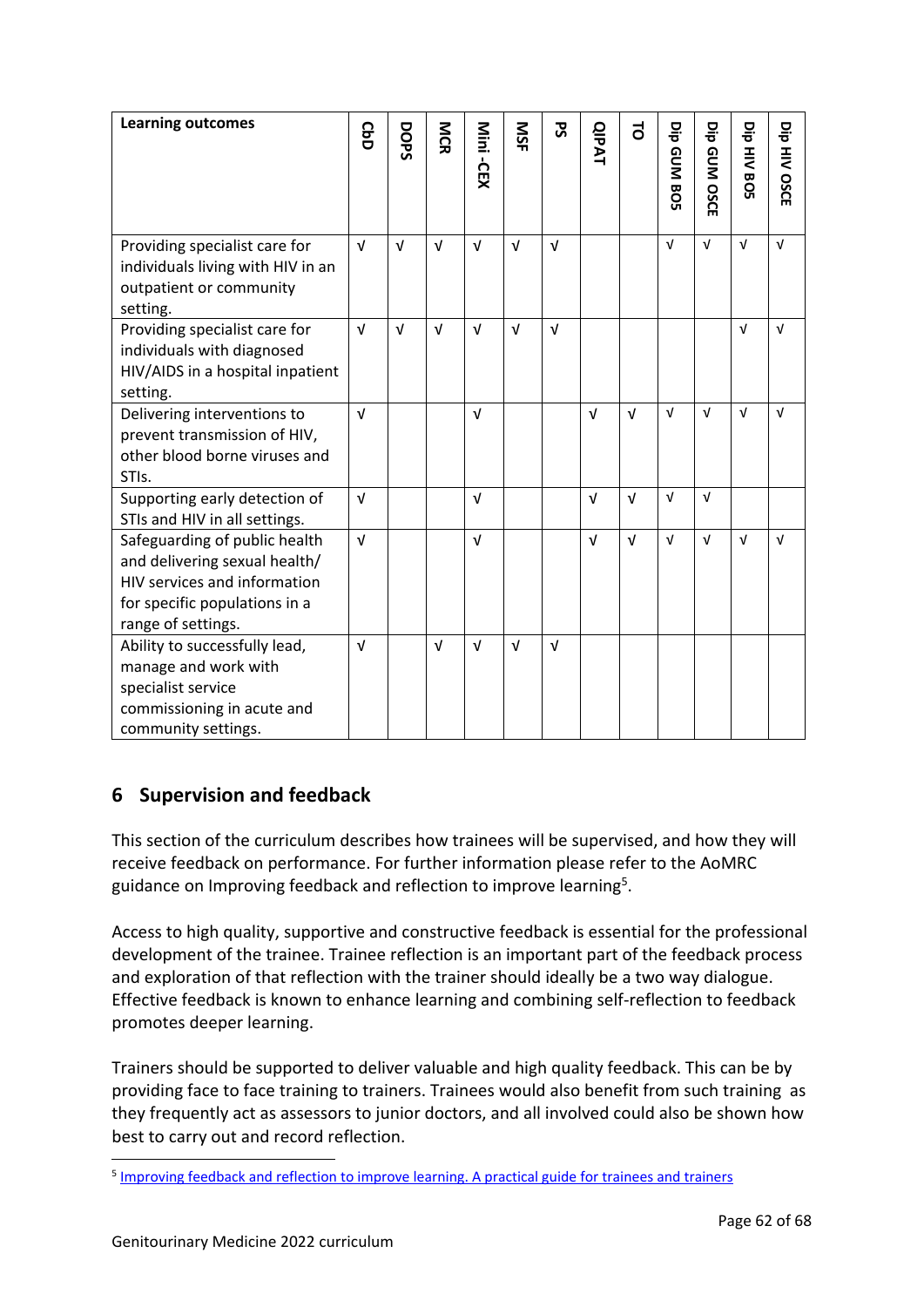## <span id="page-62-0"></span>**6.1 Supervision**

All elements of work in training posts must be supervised with the level of supervision varying depending on the experience of the trainee and the clinical exposure and case mix undertaken. Outpatient and referral supervision must routinely include the opportunity to discuss all cases with a supervisor if appropriate. As training progresses the trainee should have the opportunity for increasing autonomy, consistent with safe and effective care for the patient.

Organisations must make sure that each doctor in training has access to a named clinical supervisor and a named ES. Depending on local arrangements these roles may be combined into a single role of ES. However, it is preferred that a trainee has a single named ES for (at least) a full training year, in which case the CS is likely to be a different consultant during some placements.

The role and responsibilities of supervisors have been defined by the GMC in their standards for medical education and training<sup>6</sup>.

#### **Educational supervisor**

The ES is responsible for the overall supervision and management of a doctor's educational progress during a placement or a series of placements. The ES regularly meets with the doctor in training to help plan their training, review progress and achieve agreed learning outcomes. The ES is responsible for the educational agreement, and for bringing together all relevant evidence to form a summative judgement about progression at the end of the placement or a series of placements. Trainees on a dual training program may have a single ES responsible for their internal medicine and specialty training, or they may have two ES, one responsible for internal medicine and one for specialty.

#### **Clinical supervisor**

Consultants responsible for patients that a trainee looks after, provide clinical supervision for that trainee and thereby contribute to their training; they may also contribute to assessment of their performance by completing a MCR and other WBAs. A trainee may also be allocated (for instance, if they are not working with their ES in a particular placement) a named CS, who is responsible for reviewing the trainee's training and progress during a particular placement. It is expected that a named CS will provide an MCR for the trainee to inform the ES report.

The ES and (if relevant) CS, when meeting with the trainee, should discuss issues of clinical governance, risk management and any report of any untoward clinical incidents involving the trainee. If the service lead (clinical director) has any concerns about the performance of the trainee, or there are issues of doctor or patient safety, these would be discussed with the ES and CS (as well as the trainee). These processes, which are integral to trainee

<sup>6</sup> [Promoting excellence: standards for medical education and training](http://www.gmc-uk.org/education/standards.asp)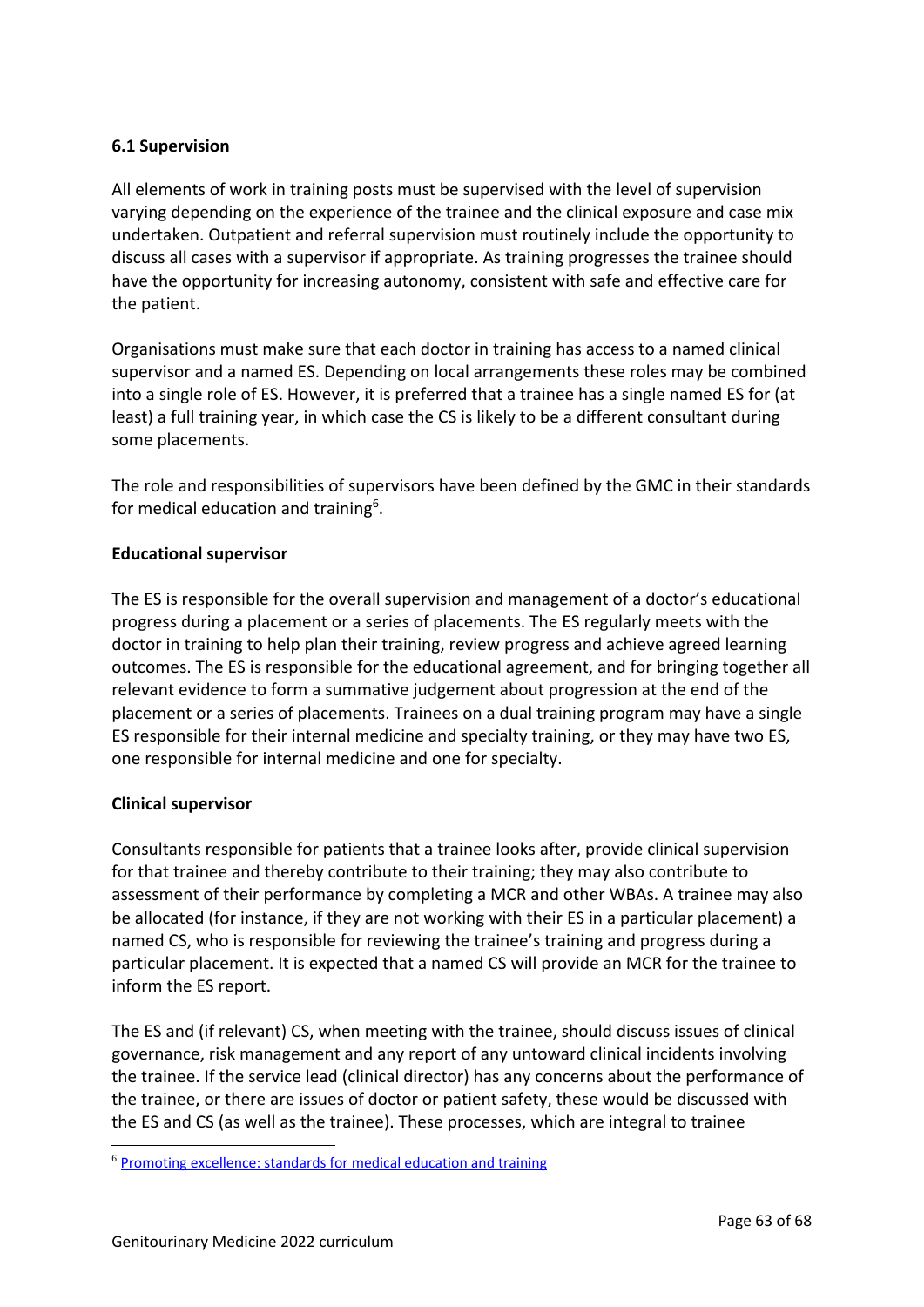development, must not detract from the statutory duty of the trust to deliver effective clinical governance through its management systems.

ES and CS need to be formally recognised by the GMC to carry out their roles<sup>7</sup>. It is essential that training in assessment is provided for trainers and trainees in order to ensure that there is complete understanding of the assessment system, assessment methods, their purposes and use. Training will ensure a shared understanding and a consistency in the use of the WBAs and the application of standards.

Opportunities for feedback to trainees about their performance will arise through the use of the WBAs, regular appraisal meetings with supervisors, other meetings and discussions with supervisors and colleagues, and feedback from ARCP.

#### **Trainees**

Trainees should make the safety of patients their first priority and they should not be practising in clinical scenarios which are beyond their experiences and competencies without supervision. Trainees should actively devise individual learning goals in discussion with their trainers and should subsequently identify the appropriate opportunities to achieve said learning goals. Trainees would need to plan their WBAs accordingly to enable their WBAs to collectively provide a picture of their development during a training period. Trainees should actively seek guidance from their trainers in order to identify the appropriate learning opportunities and plan the appropriate frequencies and types of WBAs according to their individual learning needs. It is the responsibility of trainees to seek feedback following learning opportunities and WBAs. Trainees should self-reflect and selfevaluate regularly with the aid of feedback. Furthermore, trainees should formulate action plans with further learning goals in discussion with their trainers.

#### <span id="page-63-0"></span>**6.2 Appraisal**

A formal process of appraisals and reviews underpins training. This process ensures adequate supervision during training, provides continuity between posts and different supervisors and is one of the main ways of providing feedback to trainees. All appraisals should be recorded in the e-portfolio

#### **Induction Appraisal**

The trainee and ES should have an appraisal meeting at the beginning of each post to review the trainee's progress so far, agree learning objectives for the post ahead and identify the learning opportunities presented by the post. Reviewing progress through the curriculum will help trainees to compile an effective Personal Development Plan (PDP) of objectives for the upcoming post. This PDP should be agreed during the Induction Appraisal. The trainee and ES should also both sign the educational agreement in the e-portfolio at this time, recording their commitment to the training process.

<sup>7</sup> [Recognition and approval of trainers](http://www.gmc-uk.org/education/10264.asp)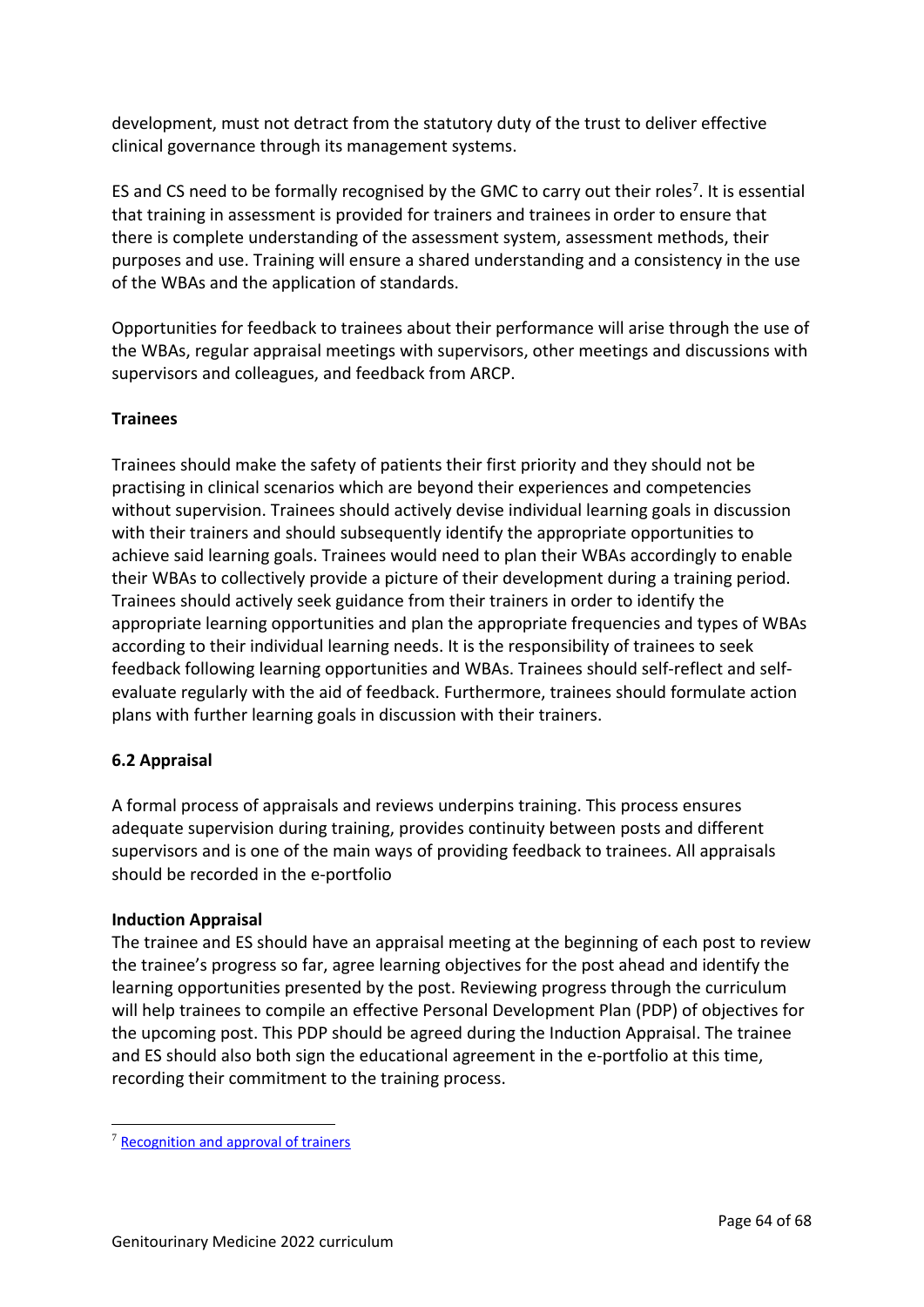#### **Mid-point Review**

This meeting between trainee and ES is not mandatory (particularly when an attachment is shorter than 6 months) but is encouraged particularly if either the trainee or ES or CS has training concerns or the trainee has been set specific targeted training objectives at their ARCP). At this meeting trainees should review their PDP with their supervisor using evidence from the e-portfolio. WBAs and progress through the curriculum can be reviewed to ensure trainees are progressing satisfactorily, and attendance at educational events should also be reviewed. The PDP can be amended at this review.

#### **End of Attachment Appraisal**

Trainees should review the PDP and curriculum progress with their ES using evidence from the e-portfolio. Specific concerns may be highlighted from this appraisal. The end of attachment appraisal form should record the areas where further work is required to overcome any shortcomings. Further evidence of competence in certain areas may be needed, such as planned WBAs, and this should be recorded. If there are significant concerns following the end of attachment appraisal then the TPD should be informed. Supervisors should also identify areas where a trainee has performed about the level expected and highlight successes.

## <span id="page-64-0"></span>**7 Quality Management**

The organisation of training programs is the responsibility of the deaneries. The deaneries will oversee programmes for postgraduate medical training in their regions. The Schools of Medicine in England, Wales and Northern Ireland and the Medical Specialty Training Board in Scotland will undertake the following roles:

- Oversee recruitment and induction of trainees into the specialty.
- Allocate trainees into particular rotations appropriate to their training needs.
- Oversee the quality of training posts provided locally.
- Ensure adequate provision of appropriate educational events.
- Ensure curricula implementation across training programmes.
- Oversee the WBAs process within programmes.
- Coordinate the ARCP process for trainees.
- Provide adequate and appropriate career advice.
- Provide systems to identify and assist doctors with training difficulties.
- Provide flexible training.

Educational programmes to train educators and assessors in WBAs may be delivered by deaneries or by the colleges or both. The Deaneries will play a central role in ensuring appropriate training of TPDs.

Development, implementation, monitoring and review of the curriculum are the responsibility of the JRCPTB and the SAC. The committee will be formally constituted with representatives from each health region in England, from the devolved nations and with trainee and lay representation. It will be the responsibility of the JRCPTB to ensure that curriculum developments are communicated to heads of school, regional specialty training committees and TPDs.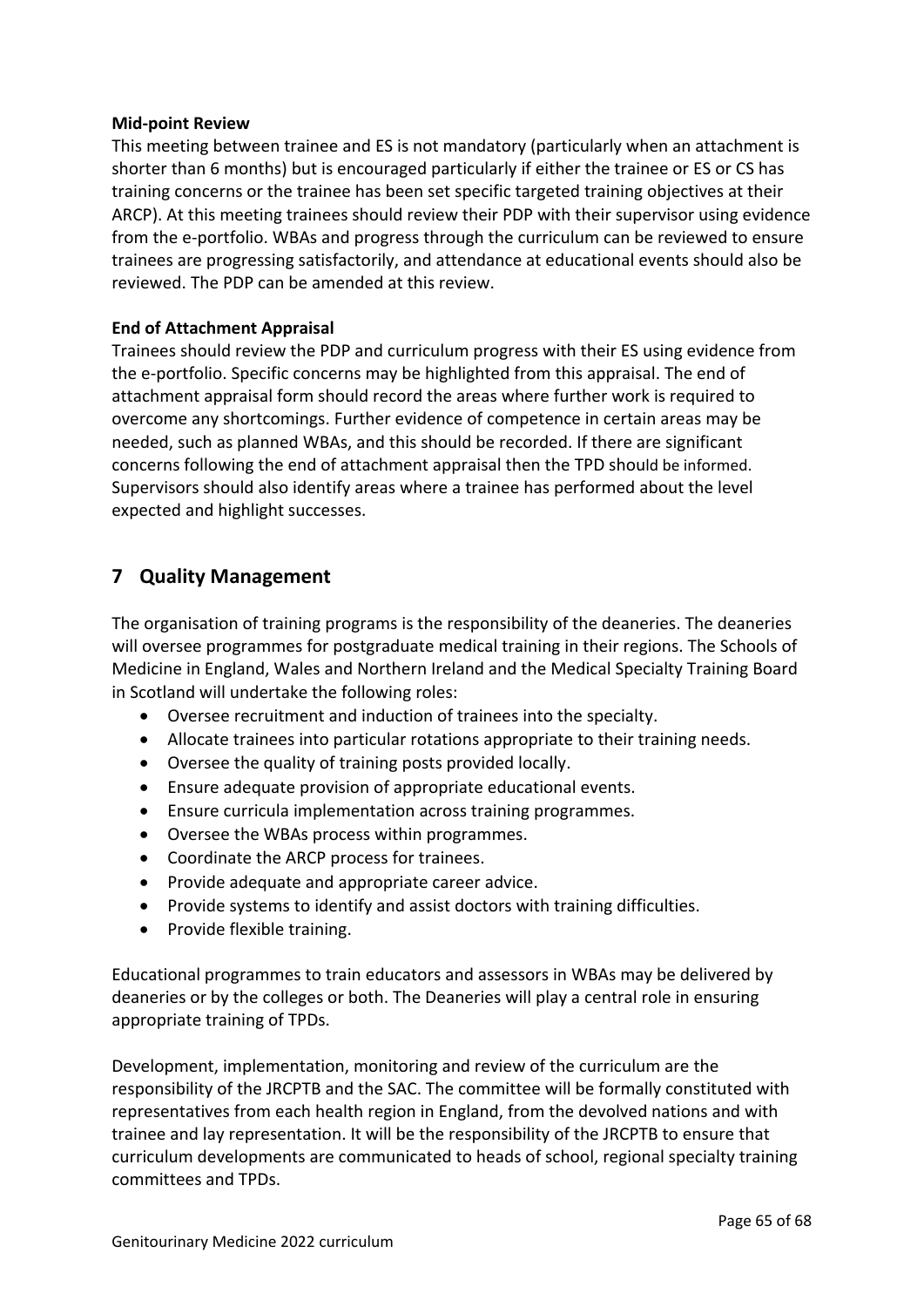The JRCPTB has a role in quality management by monitoring and driving improvement in the standard of all medical specialties on behalf of the three Royal Colleges of Physicians in Edinburgh, Glasgow and London. The SACs are actively involved in assisting and supporting deaneries to manage and improve the quality of education within each of their approved training locations. They are tasked with activities central to assuring the quality of medical education such as writing the curriculum and assessment systems, reviewing applications for new posts and programmes, provision of external advisors to deaneries and recommending trainees eligible for CCT or Certificate of Eligibility for Specialist Registration (CESR).

JRCPTB uses data from six quality datasets across its specialties and subspecialties to provide meaningful quality management. The datasets include the GMC national Training Survey (NTS) data, ARCP outcomes, examination outcomes, new consultant survey, external advisor reports and the monitoring visit reports.

Quality criteria have been developed to drive up the quality of training environments and ultimately improve patient safety and experience. These are monitored and reviewed by JRCPTB to improve the provision of training and ensure enhanced educational experiences.

## <span id="page-65-0"></span>**8 Intended use of curriculum by trainers and trainees**

This curriculum and ARCP decision aid are available from the JRCPTB via the website [www.jrcptb.org.uk.](http://www.jrcptb.org.uk/)

Trainers should use the curriculum and decision aid as the basis of their discussion with trainees, particularly during the appraisal process. Both trainers and trainees are expected to have a good knowledge of the curriculum and should use it as a guide for their training programme.

Each trainee will engage with the curriculum by maintaining an ePortfolio. The trainee will use the curriculum to develop learning objectives and reflect on learning experiences.

#### **Recording progress in the ePortfolio**

On enrolling with JRCPTB trainees will be given access to the ePortfolio which allows evidence to be built up to inform decisions on a trainee's progress and provides tools to support trainees' education and development.

The trainee's main responsibilities are to ensure it is kept up to date, arrange assessments and ensure they are recorded, prepare drafts of appraisal forms, maintain their PDP, record their reflections on learning and record their progress through the curriculum.

The supervisor's main responsibilities are to use evidence such as outcomes of assessments, reflections and personal development plans to inform appraisal meetings. They are also expected to update the trainee's record of progress through the curriculum, write end-ofattachment appraisals and supervisor's reports.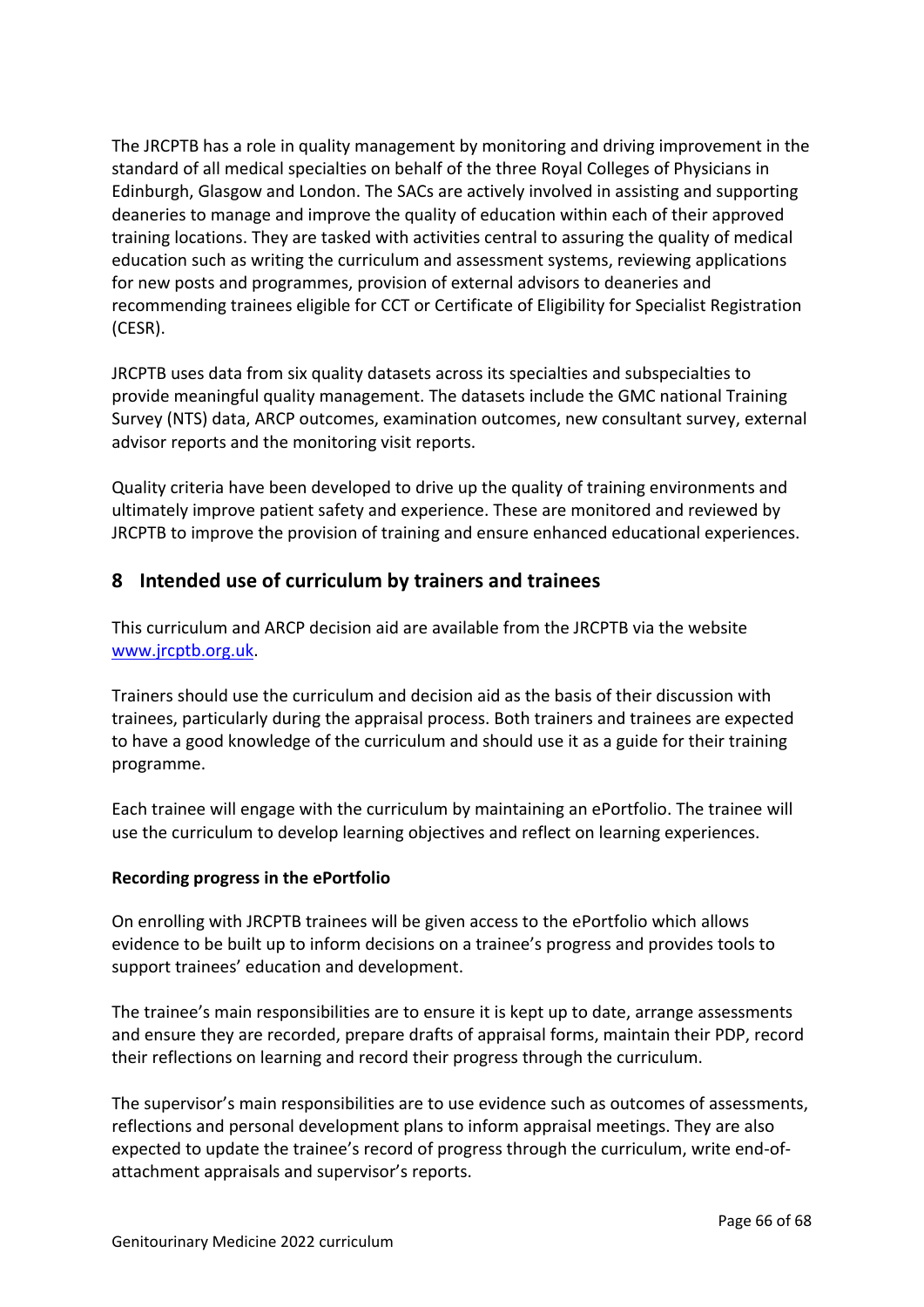Deaneries, TPDs, college tutors and ARCP panels may use it to monitor the progress of trainees for whom they are responsible.

JRCPTB will use summarised, anonymous ePortfolio data to support its work in quality assurance.

All appraisal meetings, personal development plans and WBAs (including MSF) should be recorded in the ePortfolio. Trainees are encouraged to reflect on their learning experiences and to record these.. Reflections can be kept private or shared with supervisors.

Reflections, assessments and other content should be used to provide evidence towards acquisition of curriculum capabilities. Trainees should add their own self-assessment ratings to record their view of their progress. The aims of the self-assessment are:

- To provide the means for reflection and evaluation of current practice.
- To inform discussions with supervisors to help both gain insight and assists in developing personal development plans.
- To identify shortcomings between experience, competency and areas defined in the curriculum so as to guide future clinical exposure and learning.

Supervisors can sign-off and comment on curriculum capabilities to build up a picture of progression and to inform ARCP panels.

# <span id="page-66-0"></span>**9 Equality and diversity**

The Royal Colleges of Physicians will comply, and ensure compliance, with the requirements of equality and diversity legislation set out in the Equality Act 2010.

The Federation of the Royal Colleges of Physicians believes that equality of opportunity is fundamental to the many and varied ways in which individuals become involved with the Colleges, either as members of staff and Officers; as advisers from the medical profession; as members of the Colleges' professional bodies or as doctors in training and examination candidates.

Deaneries quality assurance will ensure that each training programme complies with the equality and diversity standards in postgraduate medical training as set by GMC. They should provide access to a professional support unit or equivalent for trainees requiring additional support.

Compliance with anti-discriminatory practice will be assured through:

- Monitoring of recruitment processes.
- Ensuring all College representatives and Programme Directors have attended appropriate training sessions prior to appointment or within 12 months of taking up post.
- Deaneries ensuring that educational supervisors have had equality and diversity training (for example, an e-learning module) every three years.